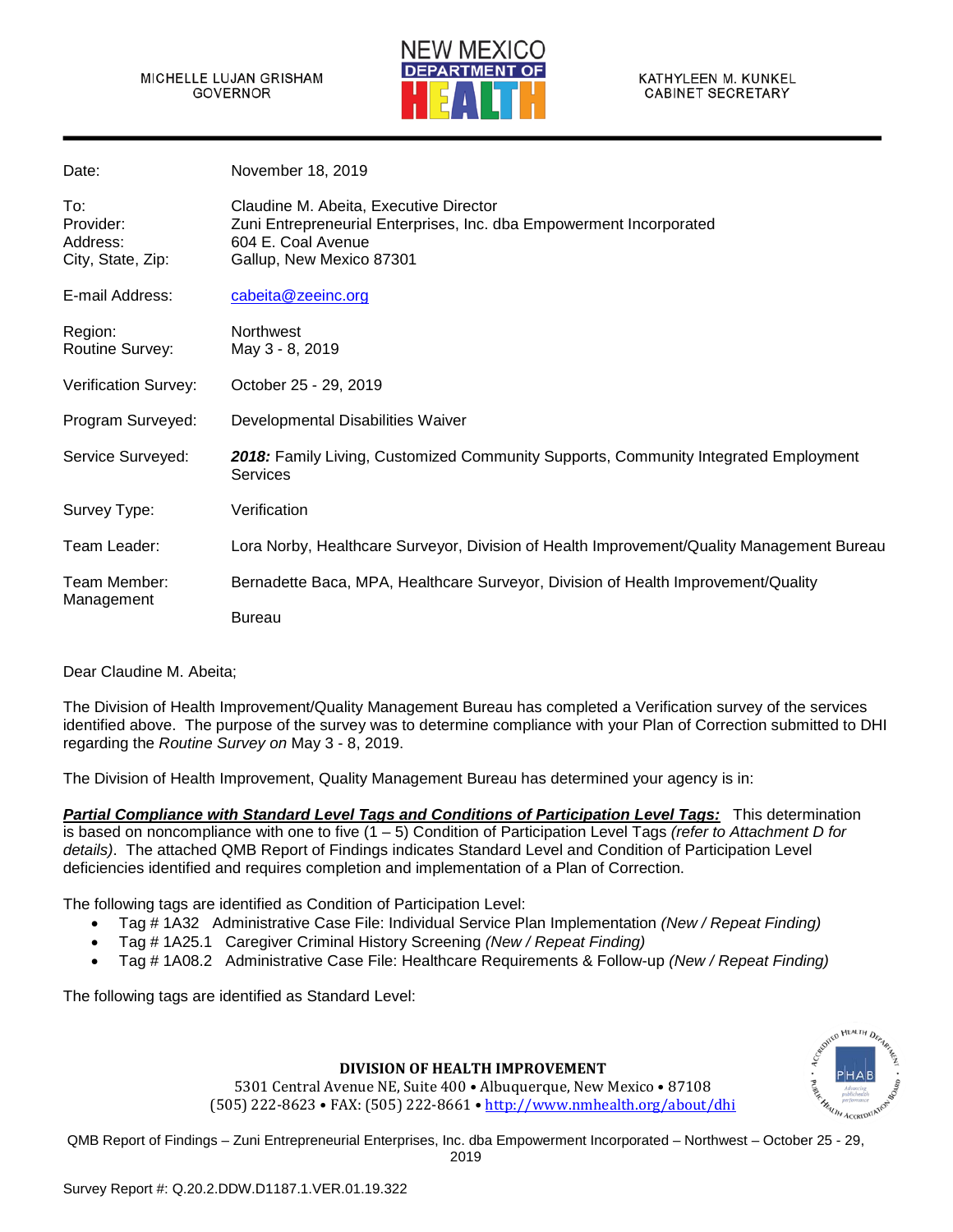- Tag # 1A32.1 Administrative Case File: Individual Service Plan Implementation (Not Completed at Frequency) *(New / Repeat Finding)*
- Tag # 1A38 Living Care Arrangement / Community Inclusion Reporting Requirements *(New / Repeat Finding)*

However, due to the new/repeat deficiencies your agency will be referred to the Internal Review Committee (IRC). Your agency will also be required to contact your DDSD Regional Office for technical assistance and follow up and complete the Plan of Correction document attached at the end of this report. Please respond to the Plan of Correction Coordinator within 10 business days of receipt of this letter.

# **Plan of Correction:**

The attached Report of Findings identifies the new/repeat Standard Level deficiencies found during your agency's verification compliance review. You are required to complete and implement a Plan of Correction. Your agency has a total of 10 business days from the receipt of this letter. The Plan of Correction must include the following:

- 1. Evidence your agency has contacted your DDSD Regional Office for technical assistance;
- 2. A Plan of Correction detailing Quality Assurance/Quality Improvement processes to prevent your agency from receiving deficiencies in the future. Please use the format provided at the end of this report;
- 3. Documentation verifying that newly cited deficiencies have been corrected.

# **Submission of your Plan of Correction:**

Please submit your agency's Plan of Correction and documentation verifying correction of survey deficiencies within 10 business days of receipt of this letter to the parties below:

**1. Quality Management Bureau, Attention: Plan of Correction Coordinator 5301 Central Ave. NE Suite 400, New Mexico 87108 [MonicaE.Valdez@state.nm.us](mailto:MonicaE.Valdez@state.nm.us)**

# **2. Developmental Disabilities Supports Division Regional Office for region of service surveyed**

Failure to submit your POC within the allotted 10 business days may result in the imposition of a \$200 per day Civil Monetary Penalty until it is received, completed and/or implemented.

Please call the Plan of Correction Coordinator Monica Valdez at 505-273-1930 if you have questions about the Report of Findings or Plan of Correction. Thank you for your cooperation and for the work you perform.

Sincerely,

Lora Norby

Lora Norby Team Lead/Healthcare Surveyor Division of Health Improvement Quality Management Bureau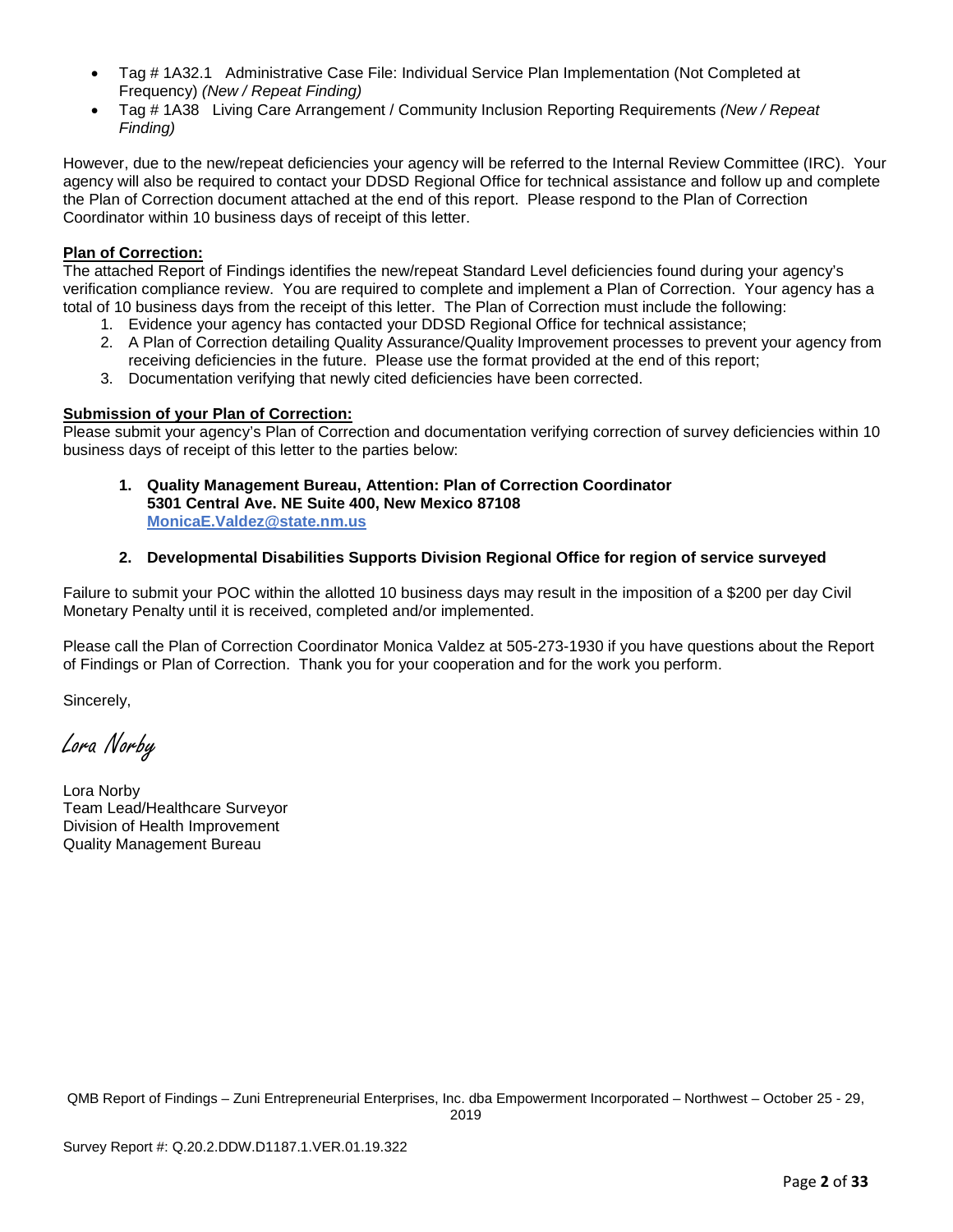# **Survey Process Employed:**  Administrative Review Start Date: Corober 25, 2019 Contact: **Zuni Entrepreneurial Enterprises, Inc. dba Empowerment Incorporated** Claudine M. Abeita, Executive Director  **DOH/DHI/QMB** Lora Norby, Team Lead/Healthcare Surveyor On-site Entrance Conference Date: October 28, 2019 Present: **Zuni Entrepreneurial Enterprises, Inc. dba Empowerment Incorporated** Claudine Abeita, Executive Director Carla Naktewa, Service Coordinator / DSP / Day Habilitation Services Supervisor Glorietta Hannaweeke, DSP / Lead Day Habilitation / Supported Employment Specialist Vonda Bert, DSP / Certified Nursing Assistant Trilisia Boone, Fiscal Administrative Assistant Heather Lule, Services Coordinator / Administrative Services Desiree DeClay, Administrative Assistant  **DOH/DHI/QMB** Lora Norby, Team Lead/Healthcare Surveyor Bernadette Baca, MPA, Healthcare Surveyor Exit Conference Date: Conference Date: Conference Date: Present: **Zuni Entrepreneurial Enterprises, Inc. dba Empowerment Incorporated** Claudine Abeita, Executive Director Glorietta Hannaweeke, DSP / Lead Day Habilitation / Supported Employment Specialist Carla Naktewa, Service Coordinator / DSP / Day Habilitation Services Supervisor Trilisia Boone, Fiscal Administrative Assistant Heather Lule, Services Coordinator / Administrative Services Desiree DeClay, Administrative Assistant **DOH/DHI/QMB** Lora Norby, Team Lead/Healthcare Surveyor Bernadette Baca, MPA, Healthcare Surveyor **DDSD – Northwest Regional Office** Crystal Wright, Regional Director Dennis O'Keefe, Generalist Orlinda Charleston, Community Inclusion Coordinator Administrative Locations Visited 1 Total Sample Size 6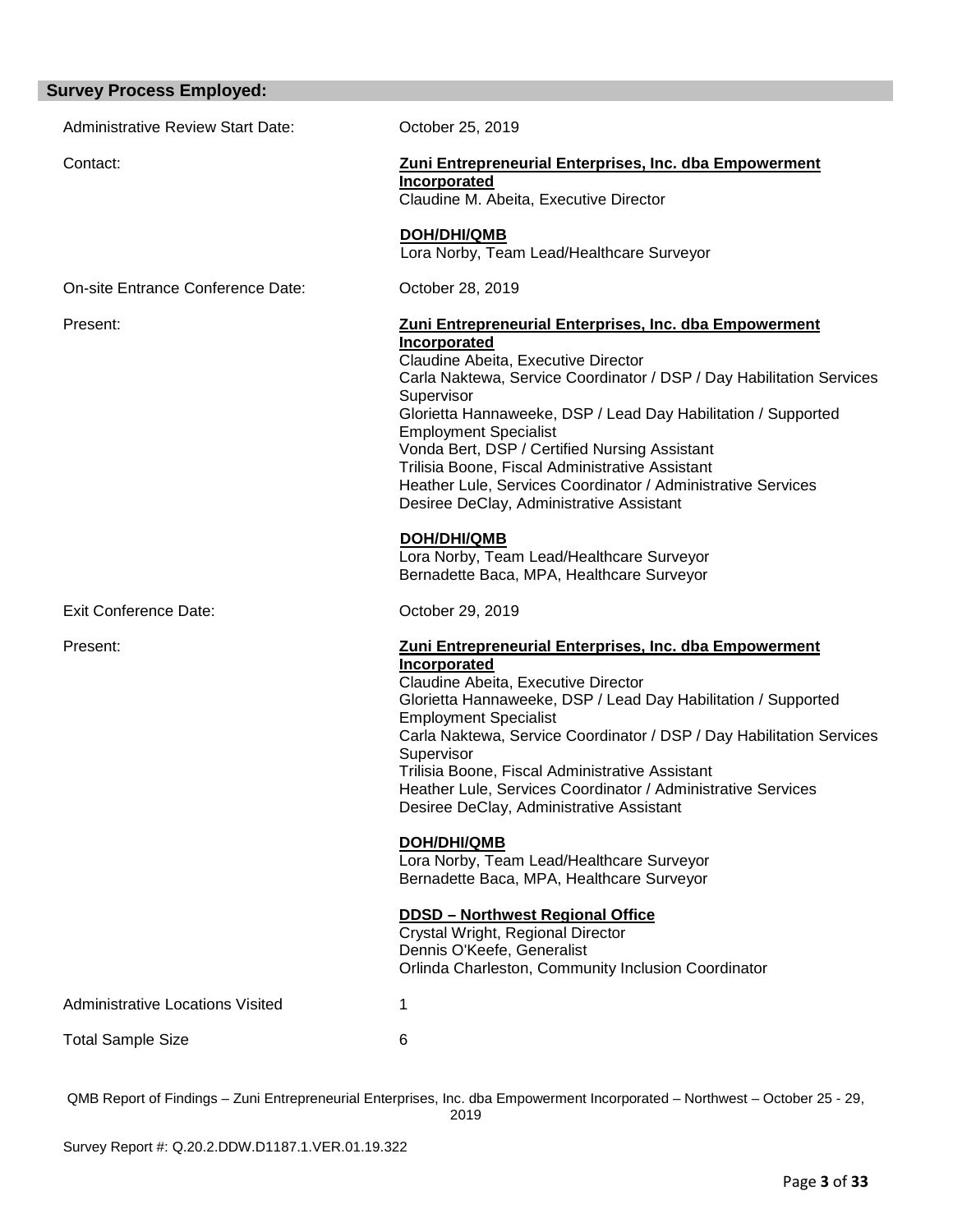|                                                                      | 0 - Jackson Class Members<br>6 - Non- <i>Jackson</i> Class Members                                     |
|----------------------------------------------------------------------|--------------------------------------------------------------------------------------------------------|
|                                                                      | 3 - Family Living<br>6 - Customized Community Supports<br>4 - Community Integrated Employment Services |
| Persons Served Records Reviewed                                      | 6                                                                                                      |
| Direct Support Personnel Interviewed during<br><b>Routine Survey</b> | 5 (One Service Coordinator performs dual roles as a DSP)                                               |
| Direct Support Personnel Records Reviewed                            | 15 (One DSP performs dual roles as a Service Coordinator)                                              |
| Service Coordinator Records Reviewed                                 | 2 (One Service Coordinator performs dual roles as a DSP)                                               |
| Administrative Interviews completed during<br><b>Routine Survey</b>  | 1                                                                                                      |

Administrative Processes and Records Reviewed:

- Medicaid Billing/Reimbursement Records for all Services Provided
- Accreditation Records
- Oversight of Individual Funds
- Individual Medical and Program Case Files, including, but not limited to:
	- o Individual Service Plans
	- o Progress on Identified Outcomes
	- o Healthcare Plans
	- o Medication Administration Records
	- o Medical Emergency Response Plans
	- o Therapy Evaluations and Plans
	- o Healthcare Documentation Regarding Appointments and Required Follow-Up o Other Required Health Information
- Internal Incident Management Reports and System Process / General Events Reports
- Personnel Files, including nursing and subcontracted staff
- Staff Training Records, Including Competency Interviews with Staff
- Agency Policy and Procedure Manual
- 
- Caregiver Criminal History Screening Records<br>• Consolidated Online Registry/Employee Ahuse • Consolidated Online Registry/Employee Abuse Registry
- Human Rights Committee Notes and Meeting Minutes
- Evacuation Drills of Residences and Service Locations
- Quality Assurance / Improvement Plan

# CC: Distribution List: DOH - Division of Health Improvement

- DOH Developmental Disabilities Supports Division
	- DOH Office of Internal Audit
	- HSD Medical Assistance Division
	- NM Attorney General's Office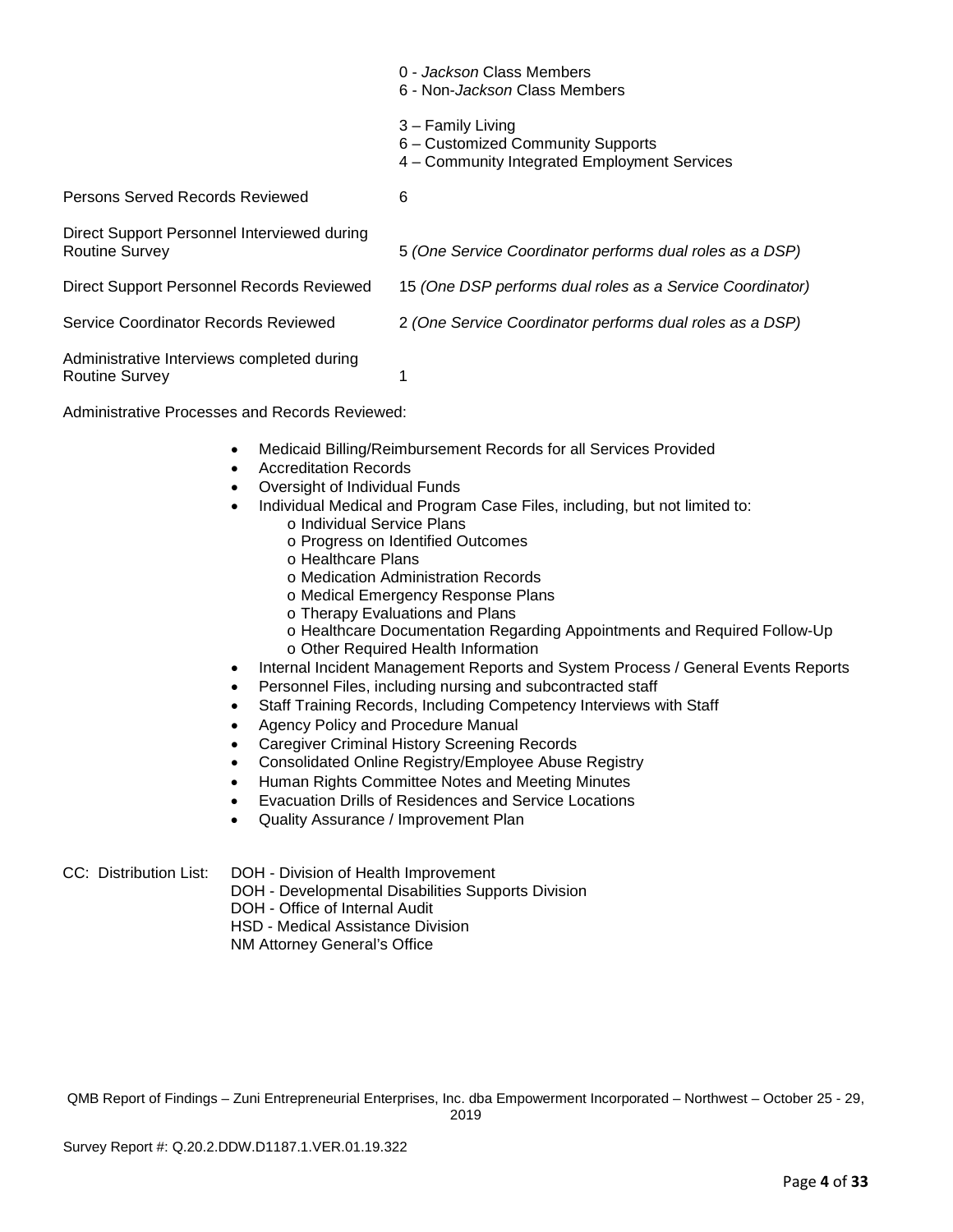## **Department of Health, Division of Health Improvement QMB Determination of Compliance Process**

The Division of Health Improvement, Quality Management Bureau (QMB) surveys compliance of the Developmental Disabilities Waiver (DDW) standards and other state and federal regulations. For the purpose of the LCA / CI survey the CMS waiver assurances have been grouped into four (4) Service Domains: Plan of Care (ISP Implementation); Qualified Providers; Health, Welfare and Safety; and Administrative Oversight (note that Administrative Oversight listed in this document is not the same as the CMS assurance of Administrative Authority. Used in this context it is related to the agency's operational policies and procedures, Quality Assurance system and Medicaid billing and reimbursement processes.)

The QMB Determination of Compliance process is based on provider compliance or non-compliance with standards and regulations identified during the on-site survey process and as reported in the QMB Report of Findings. All areas reviewed by QMB have been agreed to by DDSD and DHI/QMB and are reflective of CMS requirements. All deficiencies (non-compliance with standards and regulations) are identified and cited as either a Standard level deficiency or a Condition of Participation level deficiency in the QMB Reports of Findings. All deficiencies require corrective action when non-compliance is identified.

Each deficiency in your Report of Findings has been predetermined to be a Standard Level Deficiency, a Condition of Participation Level Deficiency, if below 85% compliance or a non-negotiable Condition of Participation Level Deficiency. Your Agency's overall Compliance Determination is based on a Scope and Severity Scale which takes into account the number of Standard and Condition Level Tags cited as well as the percentage of Individuals affected in the sample.

# **Conditions of Participation (CoPs)**

CoPs are based on the Centers for Medicare and Medicaid Services, Home and Community-Based Waiver required assurances, in addition to the New Mexico Developmental Disability Waiver (DDW) Service Standards. The Division of Health Improvement (DHI), in conjunction with the Developmental Disability Support Division (DDSD), has identified certain deficiencies that have the potential to be a Condition of Participation Level, if the tag falls below 85% compliance based on the number of people affected. Additionally, there are what are called nonnegotiable Conditions of Participation, regardless if one person or multiple people are affected. In this context, a CoP is defined as an essential / fundamental regulation or standard, which when out of compliance directly affects the health and welfare of the Individuals served. If no deficiencies within a Tag are at the level of a CoP, it is cited as a Standard Level Deficiency.

# *Service Domains and CoPs for Living Care Arrangements and Community Inclusion are as follows:*

**Service Domain: Service Plan: ISP Implementation -** *Services are delivered in accordance with the service plan, including type, scope, amount, duration and frequency specified in the service plan.*

### **Potential Condition of Participation Level Tags, if compliance is below 85%:**

- **1A08.3 –** Administrative Case File: Individual Service Plan / ISP Components
- **1A32 –** Administrative Case File: Individual Service Plan Implementation
- **LS14 –** Residential Service Delivery Site Case File (ISP and Healthcare Requirements)
- **IS14 –** CCS / CIES Service Delivery Site Case File (ISP and Healthcare Requirements)

**Service Domain: Qualified Providers -** *The State monitors non-licensed/non-certified providers to assure adherence to waiver requirements. The State implements its policies and procedures for verifying that provider training is conducted in accordance with State requirements and the approved waiver.*

### **Potential Condition of Participation Level Tags, if compliance is below 85%:**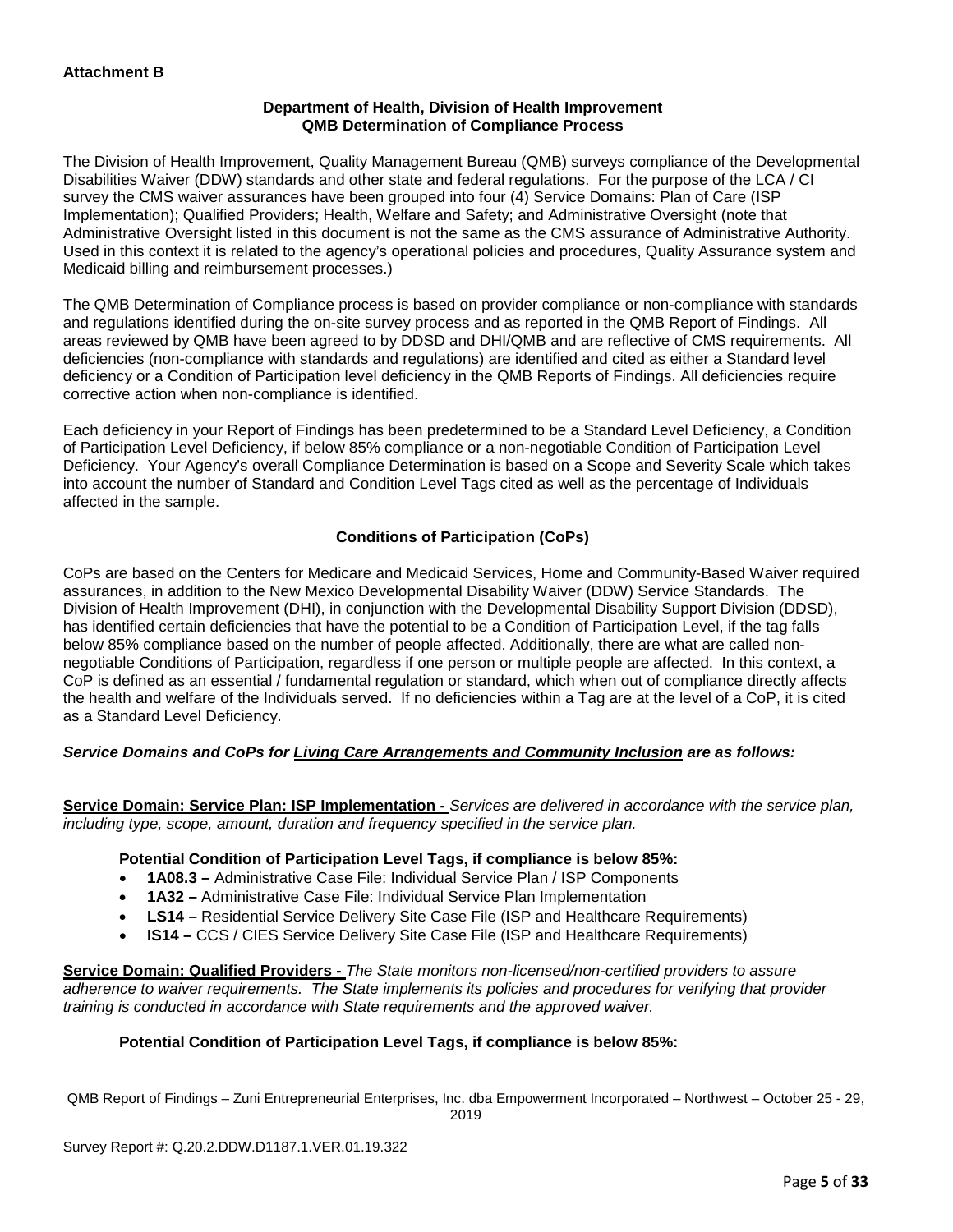- **1A20 -** Direct Support Personnel Training
- **1A22 -** Agency Personnel Competency
- **1A37 –** Individual Specific Training

# **Non-Negotiable Condition of Participation Level Tags (one or more Individuals are cited):**

- **1A25.1 –** Caregiver Criminal History Screening
- **1A26.1 –** Consolidated On-line Registry Employee Abuse Registry

**Service Domain: Health, Welfare and Safety -** *The State, on an ongoing basis, identifies, addresses and seeks to prevent occurrences of abuse, neglect and exploitation. Individuals shall be afforded their basic human rights. The provider supports individuals to access needed healthcare services in a timely manner.*

## **Potential Condition of Participation Level Tags, if compliance is below 85%:**

- **1A08.2 –** Administrative Case File: Healthcare Requirements & Follow-up
- **1A09 –** Medication Delivery Routine Medication Administration
- **1A09.1 –** Medication Delivery PRN Medication Administration
- **1A15.2 –** Administrative Case File: Healthcare Documentation (Therap and Required Plans)

## **Non-Negotiable Condition of Participation Level Tags (one or more Individuals are cited):**

- **1A05 –** General Requirements / Agency Policy and Procedure Requirements
- **1A07 –** Social Security Income (SSI) Payments
- **1A09.2 –** Medication Delivery Nurse Approval for PRN Medication
- **1A15 –** Healthcare Documentation Nurse Availability
- **1A31 –** Client Rights/Human Rights
- **LS25.1** Residential Regts. (Physical Environment Supported Living / Family Living / Intensive Medical Living)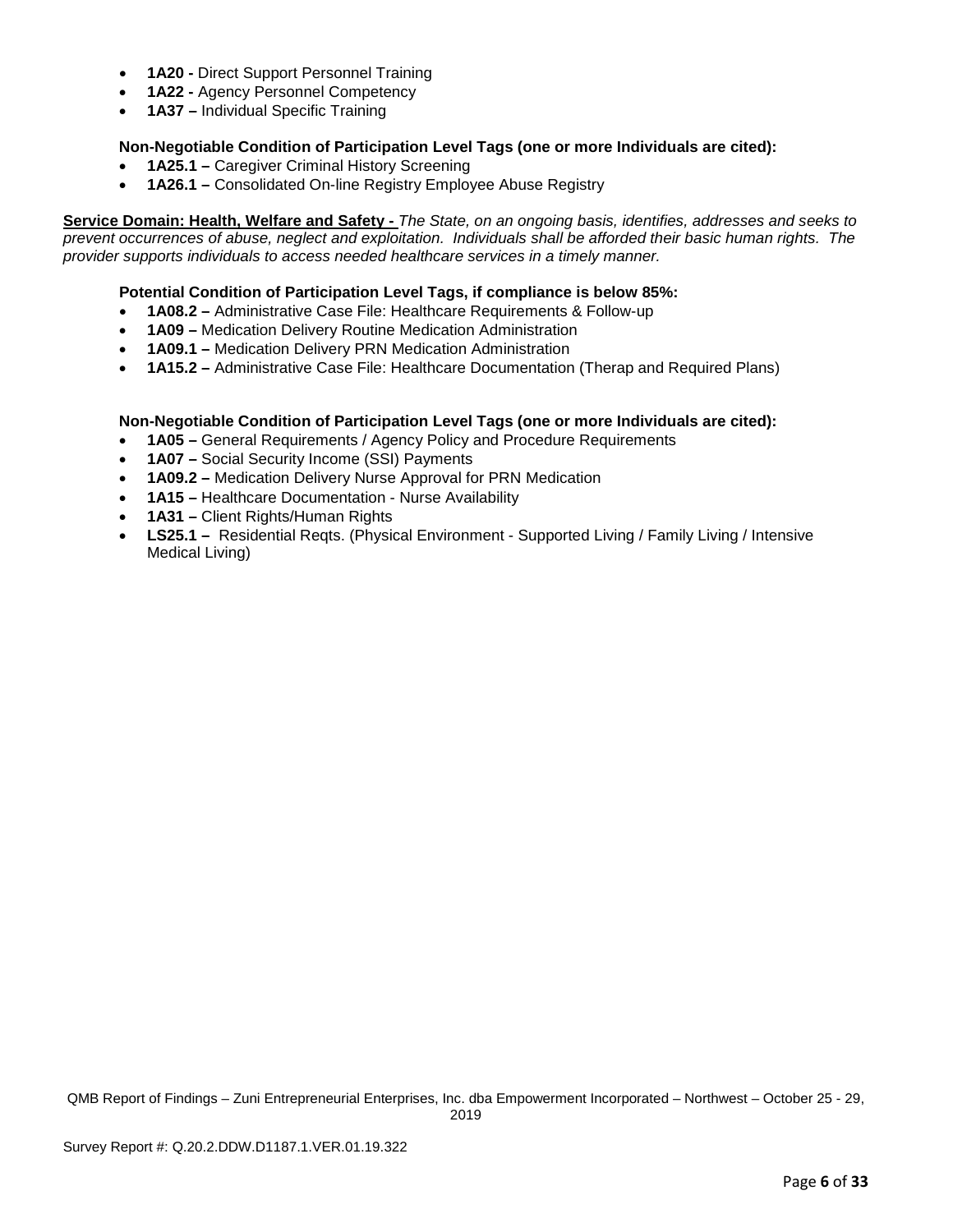## **Attachment C**

## **Guidelines for the Provider Informal Reconsideration of Finding (IRF) Process**

### **Introduction:**

Throughout the QMB Survey process, surveyors are openly communicating with providers. Open communication means surveyors have clarified issues and/or requested missing information before completing the review through the use of the signed/dated "Document Request," or "Administrative Needs," etc. forms. Regardless, there may still be instances where the provider disagrees with a specific finding. Providers may use the following process to informally dispute a finding.

#### **Instructions:**

- 1. The Informal Reconsideration of the Finding (IRF) request must be received in writing to the QMB Deputy Bureau Chief **within 10 business days** of receipt of the final Report of Findings.
- 2. The written request for an IRF *must* be completed on the QMB Request for Informal Reconsideration of Finding form available on the QMB website: <https://nmhealth.org/about/dhi/cbp/irf/>
- 3. The written request for an IRF must specify in detail the request for reconsideration and why the finding is inaccurate.
- 4. The IRF request must include all supporting documentation or evidence.
- 5. If you have questions about the IRF process, email the IRF Chairperson, Valerie V. Valdez at [Valerie.valdez@state.nm.us](mailto:Valerie.valdez@state.nm.us) for assistance.

### **The following limitations apply to the IRF process:**

- The written request for an IRF and all supporting evidence must be received within 10 business days.
- Findings based on evidence requested during the survey and not provided may not be subject to reconsideration.
- The supporting documentation must be new evidence not previously reviewed or requested by the survey team.
- Providers must continue to complete their Plan of Correction during the IRF process
- Providers may not request an IRF to challenge the sampling methodology.
- Providers may not request an IRF based on disagreement with the nature of the standard or regulation.
- Providers may not request an IRF to challenge the team composition.
- Providers may not request an IRF to challenge the DHI/QMB determination of compliance or the length of their DDSD provider contract.

A Provider forfeits the right to an IRF if the request is not received within 10 business days of receiving the report and/or does not include all supporting documentation or evidence to show compliance with the standards and regulations.

The IRF Committee will review the request; the Provider will be notified in writing of the ruling; no face-to-face meeting will be conducted.

When a Provider requests that a finding be reconsidered, it does not stop or delay the Plan of Correction process. **Providers must continue to complete the Plan of Correction, including the finding in dispute regardless of the IRF status.** If a finding is removed or modified, it will be noted and removed or modified from the Report of Findings. It should be noted that in some cases a Plan of Correction may be completed prior to the IRF process being completed. The provider will be notified in writing on the decisions of the IRF committee.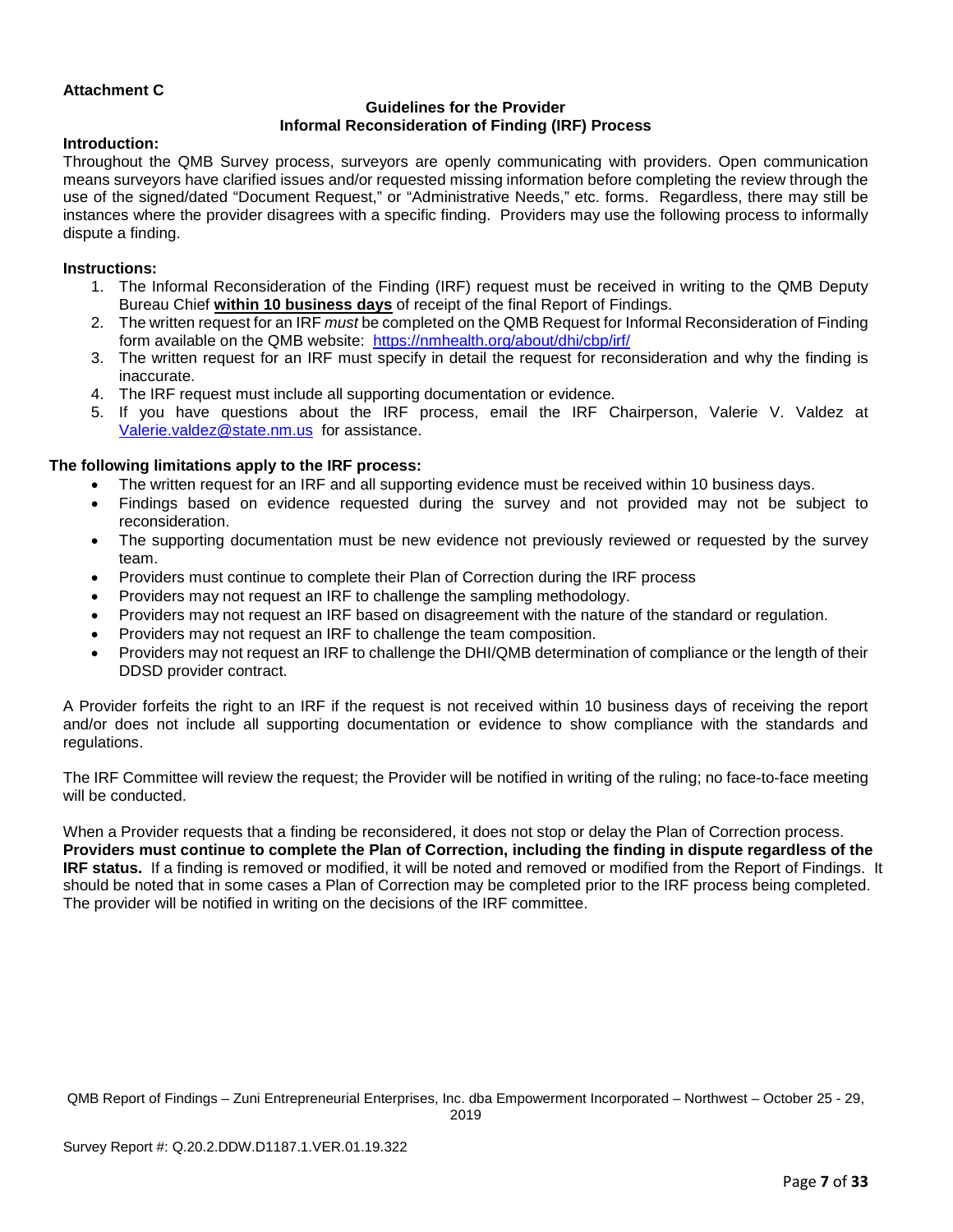# **QMB Determinations of Compliance**

## **Compliance:**

The QMB determination of *Compliance* indicates that a provider has either no deficiencies found during a survey or that no deficiencies at the Condition of Participation Level were found. The agency has obtained a level of compliance such that there is a minimal potential for harm to individuals' health and safety. To qualify for a determination of *Compliance*, the provider must have received no Conditions of Participation Level Deficiencies and have a minimal number of Individuals on the sample affected by the findings indicated in the Standards Level Tags.

## **Partial-Compliance with Standard Level Tags:**

The QMB determination of *Partial-Compliance with Standard Level Tags* indicates that a provider is in compliance with all Condition of Participation Level deficiencies but is out of compliance with a certain percentage of Standard Level deficiencies. This partial-compliance, if not corrected, may result in a negative outcome or the potential for more than minimal harm to individuals' health and safety. There are two ways to receive a determination of Partial Compliance with Standard Level Tags:

- 1. Your Report of Findings includes 16 or fewer Standards Level Tags with between 75% and 100% of the survey sample affected in any tag.
- 2. Your Report of Findings includes 17 or more Standard Level Tags with between 50% to 74% of the survey sample affected in any tag.

### **Partial-Compliance with Standard Level Tags and Condition of Participation Level Tags:**

The QMB determination of *Partial-Compliance with Standard Level Tags and Condition of Participation Level Tags*  indicates that a provider is out of compliance with one to five  $(1 - 5)$  Condition of Participation Level Tags. This partial-compliance, if not corrected, may result in a serious negative outcome or the potential for more than minimal harm to individuals' health and safety.

### **Non-Compliance:**

The QMB determination of *Non-Compliance* indicates a provider is significantly out of compliance with both Standard Level deficiencies and Conditions of Participation level deficiencies. This non-compliance, if not corrected, may result in a serious negative outcome or the potential for more than minimal harm to individuals' health and safety. There are three ways an agency can receive a determination of Non-Compliance:

- 1. Your Report of Findings includes 17 or more Standard Level Tags with 0 to 5 Condition of Participation Level Tags with 75% to 100% of the survey sample affected in any tag.
- 2. Your Report of Findings includes any amount of Standard Level Tags with 6 or more Condition of Participation Level Tags.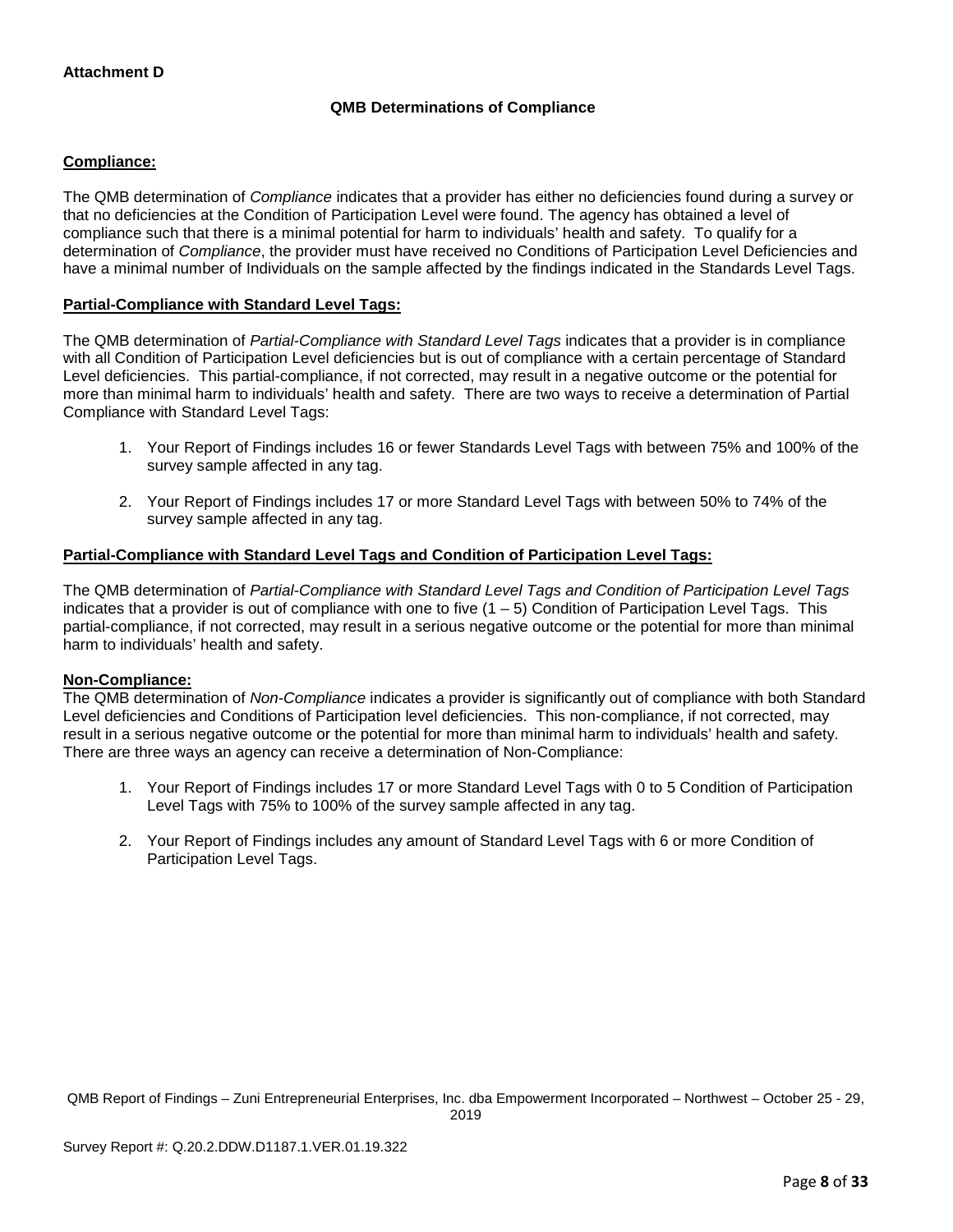| <b>Compliance</b>                                                                                                              |                                                                                                                        |                                                                                                                                 |                                                                                                                                 | Weighting                                                                                                              |                                                                                                                     |                                                                                                                            |                                                                                                                  |
|--------------------------------------------------------------------------------------------------------------------------------|------------------------------------------------------------------------------------------------------------------------|---------------------------------------------------------------------------------------------------------------------------------|---------------------------------------------------------------------------------------------------------------------------------|------------------------------------------------------------------------------------------------------------------------|---------------------------------------------------------------------------------------------------------------------|----------------------------------------------------------------------------------------------------------------------------|------------------------------------------------------------------------------------------------------------------|
| <b>Determination</b>                                                                                                           |                                                                                                                        | LOW                                                                                                                             |                                                                                                                                 | <b>MEDIUM</b>                                                                                                          |                                                                                                                     |                                                                                                                            | <b>HIGH</b>                                                                                                      |
| Standard Level<br>Tags:                                                                                                        | up to 16                                                                                                               | 17 or more                                                                                                                      | up to 16                                                                                                                        | 17 or more                                                                                                             | <b>Any Amount</b>                                                                                                   | 17 or more                                                                                                                 | <b>Any Amount</b>                                                                                                |
|                                                                                                                                | and                                                                                                                    | and                                                                                                                             | and                                                                                                                             | and                                                                                                                    | And/or                                                                                                              | and                                                                                                                        | And/or                                                                                                           |
| CoP Level Tags:                                                                                                                | 0 CoP                                                                                                                  | 0 CoP                                                                                                                           | 0 CoP                                                                                                                           | 0 CoP                                                                                                                  | 1 to 5 CoPs                                                                                                         | <b>0 to 5 CoPs</b>                                                                                                         | 6 or more<br><b>CoPs</b>                                                                                         |
|                                                                                                                                | and                                                                                                                    | and                                                                                                                             | and                                                                                                                             | and                                                                                                                    |                                                                                                                     | and                                                                                                                        |                                                                                                                  |
| Sample Affected:                                                                                                               | 0 to 74%                                                                                                               | 0 to 49%                                                                                                                        | 75 to 100%                                                                                                                      | 50 to 74%                                                                                                              |                                                                                                                     | 75 to 100%                                                                                                                 |                                                                                                                  |
| $"$ Non-<br>Compliance"                                                                                                        |                                                                                                                        |                                                                                                                                 |                                                                                                                                 |                                                                                                                        |                                                                                                                     | 17 or more<br><b>Standard Level</b><br>Tags with 75 to<br>100% of the<br>Individuals in<br>the sample<br>cited in any tag. | Any Amount of<br><b>Standard Level</b><br>Tags and 6 or<br>more<br>Conditions of<br>Participation<br>Level Tags. |
| "Partial<br><b>Compliance with</b><br><b>Standard Level</b><br>tags and<br><b>Condition of</b><br>Participation<br>Level Tags" |                                                                                                                        |                                                                                                                                 |                                                                                                                                 |                                                                                                                        | Any Amount of<br><b>Standard Level</b><br>Tags, plus 1 to<br><b>5</b> Conditions of<br>Participation<br>Level tags. |                                                                                                                            |                                                                                                                  |
| "Partial<br><b>Compliance with</b><br><b>Standard Level</b><br>tags"                                                           |                                                                                                                        |                                                                                                                                 | up to 16<br><b>Standard Level</b><br>Tags with 75 to<br><b>100% of the</b><br>individuals in<br>the sample<br>cited in any tag. | 17 or more<br>Standard Level<br>Tags with 50 to<br><b>74%</b> of the<br>individuals in<br>the sample<br>cited any tag. |                                                                                                                     |                                                                                                                            |                                                                                                                  |
| "Compliance"                                                                                                                   | Up to 16<br><b>Standard Level</b><br>Tags with 0 to<br>74% of the<br>individuals in<br>the sample<br>cited in any tag. | 17 or more<br><b>Standard Level</b><br>Tags with 0 to<br><b>49% of the</b><br>individuals in<br>the sample<br>cited in any tag. |                                                                                                                                 |                                                                                                                        |                                                                                                                     |                                                                                                                            |                                                                                                                  |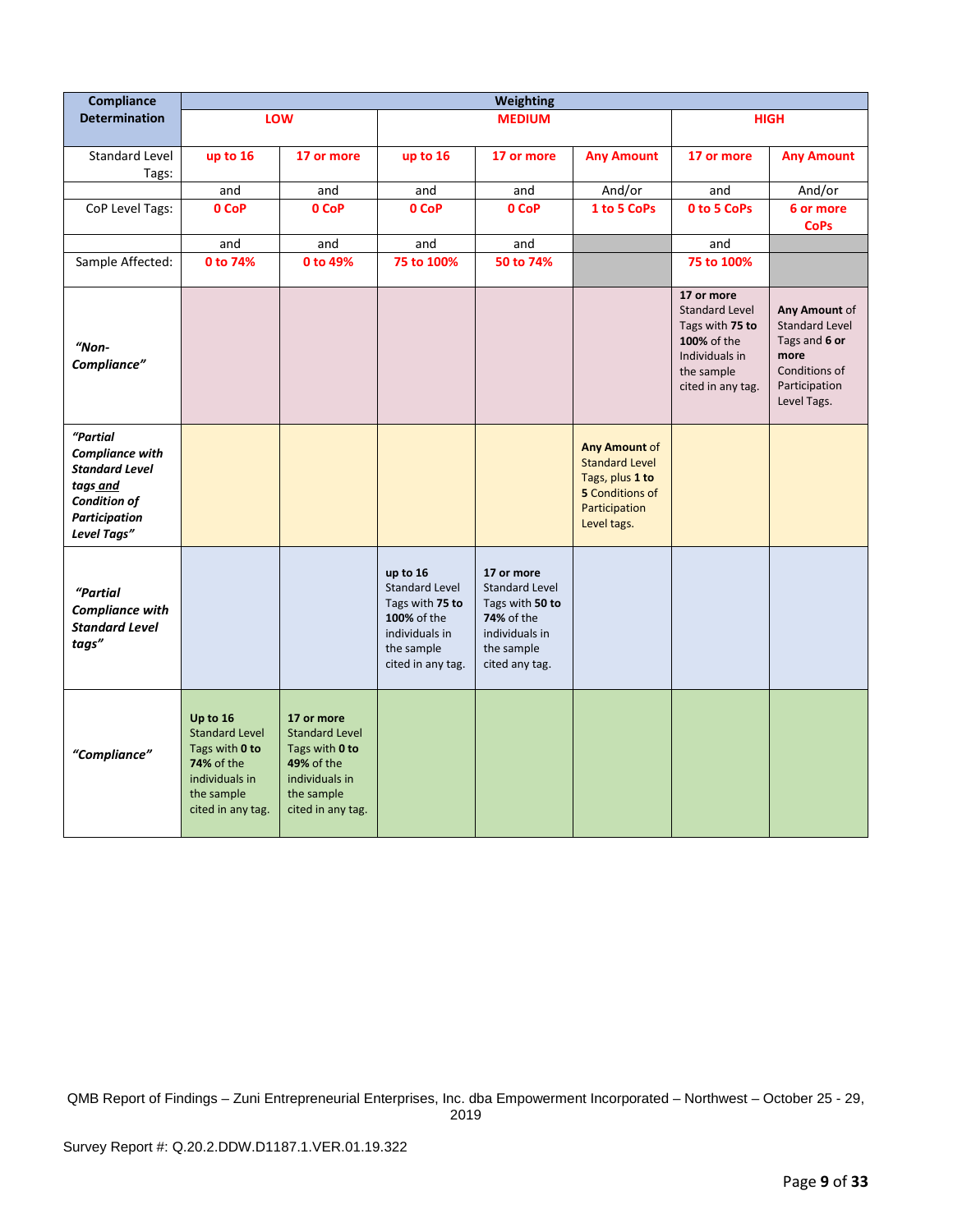| Agency:                     | Zuni Entrepreneurial Enterprises, Inc. dba Empowerment Incorporated - Northwest              |
|-----------------------------|----------------------------------------------------------------------------------------------|
| Program:                    | Developmental Disabilities Waiver                                                            |
| Service:                    | 2018: Family Living, Customized Community Supports, Community Integrated Employment Services |
| <b>Survey Type:</b>         | Verification                                                                                 |
| <b>Routine Survey:</b>      | May 3 - 8, 2019                                                                              |
| <b>Verification Survey:</b> | October 25 - 29, 2019                                                                        |

| <b>Standard of Care</b>                                                                                                                                                                                                                                                                                                                                                                                                                                                                                                                                                                                                                                                                                                                                                                                                                                                                                                                                                                                                                                                                                                                                                                                                                                                                                                                                                                                                | <b>Routine Survey Deficiencies</b><br>May 3 - 8, 2019                                                                                                                                                                                                                                                                                                                                                                                                                                                                                                                                                                                                                                                                                                                                                                                                                                                                     | <b>Verification Survey New and Repeat Deficiencies</b><br>October 25 - 29, 2019                                                                                                                                                                                                                                                                                                                                                                                                                                                                                                                                                                                                                                                                    |
|------------------------------------------------------------------------------------------------------------------------------------------------------------------------------------------------------------------------------------------------------------------------------------------------------------------------------------------------------------------------------------------------------------------------------------------------------------------------------------------------------------------------------------------------------------------------------------------------------------------------------------------------------------------------------------------------------------------------------------------------------------------------------------------------------------------------------------------------------------------------------------------------------------------------------------------------------------------------------------------------------------------------------------------------------------------------------------------------------------------------------------------------------------------------------------------------------------------------------------------------------------------------------------------------------------------------------------------------------------------------------------------------------------------------|---------------------------------------------------------------------------------------------------------------------------------------------------------------------------------------------------------------------------------------------------------------------------------------------------------------------------------------------------------------------------------------------------------------------------------------------------------------------------------------------------------------------------------------------------------------------------------------------------------------------------------------------------------------------------------------------------------------------------------------------------------------------------------------------------------------------------------------------------------------------------------------------------------------------------|----------------------------------------------------------------------------------------------------------------------------------------------------------------------------------------------------------------------------------------------------------------------------------------------------------------------------------------------------------------------------------------------------------------------------------------------------------------------------------------------------------------------------------------------------------------------------------------------------------------------------------------------------------------------------------------------------------------------------------------------------|
| frequency specified in the service plan.                                                                                                                                                                                                                                                                                                                                                                                                                                                                                                                                                                                                                                                                                                                                                                                                                                                                                                                                                                                                                                                                                                                                                                                                                                                                                                                                                                               | Service Domain: Service Plans: ISP Implementation - Services are delivered in accordance with the service plan, including type, scope, amount, duration and                                                                                                                                                                                                                                                                                                                                                                                                                                                                                                                                                                                                                                                                                                                                                               |                                                                                                                                                                                                                                                                                                                                                                                                                                                                                                                                                                                                                                                                                                                                                    |
| Tag #1A32 Administrative Case File: Individual<br><b>Service Plan Implementation</b>                                                                                                                                                                                                                                                                                                                                                                                                                                                                                                                                                                                                                                                                                                                                                                                                                                                                                                                                                                                                                                                                                                                                                                                                                                                                                                                                   | <b>Condition of Participation Level Deficiency</b>                                                                                                                                                                                                                                                                                                                                                                                                                                                                                                                                                                                                                                                                                                                                                                                                                                                                        | <b>Condition of Participation Level Deficiency</b>                                                                                                                                                                                                                                                                                                                                                                                                                                                                                                                                                                                                                                                                                                 |
| NMAC 7.26.5.16.C and D Development of the ISP.<br>Implementation of the ISP. The ISP shall be<br>implemented according to the timelines determined<br>by the IDT and as specified in the ISP for each<br>stated desired outcomes and action plan.<br>C. The IDT shall review and discuss information and<br>recommendations with the individual, with the goal<br>of supporting the individual in attaining desired<br>outcomes. The IDT develops an ISP based upon<br>the individual's personal vision statement, strengths,<br>needs, interests and preferences. The ISP is a<br>dynamic document, revised periodically, as needed,<br>and amended to reflect progress towards personal<br>goals and achievements consistent with the<br>individual's future vision. This regulation is<br>consistent with standards established for individual<br>plan development as set forth by the commission on<br>the accreditation of rehabilitation facilities (CARF)<br>and/or other program accreditation approved and<br>adopted by the developmental disabilities division<br>and the department of health. It is the policy of the<br>developmental disabilities division (DDD), that to the<br>extent permitted by funding, each individual receive<br>supports and services that will assist and encourage<br>independence and productivity in the community and<br>attempt to prevent regression or loss of current | After an analysis of the evidence it has been<br>determined there is a significant potential for a<br>negative outcome to occur.<br>Based on administrative record review, the Agency<br>did not implement the ISP according to the timelines<br>determined by the IDT and as specified in the ISP<br>for each stated desired outcomes and action plan for<br>5 of 6 individuals.<br><b>Family Living Data Collection/Data</b><br><b>Tracking/Progress with regards to ISP</b><br><b>Outcomes:</b><br>Individual #1<br>• None found regarding: Live Outcome/Action Step:<br>"With staff assistance  will research and<br>experience a new type of food" for 1/2019 -<br>3/2019. Action step is to be completed 1 time per<br>month.<br>Individual #2<br>• None found regarding: Live Outcome/Action Step:<br>" will shop for and purchase ingredients" for<br>1/2019. Action step is to be completed 3 times per<br>week. | <b>New/Repeat Findings:</b><br>After an analysis of the evidence it has been<br>determined there is a significant potential for a<br>negative outcome to occur.<br>Based on administrative record review, the Agency<br>did not implement the ISP according to the timelines<br>determined by the IDT and as specified in the ISP<br>for each stated desired outcomes and action plan for<br>1 of 6 individuals.<br><b>Customized Community Supports Data</b><br><b>Collection/Data Tracking/Progress with regards</b><br>to ISP Outcomes:<br>Individual #2<br>• None found regarding: Fun Outcome/Action Step:<br>will choose and walk a local trail with a friend."<br>for 8/2019 - 9/2019. Action step is to be completed<br>2 times per month. |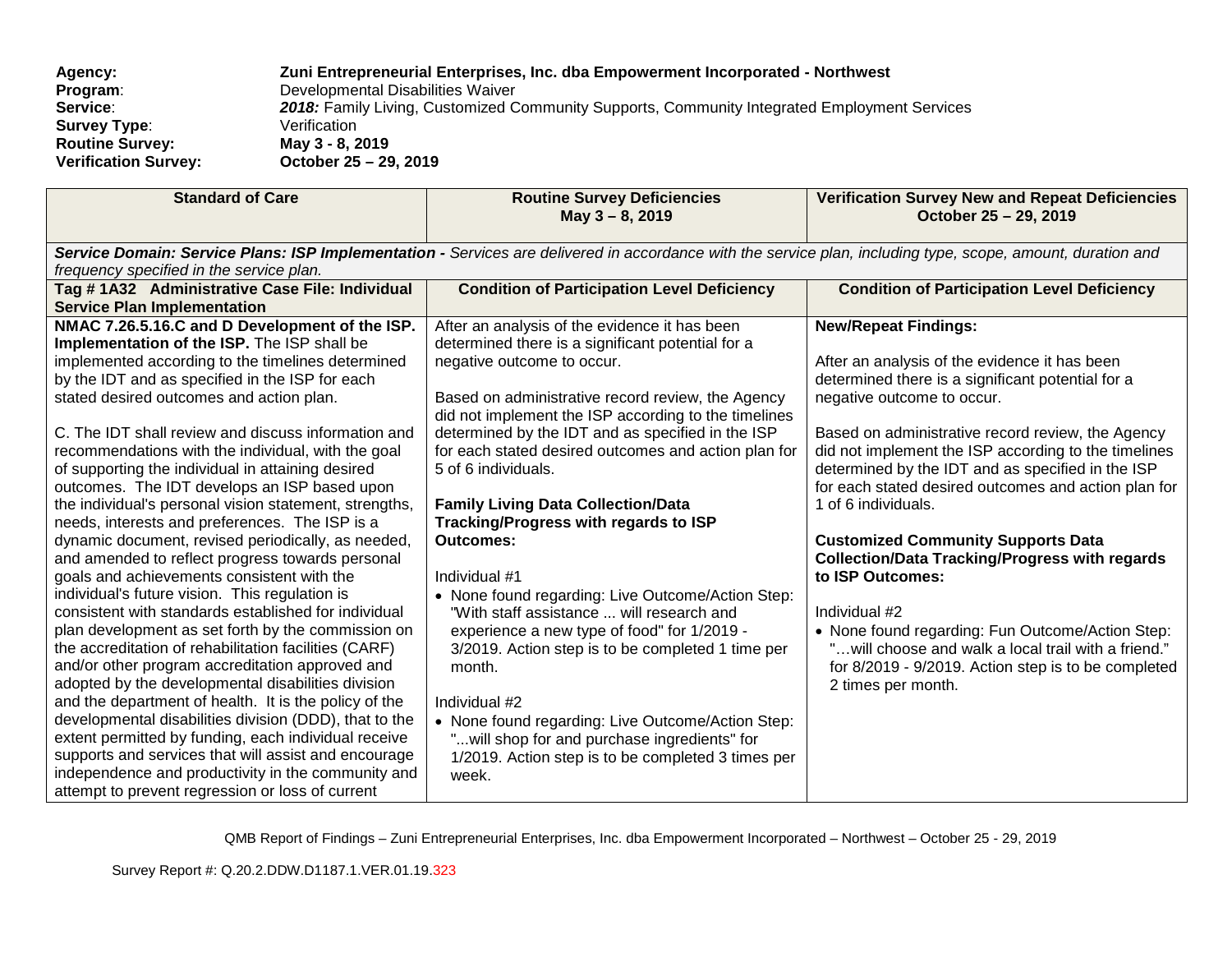| capabilities. Services and supports include<br>specialized and/or generic services, training,<br>education and/or treatment as determined by the<br>IDT and documented in the ISP.                                                                                                                                      | • None found regarding: Live Outcome/Action Step:<br>" will prepare a lunch for himself" for 1/2019 -<br>3/2019. Action step is to be completed 3 times per<br>week.                              |  |
|-------------------------------------------------------------------------------------------------------------------------------------------------------------------------------------------------------------------------------------------------------------------------------------------------------------------------|---------------------------------------------------------------------------------------------------------------------------------------------------------------------------------------------------|--|
| D. The intent is to provide choice and obtain<br>opportunities for individuals to live, work and play<br>with full participation in their communities. The<br>following principles provide direction and purpose in<br>planning for individuals with developmental<br>disabilities. [05/03/94; 01/15/97; Recompiled     | Individual #5<br>• None found regarding: Live Outcome/Action Step:<br>" visual schedule will be accessible to him in his<br>room" for 1/2019-3/2019. Action step is to be<br>completed daily.     |  |
| 10/31/01]<br>Developmental Disabilities (DD) Waiver Service<br>Standards 2/26/2018; Re-Issue: 12/28/2018; Eff<br>1/1/2019                                                                                                                                                                                               | • None found regarding Live Outcome/Action Step:<br>" will be reminded to look at it before getting<br>ready in the morning," for 1/2019-3/2019. Action<br>step is to be completed daily.         |  |
| Chapter 6: Individual Service Plan (ISP)<br>6.8 ISP Implementation and Monitoring: All DD<br>Waiver Provider Agencies with a signed SFOC are<br>required to provide services as detailed in the ISP.<br>The ISP must be readily accessible to Provider                                                                  | • None found regarding Live Outcome/Action Step:<br>"If  stops following it he will be reminded to<br>check what is next on schedule," for 1/2019-<br>3/2019. Action steps to be completed daily. |  |
| Agencies on the approved budget. (See Chapter 20:<br>Provider Documentation and Client Records.) CMs<br>facilitate and maintain communication with the<br>person, his/her representative, other IDT members,<br>Provider Agencies, and relevant parties to ensure                                                       | • None found regarding Live Outcome/Action Step:<br>"Support for using the schedule will fade as<br>becomes more independent," for 1/2019-3/2019.<br>Action step is to be completed daily.        |  |
| that the person receives the maximum benefit of<br>his/her services and that revisions to the ISP are<br>made as needed. All DD Waiver Provider Agencies<br>are required to cooperate with monitoring activities                                                                                                        | <b>Community Integrated Employment Services</b><br>Data Collection/Data Tracking/Progress with<br>regards to ISP Outcomes:                                                                        |  |
| conducted by the CM and the DOH. Provider<br>Agencies are required to respond to issues at the<br>individual level and agency level as described in<br>Chapter 16: Qualified Provider Agencies.                                                                                                                         | Individual #2<br>• None found regarding: Work/Learn<br>Outcome/Action Step: "Fill out applications" for<br>1/2019 - 3/2019. Action step is to be completed 2                                      |  |
| <b>Chapter 20: Provider Documentation and Client</b><br>Records 20.2 Client Records Requirements: All<br>DD Waiver Provider Agencies are required to create<br>and maintain individual client records. The contents<br>of client records vary depending on the unique<br>needs of the person receiving services and the | times per month.<br>• None found regarding: Work/Learn<br>Outcome/Action Step: "Follow up on applications"<br>for 1/2019 - 3/2019. Action step is to be completed<br>2 times per month.           |  |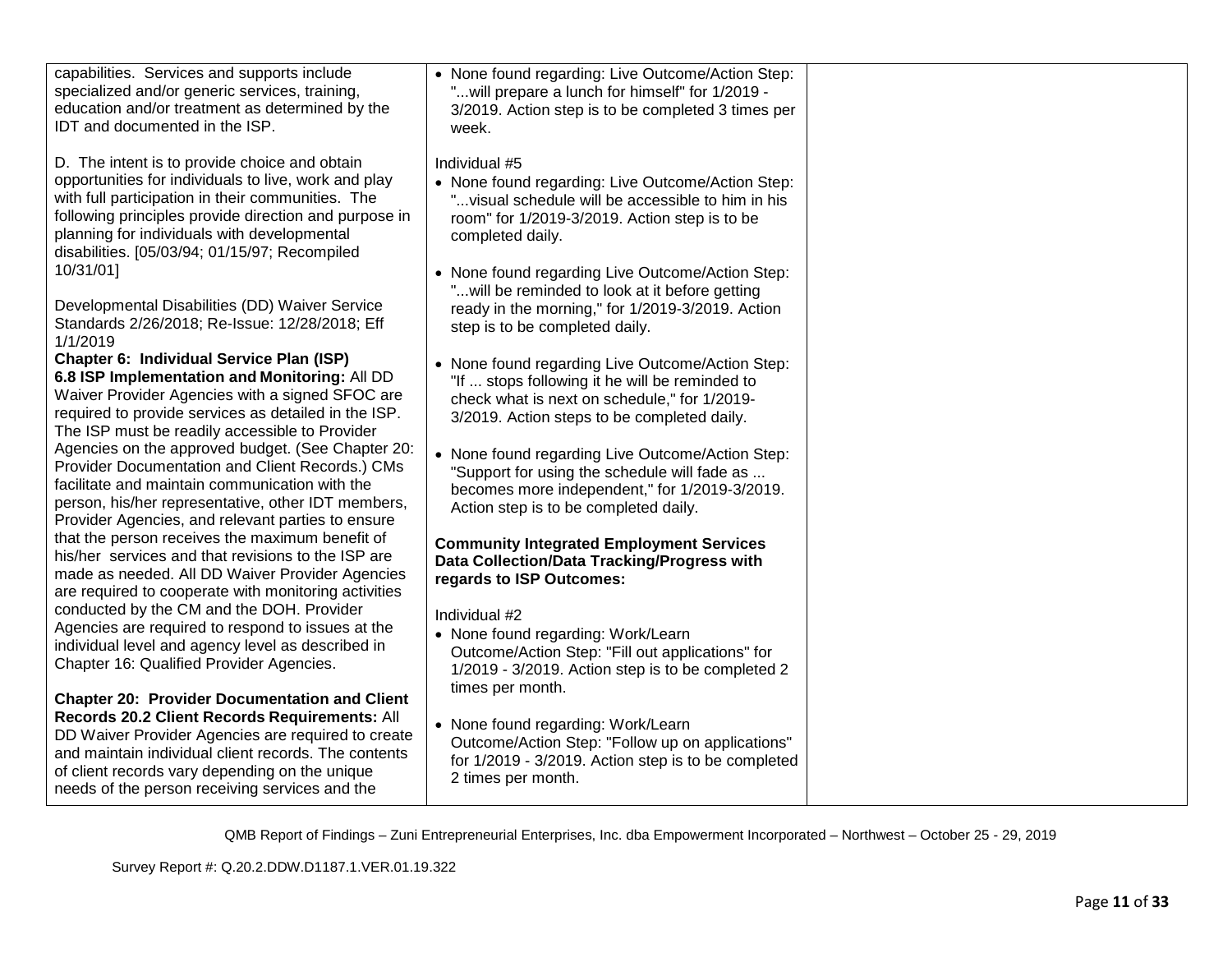| resultant information produced. The extent of         | <b>Customized Community Supports Data</b>              |  |
|-------------------------------------------------------|--------------------------------------------------------|--|
| documentation required for individual client records  | <b>Collection/Data Tracking/Progress with regards</b>  |  |
| per service type depends on the location of the file, | to ISP Outcomes:                                       |  |
| the type of service being provided, and the           |                                                        |  |
| information necessary.                                | Individual #2                                          |  |
| DD Waiver Provider Agencies are required to           |                                                        |  |
| adhere to the following:                              | • None found regarding: Work/Learn                     |  |
| Client records must contain all documents             | Outcome/Action Step: "with staff assistance, will      |  |
| 1.                                                    | work detailing a company vehicle." for 1/2019 -        |  |
| essential to the service being provided and essential | 3/2019. Action step is to be completed 2 times per     |  |
| to ensuring the health and safety of the person       | week.                                                  |  |
| during the provision of the service.                  |                                                        |  |
| 2. Provider Agencies must have readily                | • None found regarding: Work/Learn                     |  |
| accessible records in home and community settings     | Outcome/Action Step: "will choose and walk a           |  |
| in paper or electronic form. Secure access to         | trail with a friend." for 1/2019 - 3/2019. Action step |  |
| electronic records through the Therap web based       | is to be completed 2 times per month.                  |  |
| system using computers or mobile devices is           |                                                        |  |
| acceptable.                                           | Individual #4                                          |  |
| 3. Provider Agencies are responsible for ensuring     | • None found regarding: Work Outcome/Action            |  |
| that all plans created by nurses, RDs, therapists or  | Step: "will participate in an activity of choice" for  |  |
| BSCs are present in all needed settings.              | 1/2019-03/2019. Action step is to be completed 1       |  |
| 4. Provider Agencies must maintain records of all     | time per month.                                        |  |
| documents produced by agency personnel or             |                                                        |  |
| contractors on behalf of each person, including any   | Individual #5                                          |  |
| routine notes or data, annual assessments, semi-      | • None found regarding: Fun Outcome/Action Step        |  |
| annual reports, evidence of training                  | " will be offered choices of different activities in   |  |
| provided/received, progress notes, and any other      | the community" for 1/2019-3/2019. Action step is       |  |
| interactions for which billing is generated.          | to be completed an average of 3 times a month.         |  |
| 5. Each Provider Agency is responsible for            |                                                        |  |
| maintaining the daily or other contact notes          | • None found regarding: Fun Outcome/Action Step        |  |
| documenting the nature and frequency of service       | (not identified) "will be assisted to take pictures    |  |
| delivery, as well as data tracking only for the       | of the activity," for 1/2019-3/2019. Action step is to |  |
| services provided by their agency.                    | be completed an average of 3 times month.              |  |
| 6. The current Client File Matrix found in            |                                                        |  |
| Appendix A Client File Matrix details the minimum     | • None found regarding: Work/Learn "will be            |  |
| requirements for records to be stored in agency       | offered opportunities to participate in the job        |  |
| office files, the delivery site, or with DSP while    | development activities including volunteer, on the     |  |
| providing services in the community.                  | job training and transportation to possible job        |  |
| 7. All records pertaining to JCMs must be retained    | sites," for 1/2019-3/2019. Action Step is to be        |  |
| permanently and must be made available to DDSD        | completed 1 time per week.                             |  |
| upon request, upon the termination or expiration of   |                                                        |  |
| a provider agreement, or upon provider withdrawal     | Individual #6                                          |  |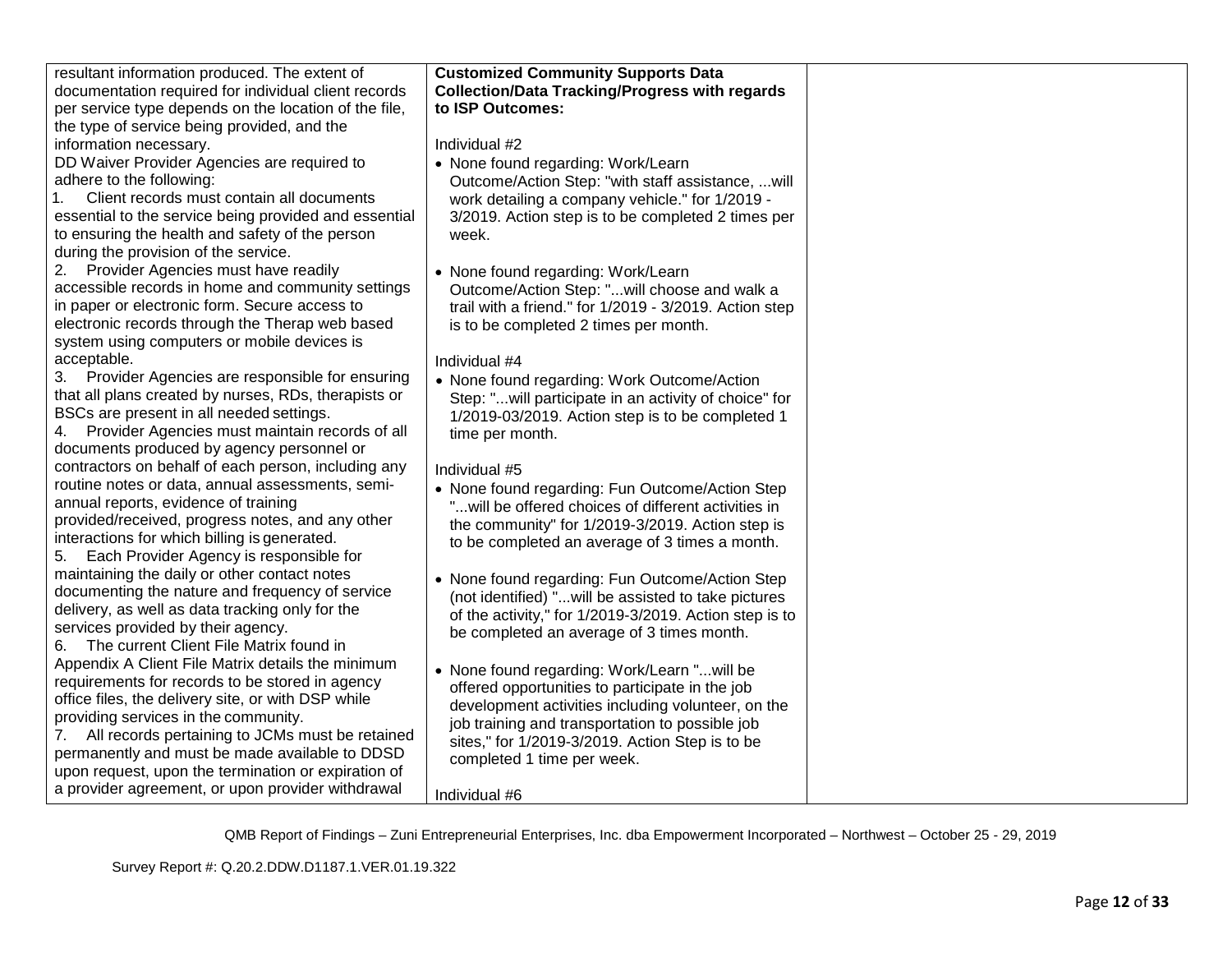| from services. | • None found regarding: Fun Outcome/Action Step:    |  |
|----------------|-----------------------------------------------------|--|
|                | " will choose an item to purchase" for 1/2019 -     |  |
|                |                                                     |  |
|                | 3/2019. Action step is to be completed 2 times per  |  |
|                | month.                                              |  |
|                |                                                     |  |
|                | • None found regarding: Fun Outcome/Action Step:    |  |
|                | " will choose the most appropriate denomination     |  |
|                | of money from her wallet" for 1/2019 - 3/2019.      |  |
|                |                                                     |  |
|                | Action step is to be completed 2 times per month.   |  |
|                |                                                     |  |
|                | • None found regarding: Fun Outcome/Action Step:    |  |
|                | " will purchase the item and wait for her change if |  |
|                | necessary" for 1/2019 - 3/2019. Action step is to   |  |
|                |                                                     |  |
|                | be completed 2 times per month.                     |  |
|                |                                                     |  |
|                |                                                     |  |
|                |                                                     |  |
|                |                                                     |  |
|                |                                                     |  |
|                |                                                     |  |
|                |                                                     |  |
|                |                                                     |  |
|                |                                                     |  |
|                |                                                     |  |
|                |                                                     |  |
|                |                                                     |  |
|                |                                                     |  |
|                |                                                     |  |
|                |                                                     |  |
|                |                                                     |  |
|                |                                                     |  |
|                |                                                     |  |
|                |                                                     |  |
|                |                                                     |  |
|                |                                                     |  |
|                |                                                     |  |
|                |                                                     |  |
|                |                                                     |  |
|                |                                                     |  |
|                |                                                     |  |
|                |                                                     |  |
|                |                                                     |  |
|                |                                                     |  |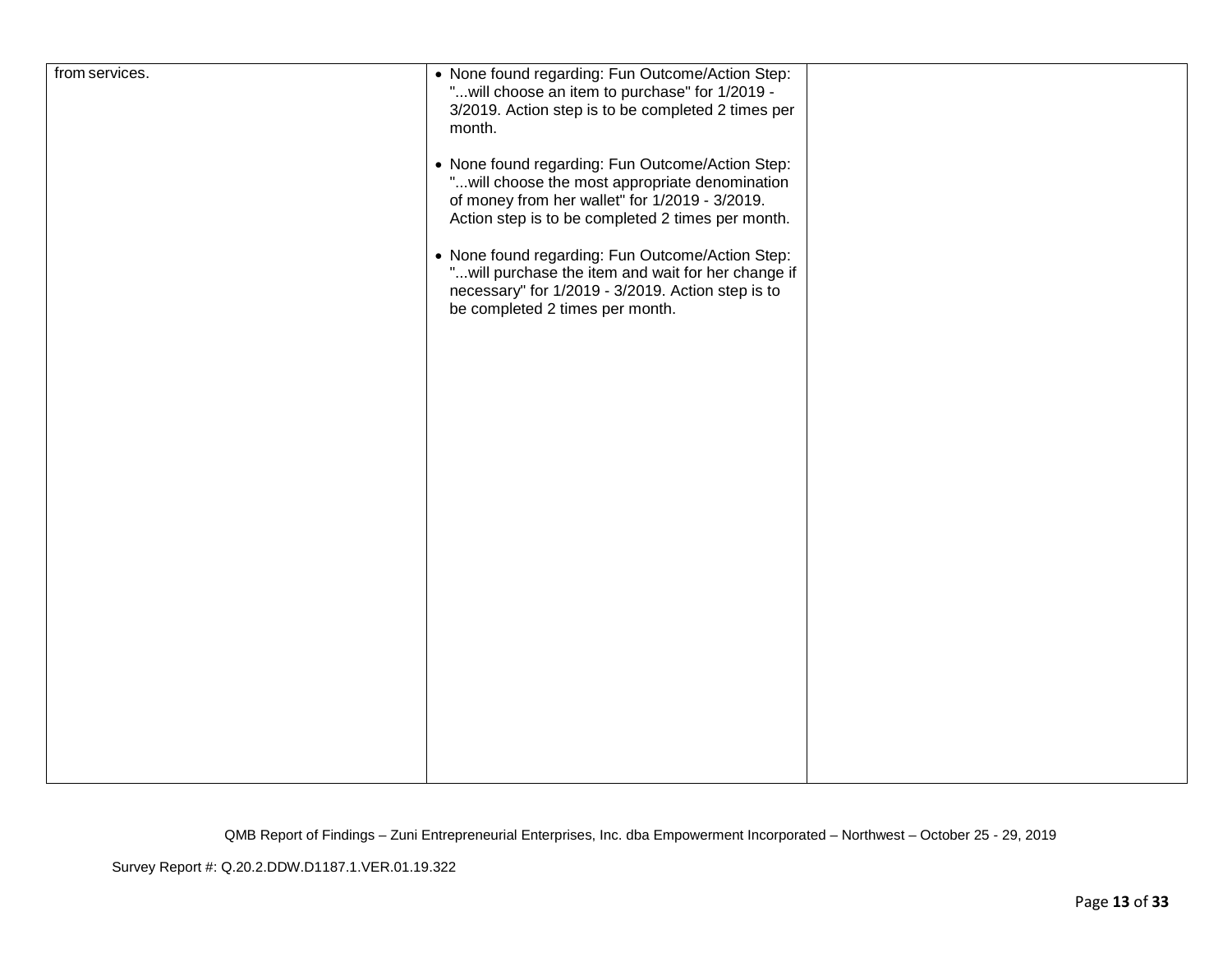| Tag # 1A32.1 Administrative Case File:                                                                                                                                                                                                                                                                                                                                                                                                                                                                                                                                                                                                                                                                                                                                                                                                                                                                                                                                                                                                                                                                                                                                                                                                    | <b>Standard Level Deficiency</b>                                                                                                                                                                                                                                                                                                                                                                                                                                                                                                                                                                                                                                                                                                                                                                                                                                                                                                   | <b>Standard Level Deficiency</b>                                                                                                                                                                                                                                                                                                                                                                                                                                                                                                                                                                                                                                                                                                                                                |
|-------------------------------------------------------------------------------------------------------------------------------------------------------------------------------------------------------------------------------------------------------------------------------------------------------------------------------------------------------------------------------------------------------------------------------------------------------------------------------------------------------------------------------------------------------------------------------------------------------------------------------------------------------------------------------------------------------------------------------------------------------------------------------------------------------------------------------------------------------------------------------------------------------------------------------------------------------------------------------------------------------------------------------------------------------------------------------------------------------------------------------------------------------------------------------------------------------------------------------------------|------------------------------------------------------------------------------------------------------------------------------------------------------------------------------------------------------------------------------------------------------------------------------------------------------------------------------------------------------------------------------------------------------------------------------------------------------------------------------------------------------------------------------------------------------------------------------------------------------------------------------------------------------------------------------------------------------------------------------------------------------------------------------------------------------------------------------------------------------------------------------------------------------------------------------------|---------------------------------------------------------------------------------------------------------------------------------------------------------------------------------------------------------------------------------------------------------------------------------------------------------------------------------------------------------------------------------------------------------------------------------------------------------------------------------------------------------------------------------------------------------------------------------------------------------------------------------------------------------------------------------------------------------------------------------------------------------------------------------|
| <b>Individual Service Plan Implementation (Not</b>                                                                                                                                                                                                                                                                                                                                                                                                                                                                                                                                                                                                                                                                                                                                                                                                                                                                                                                                                                                                                                                                                                                                                                                        |                                                                                                                                                                                                                                                                                                                                                                                                                                                                                                                                                                                                                                                                                                                                                                                                                                                                                                                                    |                                                                                                                                                                                                                                                                                                                                                                                                                                                                                                                                                                                                                                                                                                                                                                                 |
| <b>Completed at Frequency)</b>                                                                                                                                                                                                                                                                                                                                                                                                                                                                                                                                                                                                                                                                                                                                                                                                                                                                                                                                                                                                                                                                                                                                                                                                            |                                                                                                                                                                                                                                                                                                                                                                                                                                                                                                                                                                                                                                                                                                                                                                                                                                                                                                                                    |                                                                                                                                                                                                                                                                                                                                                                                                                                                                                                                                                                                                                                                                                                                                                                                 |
| NMAC 7.26.5.16.C and D Development of the ISP.                                                                                                                                                                                                                                                                                                                                                                                                                                                                                                                                                                                                                                                                                                                                                                                                                                                                                                                                                                                                                                                                                                                                                                                            | Based on administrative record review, the Agency                                                                                                                                                                                                                                                                                                                                                                                                                                                                                                                                                                                                                                                                                                                                                                                                                                                                                  | <b>New/Repeat Findings:</b>                                                                                                                                                                                                                                                                                                                                                                                                                                                                                                                                                                                                                                                                                                                                                     |
| Implementation of the ISP. The ISP shall be                                                                                                                                                                                                                                                                                                                                                                                                                                                                                                                                                                                                                                                                                                                                                                                                                                                                                                                                                                                                                                                                                                                                                                                               | did not implement the ISP according to the timelines                                                                                                                                                                                                                                                                                                                                                                                                                                                                                                                                                                                                                                                                                                                                                                                                                                                                               |                                                                                                                                                                                                                                                                                                                                                                                                                                                                                                                                                                                                                                                                                                                                                                                 |
| implemented according to the timelines determined                                                                                                                                                                                                                                                                                                                                                                                                                                                                                                                                                                                                                                                                                                                                                                                                                                                                                                                                                                                                                                                                                                                                                                                         | determined by the IDT and as specified in the ISP                                                                                                                                                                                                                                                                                                                                                                                                                                                                                                                                                                                                                                                                                                                                                                                                                                                                                  | Based on administrative record review, the Agency                                                                                                                                                                                                                                                                                                                                                                                                                                                                                                                                                                                                                                                                                                                               |
| by the IDT and as specified in the ISP for each                                                                                                                                                                                                                                                                                                                                                                                                                                                                                                                                                                                                                                                                                                                                                                                                                                                                                                                                                                                                                                                                                                                                                                                           | for each stated desired outcomes and action plan for                                                                                                                                                                                                                                                                                                                                                                                                                                                                                                                                                                                                                                                                                                                                                                                                                                                                               | did not implement the ISP according to the timelines                                                                                                                                                                                                                                                                                                                                                                                                                                                                                                                                                                                                                                                                                                                            |
| stated desired outcomes and action plan.                                                                                                                                                                                                                                                                                                                                                                                                                                                                                                                                                                                                                                                                                                                                                                                                                                                                                                                                                                                                                                                                                                                                                                                                  | 2 of 6 individuals.                                                                                                                                                                                                                                                                                                                                                                                                                                                                                                                                                                                                                                                                                                                                                                                                                                                                                                                | determined by the IDT and as specified in the ISP                                                                                                                                                                                                                                                                                                                                                                                                                                                                                                                                                                                                                                                                                                                               |
|                                                                                                                                                                                                                                                                                                                                                                                                                                                                                                                                                                                                                                                                                                                                                                                                                                                                                                                                                                                                                                                                                                                                                                                                                                           |                                                                                                                                                                                                                                                                                                                                                                                                                                                                                                                                                                                                                                                                                                                                                                                                                                                                                                                                    | for each stated desired outcomes and action plan for                                                                                                                                                                                                                                                                                                                                                                                                                                                                                                                                                                                                                                                                                                                            |
| C. The IDT shall review and discuss information and                                                                                                                                                                                                                                                                                                                                                                                                                                                                                                                                                                                                                                                                                                                                                                                                                                                                                                                                                                                                                                                                                                                                                                                       | As indicated by Individuals ISP the following was                                                                                                                                                                                                                                                                                                                                                                                                                                                                                                                                                                                                                                                                                                                                                                                                                                                                                  | 2 of 6 individuals.                                                                                                                                                                                                                                                                                                                                                                                                                                                                                                                                                                                                                                                                                                                                                             |
| recommendations with the individual, with the goal                                                                                                                                                                                                                                                                                                                                                                                                                                                                                                                                                                                                                                                                                                                                                                                                                                                                                                                                                                                                                                                                                                                                                                                        | found with regards to the implementation of ISP                                                                                                                                                                                                                                                                                                                                                                                                                                                                                                                                                                                                                                                                                                                                                                                                                                                                                    |                                                                                                                                                                                                                                                                                                                                                                                                                                                                                                                                                                                                                                                                                                                                                                                 |
| of supporting the individual in attaining desired                                                                                                                                                                                                                                                                                                                                                                                                                                                                                                                                                                                                                                                                                                                                                                                                                                                                                                                                                                                                                                                                                                                                                                                         | Outcomes:                                                                                                                                                                                                                                                                                                                                                                                                                                                                                                                                                                                                                                                                                                                                                                                                                                                                                                                          | As indicated by Individuals ISP the following was                                                                                                                                                                                                                                                                                                                                                                                                                                                                                                                                                                                                                                                                                                                               |
| outcomes. The IDT develops an ISP based upon                                                                                                                                                                                                                                                                                                                                                                                                                                                                                                                                                                                                                                                                                                                                                                                                                                                                                                                                                                                                                                                                                                                                                                                              |                                                                                                                                                                                                                                                                                                                                                                                                                                                                                                                                                                                                                                                                                                                                                                                                                                                                                                                                    | found with regards to the implementation of ISP                                                                                                                                                                                                                                                                                                                                                                                                                                                                                                                                                                                                                                                                                                                                 |
| the individual's personal vision statement, strengths,                                                                                                                                                                                                                                                                                                                                                                                                                                                                                                                                                                                                                                                                                                                                                                                                                                                                                                                                                                                                                                                                                                                                                                                    | <b>Family Living Data Collection/Data</b>                                                                                                                                                                                                                                                                                                                                                                                                                                                                                                                                                                                                                                                                                                                                                                                                                                                                                          | Outcomes:                                                                                                                                                                                                                                                                                                                                                                                                                                                                                                                                                                                                                                                                                                                                                                       |
| needs, interests and preferences. The ISP is a                                                                                                                                                                                                                                                                                                                                                                                                                                                                                                                                                                                                                                                                                                                                                                                                                                                                                                                                                                                                                                                                                                                                                                                            | Tracking/Progress with regards to ISP                                                                                                                                                                                                                                                                                                                                                                                                                                                                                                                                                                                                                                                                                                                                                                                                                                                                                              |                                                                                                                                                                                                                                                                                                                                                                                                                                                                                                                                                                                                                                                                                                                                                                                 |
| dynamic document, revised periodically, as needed,                                                                                                                                                                                                                                                                                                                                                                                                                                                                                                                                                                                                                                                                                                                                                                                                                                                                                                                                                                                                                                                                                                                                                                                        | <b>Outcomes:</b>                                                                                                                                                                                                                                                                                                                                                                                                                                                                                                                                                                                                                                                                                                                                                                                                                                                                                                                   | <b>Family Living Data Collection/Data</b>                                                                                                                                                                                                                                                                                                                                                                                                                                                                                                                                                                                                                                                                                                                                       |
|                                                                                                                                                                                                                                                                                                                                                                                                                                                                                                                                                                                                                                                                                                                                                                                                                                                                                                                                                                                                                                                                                                                                                                                                                                           |                                                                                                                                                                                                                                                                                                                                                                                                                                                                                                                                                                                                                                                                                                                                                                                                                                                                                                                                    |                                                                                                                                                                                                                                                                                                                                                                                                                                                                                                                                                                                                                                                                                                                                                                                 |
|                                                                                                                                                                                                                                                                                                                                                                                                                                                                                                                                                                                                                                                                                                                                                                                                                                                                                                                                                                                                                                                                                                                                                                                                                                           |                                                                                                                                                                                                                                                                                                                                                                                                                                                                                                                                                                                                                                                                                                                                                                                                                                                                                                                                    |                                                                                                                                                                                                                                                                                                                                                                                                                                                                                                                                                                                                                                                                                                                                                                                 |
|                                                                                                                                                                                                                                                                                                                                                                                                                                                                                                                                                                                                                                                                                                                                                                                                                                                                                                                                                                                                                                                                                                                                                                                                                                           |                                                                                                                                                                                                                                                                                                                                                                                                                                                                                                                                                                                                                                                                                                                                                                                                                                                                                                                                    |                                                                                                                                                                                                                                                                                                                                                                                                                                                                                                                                                                                                                                                                                                                                                                                 |
|                                                                                                                                                                                                                                                                                                                                                                                                                                                                                                                                                                                                                                                                                                                                                                                                                                                                                                                                                                                                                                                                                                                                                                                                                                           |                                                                                                                                                                                                                                                                                                                                                                                                                                                                                                                                                                                                                                                                                                                                                                                                                                                                                                                                    |                                                                                                                                                                                                                                                                                                                                                                                                                                                                                                                                                                                                                                                                                                                                                                                 |
|                                                                                                                                                                                                                                                                                                                                                                                                                                                                                                                                                                                                                                                                                                                                                                                                                                                                                                                                                                                                                                                                                                                                                                                                                                           |                                                                                                                                                                                                                                                                                                                                                                                                                                                                                                                                                                                                                                                                                                                                                                                                                                                                                                                                    |                                                                                                                                                                                                                                                                                                                                                                                                                                                                                                                                                                                                                                                                                                                                                                                 |
|                                                                                                                                                                                                                                                                                                                                                                                                                                                                                                                                                                                                                                                                                                                                                                                                                                                                                                                                                                                                                                                                                                                                                                                                                                           |                                                                                                                                                                                                                                                                                                                                                                                                                                                                                                                                                                                                                                                                                                                                                                                                                                                                                                                                    |                                                                                                                                                                                                                                                                                                                                                                                                                                                                                                                                                                                                                                                                                                                                                                                 |
|                                                                                                                                                                                                                                                                                                                                                                                                                                                                                                                                                                                                                                                                                                                                                                                                                                                                                                                                                                                                                                                                                                                                                                                                                                           |                                                                                                                                                                                                                                                                                                                                                                                                                                                                                                                                                                                                                                                                                                                                                                                                                                                                                                                                    |                                                                                                                                                                                                                                                                                                                                                                                                                                                                                                                                                                                                                                                                                                                                                                                 |
|                                                                                                                                                                                                                                                                                                                                                                                                                                                                                                                                                                                                                                                                                                                                                                                                                                                                                                                                                                                                                                                                                                                                                                                                                                           |                                                                                                                                                                                                                                                                                                                                                                                                                                                                                                                                                                                                                                                                                                                                                                                                                                                                                                                                    |                                                                                                                                                                                                                                                                                                                                                                                                                                                                                                                                                                                                                                                                                                                                                                                 |
|                                                                                                                                                                                                                                                                                                                                                                                                                                                                                                                                                                                                                                                                                                                                                                                                                                                                                                                                                                                                                                                                                                                                                                                                                                           |                                                                                                                                                                                                                                                                                                                                                                                                                                                                                                                                                                                                                                                                                                                                                                                                                                                                                                                                    |                                                                                                                                                                                                                                                                                                                                                                                                                                                                                                                                                                                                                                                                                                                                                                                 |
|                                                                                                                                                                                                                                                                                                                                                                                                                                                                                                                                                                                                                                                                                                                                                                                                                                                                                                                                                                                                                                                                                                                                                                                                                                           |                                                                                                                                                                                                                                                                                                                                                                                                                                                                                                                                                                                                                                                                                                                                                                                                                                                                                                                                    |                                                                                                                                                                                                                                                                                                                                                                                                                                                                                                                                                                                                                                                                                                                                                                                 |
|                                                                                                                                                                                                                                                                                                                                                                                                                                                                                                                                                                                                                                                                                                                                                                                                                                                                                                                                                                                                                                                                                                                                                                                                                                           |                                                                                                                                                                                                                                                                                                                                                                                                                                                                                                                                                                                                                                                                                                                                                                                                                                                                                                                                    |                                                                                                                                                                                                                                                                                                                                                                                                                                                                                                                                                                                                                                                                                                                                                                                 |
|                                                                                                                                                                                                                                                                                                                                                                                                                                                                                                                                                                                                                                                                                                                                                                                                                                                                                                                                                                                                                                                                                                                                                                                                                                           |                                                                                                                                                                                                                                                                                                                                                                                                                                                                                                                                                                                                                                                                                                                                                                                                                                                                                                                                    |                                                                                                                                                                                                                                                                                                                                                                                                                                                                                                                                                                                                                                                                                                                                                                                 |
|                                                                                                                                                                                                                                                                                                                                                                                                                                                                                                                                                                                                                                                                                                                                                                                                                                                                                                                                                                                                                                                                                                                                                                                                                                           |                                                                                                                                                                                                                                                                                                                                                                                                                                                                                                                                                                                                                                                                                                                                                                                                                                                                                                                                    |                                                                                                                                                                                                                                                                                                                                                                                                                                                                                                                                                                                                                                                                                                                                                                                 |
|                                                                                                                                                                                                                                                                                                                                                                                                                                                                                                                                                                                                                                                                                                                                                                                                                                                                                                                                                                                                                                                                                                                                                                                                                                           |                                                                                                                                                                                                                                                                                                                                                                                                                                                                                                                                                                                                                                                                                                                                                                                                                                                                                                                                    |                                                                                                                                                                                                                                                                                                                                                                                                                                                                                                                                                                                                                                                                                                                                                                                 |
|                                                                                                                                                                                                                                                                                                                                                                                                                                                                                                                                                                                                                                                                                                                                                                                                                                                                                                                                                                                                                                                                                                                                                                                                                                           |                                                                                                                                                                                                                                                                                                                                                                                                                                                                                                                                                                                                                                                                                                                                                                                                                                                                                                                                    |                                                                                                                                                                                                                                                                                                                                                                                                                                                                                                                                                                                                                                                                                                                                                                                 |
|                                                                                                                                                                                                                                                                                                                                                                                                                                                                                                                                                                                                                                                                                                                                                                                                                                                                                                                                                                                                                                                                                                                                                                                                                                           |                                                                                                                                                                                                                                                                                                                                                                                                                                                                                                                                                                                                                                                                                                                                                                                                                                                                                                                                    |                                                                                                                                                                                                                                                                                                                                                                                                                                                                                                                                                                                                                                                                                                                                                                                 |
|                                                                                                                                                                                                                                                                                                                                                                                                                                                                                                                                                                                                                                                                                                                                                                                                                                                                                                                                                                                                                                                                                                                                                                                                                                           |                                                                                                                                                                                                                                                                                                                                                                                                                                                                                                                                                                                                                                                                                                                                                                                                                                                                                                                                    |                                                                                                                                                                                                                                                                                                                                                                                                                                                                                                                                                                                                                                                                                                                                                                                 |
|                                                                                                                                                                                                                                                                                                                                                                                                                                                                                                                                                                                                                                                                                                                                                                                                                                                                                                                                                                                                                                                                                                                                                                                                                                           |                                                                                                                                                                                                                                                                                                                                                                                                                                                                                                                                                                                                                                                                                                                                                                                                                                                                                                                                    |                                                                                                                                                                                                                                                                                                                                                                                                                                                                                                                                                                                                                                                                                                                                                                                 |
|                                                                                                                                                                                                                                                                                                                                                                                                                                                                                                                                                                                                                                                                                                                                                                                                                                                                                                                                                                                                                                                                                                                                                                                                                                           |                                                                                                                                                                                                                                                                                                                                                                                                                                                                                                                                                                                                                                                                                                                                                                                                                                                                                                                                    |                                                                                                                                                                                                                                                                                                                                                                                                                                                                                                                                                                                                                                                                                                                                                                                 |
|                                                                                                                                                                                                                                                                                                                                                                                                                                                                                                                                                                                                                                                                                                                                                                                                                                                                                                                                                                                                                                                                                                                                                                                                                                           |                                                                                                                                                                                                                                                                                                                                                                                                                                                                                                                                                                                                                                                                                                                                                                                                                                                                                                                                    |                                                                                                                                                                                                                                                                                                                                                                                                                                                                                                                                                                                                                                                                                                                                                                                 |
|                                                                                                                                                                                                                                                                                                                                                                                                                                                                                                                                                                                                                                                                                                                                                                                                                                                                                                                                                                                                                                                                                                                                                                                                                                           |                                                                                                                                                                                                                                                                                                                                                                                                                                                                                                                                                                                                                                                                                                                                                                                                                                                                                                                                    |                                                                                                                                                                                                                                                                                                                                                                                                                                                                                                                                                                                                                                                                                                                                                                                 |
|                                                                                                                                                                                                                                                                                                                                                                                                                                                                                                                                                                                                                                                                                                                                                                                                                                                                                                                                                                                                                                                                                                                                                                                                                                           |                                                                                                                                                                                                                                                                                                                                                                                                                                                                                                                                                                                                                                                                                                                                                                                                                                                                                                                                    |                                                                                                                                                                                                                                                                                                                                                                                                                                                                                                                                                                                                                                                                                                                                                                                 |
|                                                                                                                                                                                                                                                                                                                                                                                                                                                                                                                                                                                                                                                                                                                                                                                                                                                                                                                                                                                                                                                                                                                                                                                                                                           |                                                                                                                                                                                                                                                                                                                                                                                                                                                                                                                                                                                                                                                                                                                                                                                                                                                                                                                                    |                                                                                                                                                                                                                                                                                                                                                                                                                                                                                                                                                                                                                                                                                                                                                                                 |
|                                                                                                                                                                                                                                                                                                                                                                                                                                                                                                                                                                                                                                                                                                                                                                                                                                                                                                                                                                                                                                                                                                                                                                                                                                           |                                                                                                                                                                                                                                                                                                                                                                                                                                                                                                                                                                                                                                                                                                                                                                                                                                                                                                                                    |                                                                                                                                                                                                                                                                                                                                                                                                                                                                                                                                                                                                                                                                                                                                                                                 |
| and amended to reflect progress towards personal<br>goals and achievements consistent with the<br>individual's future vision. This regulation is<br>consistent with standards established for individual<br>plan development as set forth by the commission on<br>the accreditation of rehabilitation facilities (CARF)<br>and/or other program accreditation approved and<br>adopted by the developmental disabilities division<br>and the department of health. It is the policy of the<br>developmental disabilities division (DDD), that to the<br>extent permitted by funding, each individual receive<br>supports and services that will assist and encourage<br>independence and productivity in the community and<br>attempt to prevent regression or loss of current<br>capabilities. Services and supports include<br>specialized and/or generic services, training,<br>education and/or treatment as determined by the<br>IDT and documented in the ISP.<br>D. The intent is to provide choice and obtain<br>opportunities for individuals to live, work and play<br>with full participation in their communities. The<br>following principles provide direction and purpose in<br>planning for individuals with developmental | Individual #2<br>• According to the Live Outcome; Action Step for<br>" will shop for and purchase ingredients" is to be<br>completed 2 times per month. Evidence found<br>indicated it was not being completed at the<br>required frequency as indicated in the ISP for<br>2/2019.<br><b>Community Integrated Employment Services</b><br>Data Collection/Data Tracking/Progress with<br>regards to ISP Outcomes:<br>Individual #3<br>• According to the Work/Learn Outcome; Action<br>Step for "with staff assistance will search for his<br>name" is to be completed 1 time per day.<br>Evidence found indicated it was not being<br>completed at the required frequency as indicated<br>in the ISP for 1/2019 - 3/2019.<br>• According to the Work/Learn Outcome; Action<br>Step for "with staff assistance will navigate and<br>click on icon clocking in and out" is to be<br>completed daily. Evidence found indicated it was | Tracking/Progress with regards to ISP<br><b>Outcomes:</b><br>Individual #5<br>• According to the Fun Outcome; Action Step for<br>"will share these pictures using his VOCA" is to<br>be completed 1 time per month. Evidence found<br>indicated it was not being completed at the<br>required frequency as indicated in the ISP for<br>9/2019.<br><b>Community Integrated Employment Services</b><br>Data Collection/Data Tracking/Progress with<br>regards to ISP Outcomes:<br>Individual #3<br>• According to the Work/Learn Outcome; Action<br>Step for " staff assistance explain a simple job"<br>is to be completed 2 times per week. Evidence<br>found indicated it was not being completed at the<br>required frequency as indicated in the ISP for<br>8/2019 - 9/2019. |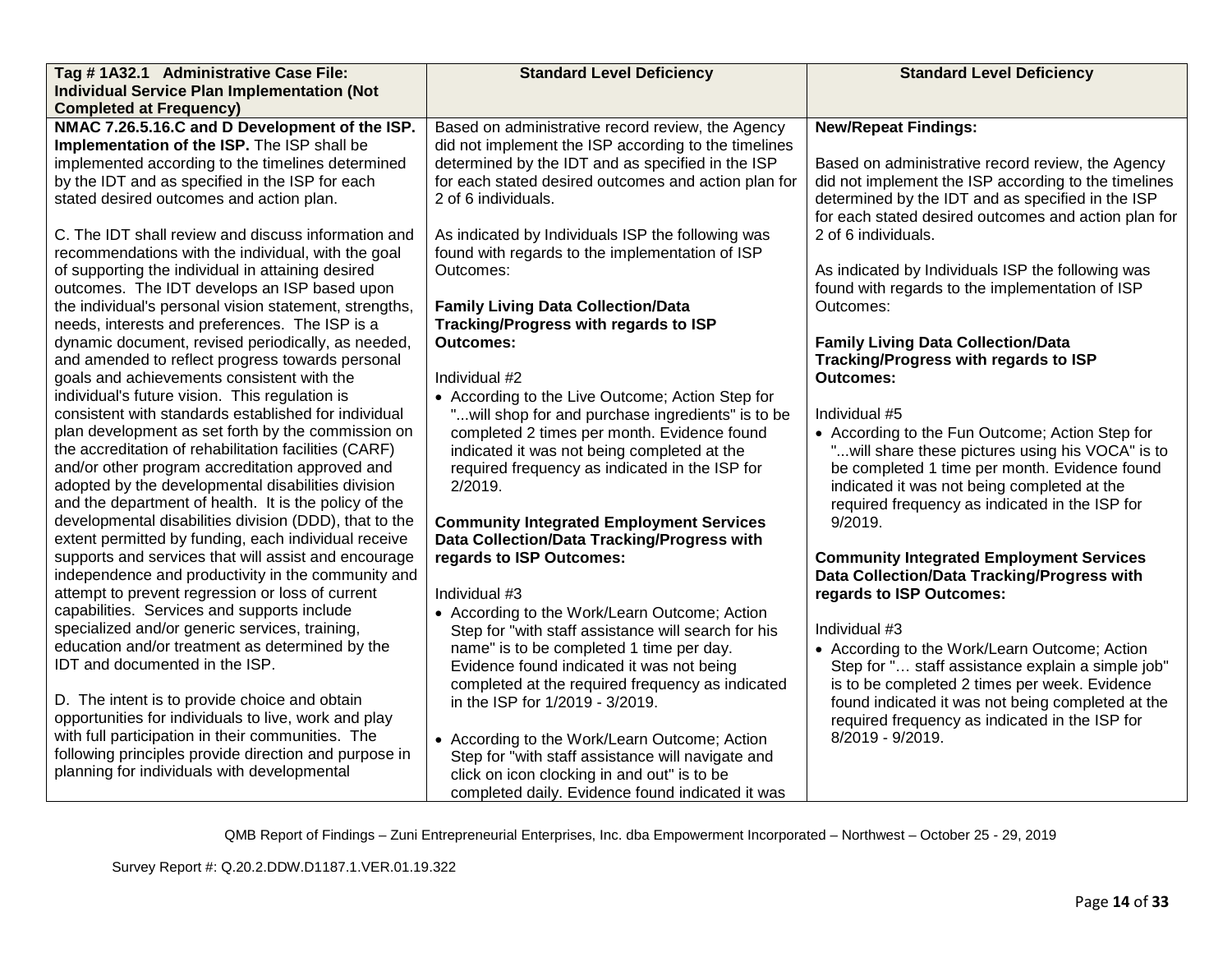| disabilities. [05/03/94; 01/15/97; Recompiled<br>10/31/01]                                                                                                                                                                                                                                                                                                                                                                                                                                                                                                                                                                                                                                                                                                                                                                                                                                                                                                                                                                                                         | not being completed at the required frequency as<br>indicated in the ISP for 1/2019 - 3/2019.                                                                                                                                                                                                                                                                                                                                                                                                                                                                                                                                                                                                                        |  |
|--------------------------------------------------------------------------------------------------------------------------------------------------------------------------------------------------------------------------------------------------------------------------------------------------------------------------------------------------------------------------------------------------------------------------------------------------------------------------------------------------------------------------------------------------------------------------------------------------------------------------------------------------------------------------------------------------------------------------------------------------------------------------------------------------------------------------------------------------------------------------------------------------------------------------------------------------------------------------------------------------------------------------------------------------------------------|----------------------------------------------------------------------------------------------------------------------------------------------------------------------------------------------------------------------------------------------------------------------------------------------------------------------------------------------------------------------------------------------------------------------------------------------------------------------------------------------------------------------------------------------------------------------------------------------------------------------------------------------------------------------------------------------------------------------|--|
| Developmental Disabilities (DD) Waiver Service<br>Standards 2/26/2018; Re-Issue: 12/28/2018; Eff<br>1/1/2019<br>Chapter 6: Individual Service Plan (ISP)<br>6.8 ISP Implementation and Monitoring: All DD<br>Waiver Provider Agencies with a signed SFOC are<br>required to provide services as detailed in the ISP.<br>The ISP must be readily accessible to Provider<br>Agencies on the approved budget. (See Chapter 20:<br>Provider Documentation and Client Records.) CMs<br>facilitate and maintain communication with the<br>person, his/her representative, other IDT members,<br>Provider Agencies, and relevant parties to ensure<br>that the person receives the maximum benefit of<br>his/her services and that revisions to the ISP are<br>made as needed. All DD Waiver Provider Agencies<br>are required to cooperate with monitoring activities<br>conducted by the CM and the DOH. Provider<br>Agencies are required to respond to issues at the<br>individual level and agency level as described in<br>Chapter 16: Qualified Provider Agencies. | <b>Customized Community Supports Data</b><br><b>Collection/Data Tracking/Progress with regards</b><br>to ISP Outcomes:<br>Individual #3<br>• According to the Fun Outcome; Action Step for<br>"Staff assistance research events, choose" is to<br>be completed 2 times per month. Evidence found<br>indicated it was not being completed at the<br>required frequency as indicated in the ISP for<br>1/2019 - 3/2019.<br>• According to the Fun Outcome; Action Step for<br>"With staff assistance will research restaurants<br>and choose" is to be completed 1 time per month.<br>Evidence found indicated it was not being<br>completed at the required frequency as indicated<br>in the ISP for 1/2019 - 3/2019. |  |
| <b>Chapter 20: Provider Documentation and Client</b><br>Records 20.2 Client Records Requirements: All<br>DD Waiver Provider Agencies are required to create<br>and maintain individual client records. The contents<br>of client records vary depending on the unique<br>needs of the person receiving services and the<br>resultant information produced. The extent of<br>documentation required for individual client records<br>per service type depends on the location of the file,<br>the type of service being provided, and the<br>information necessary.<br>DD Waiver Provider Agencies are required to<br>adhere to the following:<br>Client records must contain all documents<br>8.<br>essential to the service being provided and essential<br>to ensuring the health and safety of the person                                                                                                                                                                                                                                                       |                                                                                                                                                                                                                                                                                                                                                                                                                                                                                                                                                                                                                                                                                                                      |  |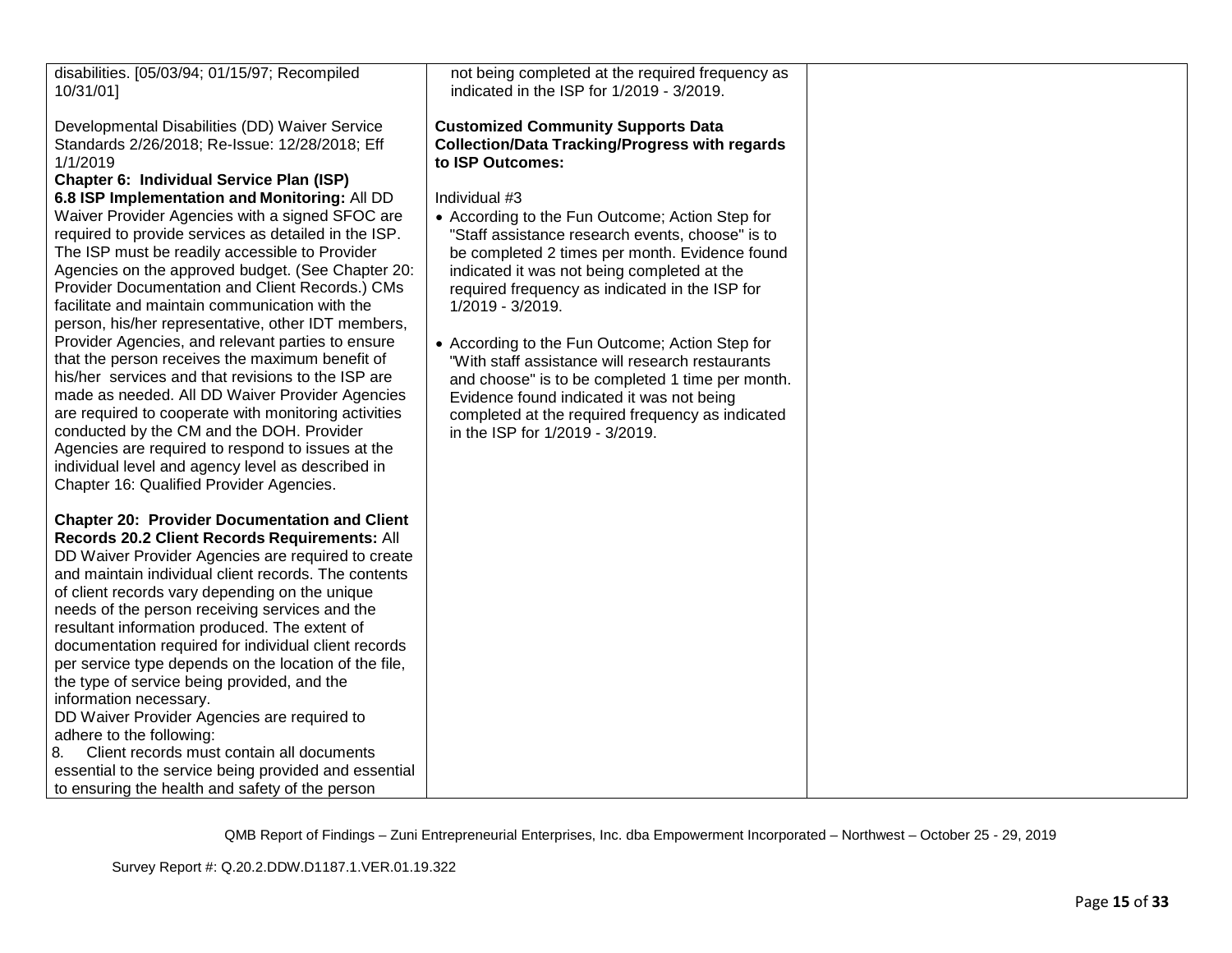| during the provision of the service.<br>Provider Agencies must have readily<br>9.<br>accessible records in home and community settings<br>in paper or electronic form. Secure access to<br>electronic records through the Therap web based<br>system using computers or mobile devices is<br>acceptable.<br>10. Provider Agencies are responsible for ensuring<br>that all plans created by nurses, RDs, therapists or<br>BSCs are present in all needed settings.<br>11. Provider Agencies must maintain records of all<br>documents produced by agency personnel or<br>contractors on behalf of each person, including any<br>routine notes or data, annual assessments, semi-<br>annual reports, evidence of training<br>provided/received, progress notes, and any other<br>interactions for which billing is generated.<br>12. Each Provider Agency is responsible for<br>maintaining the daily or other contact notes<br>documenting the nature and frequency of service<br>delivery, as well as data tracking only for the<br>services provided by their agency.<br>13. The current Client File Matrix found in<br>Appendix A Client File Matrix details the minimum<br>requirements for records to be stored in agency<br>office files, the delivery site, or with DSP while<br>providing services in the community.<br>14. All records pertaining to JCMs must be retained |  |
|-------------------------------------------------------------------------------------------------------------------------------------------------------------------------------------------------------------------------------------------------------------------------------------------------------------------------------------------------------------------------------------------------------------------------------------------------------------------------------------------------------------------------------------------------------------------------------------------------------------------------------------------------------------------------------------------------------------------------------------------------------------------------------------------------------------------------------------------------------------------------------------------------------------------------------------------------------------------------------------------------------------------------------------------------------------------------------------------------------------------------------------------------------------------------------------------------------------------------------------------------------------------------------------------------------------------------------------------------------------------------------------|--|
|                                                                                                                                                                                                                                                                                                                                                                                                                                                                                                                                                                                                                                                                                                                                                                                                                                                                                                                                                                                                                                                                                                                                                                                                                                                                                                                                                                                     |  |
|                                                                                                                                                                                                                                                                                                                                                                                                                                                                                                                                                                                                                                                                                                                                                                                                                                                                                                                                                                                                                                                                                                                                                                                                                                                                                                                                                                                     |  |
|                                                                                                                                                                                                                                                                                                                                                                                                                                                                                                                                                                                                                                                                                                                                                                                                                                                                                                                                                                                                                                                                                                                                                                                                                                                                                                                                                                                     |  |
|                                                                                                                                                                                                                                                                                                                                                                                                                                                                                                                                                                                                                                                                                                                                                                                                                                                                                                                                                                                                                                                                                                                                                                                                                                                                                                                                                                                     |  |
|                                                                                                                                                                                                                                                                                                                                                                                                                                                                                                                                                                                                                                                                                                                                                                                                                                                                                                                                                                                                                                                                                                                                                                                                                                                                                                                                                                                     |  |
|                                                                                                                                                                                                                                                                                                                                                                                                                                                                                                                                                                                                                                                                                                                                                                                                                                                                                                                                                                                                                                                                                                                                                                                                                                                                                                                                                                                     |  |
|                                                                                                                                                                                                                                                                                                                                                                                                                                                                                                                                                                                                                                                                                                                                                                                                                                                                                                                                                                                                                                                                                                                                                                                                                                                                                                                                                                                     |  |
|                                                                                                                                                                                                                                                                                                                                                                                                                                                                                                                                                                                                                                                                                                                                                                                                                                                                                                                                                                                                                                                                                                                                                                                                                                                                                                                                                                                     |  |
|                                                                                                                                                                                                                                                                                                                                                                                                                                                                                                                                                                                                                                                                                                                                                                                                                                                                                                                                                                                                                                                                                                                                                                                                                                                                                                                                                                                     |  |
|                                                                                                                                                                                                                                                                                                                                                                                                                                                                                                                                                                                                                                                                                                                                                                                                                                                                                                                                                                                                                                                                                                                                                                                                                                                                                                                                                                                     |  |
| permanently and must be made available to DDSD<br>upon request, upon the termination or expiration of                                                                                                                                                                                                                                                                                                                                                                                                                                                                                                                                                                                                                                                                                                                                                                                                                                                                                                                                                                                                                                                                                                                                                                                                                                                                               |  |
| a provider agreement, or upon provider withdrawal<br>from services.                                                                                                                                                                                                                                                                                                                                                                                                                                                                                                                                                                                                                                                                                                                                                                                                                                                                                                                                                                                                                                                                                                                                                                                                                                                                                                                 |  |
|                                                                                                                                                                                                                                                                                                                                                                                                                                                                                                                                                                                                                                                                                                                                                                                                                                                                                                                                                                                                                                                                                                                                                                                                                                                                                                                                                                                     |  |
|                                                                                                                                                                                                                                                                                                                                                                                                                                                                                                                                                                                                                                                                                                                                                                                                                                                                                                                                                                                                                                                                                                                                                                                                                                                                                                                                                                                     |  |
|                                                                                                                                                                                                                                                                                                                                                                                                                                                                                                                                                                                                                                                                                                                                                                                                                                                                                                                                                                                                                                                                                                                                                                                                                                                                                                                                                                                     |  |
|                                                                                                                                                                                                                                                                                                                                                                                                                                                                                                                                                                                                                                                                                                                                                                                                                                                                                                                                                                                                                                                                                                                                                                                                                                                                                                                                                                                     |  |
|                                                                                                                                                                                                                                                                                                                                                                                                                                                                                                                                                                                                                                                                                                                                                                                                                                                                                                                                                                                                                                                                                                                                                                                                                                                                                                                                                                                     |  |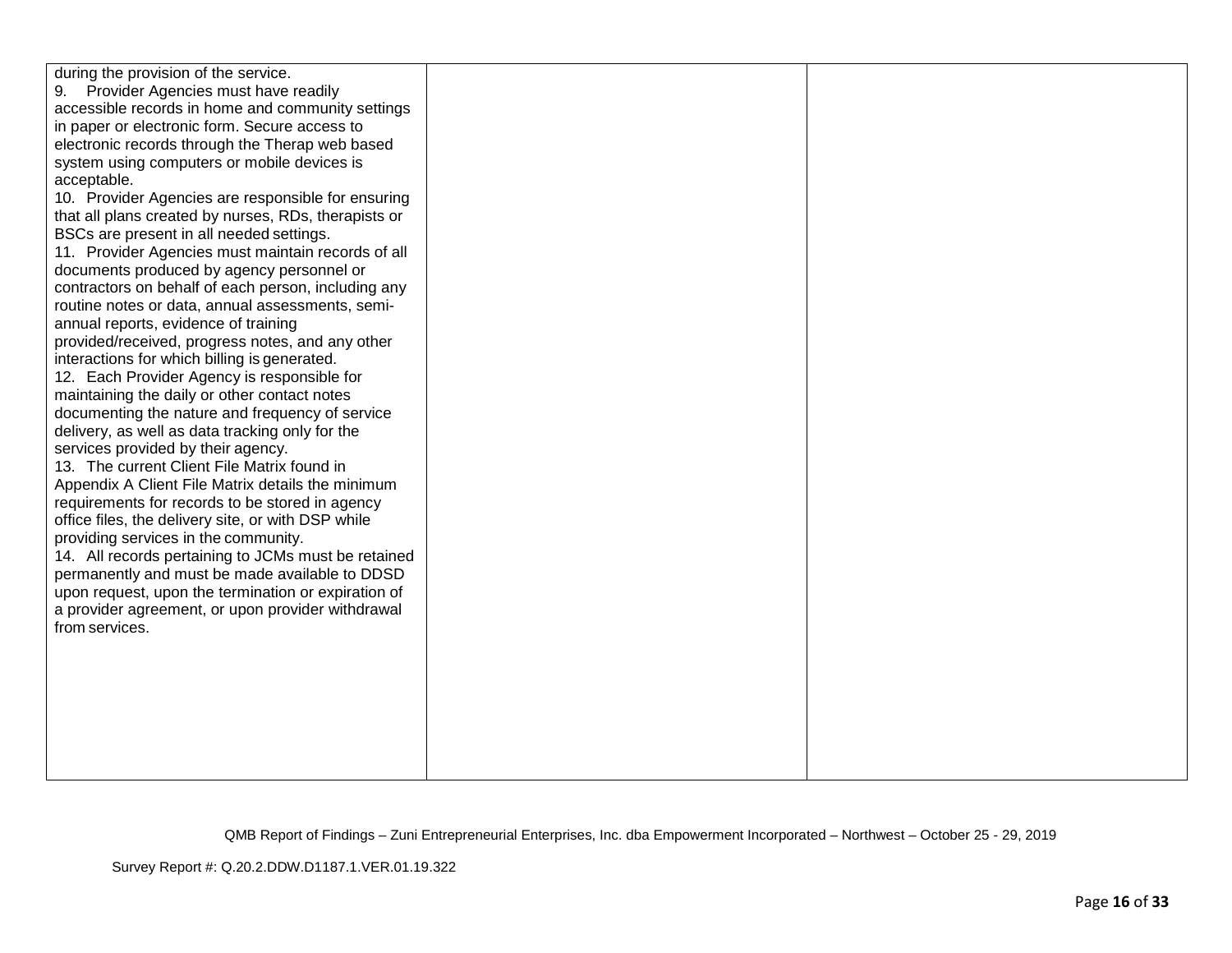| Tag #1A38 Living Care Arrangement /                                                                          | <b>Standard Level Deficiency</b>                           | <b>Standard Level Deficiency</b>                          |
|--------------------------------------------------------------------------------------------------------------|------------------------------------------------------------|-----------------------------------------------------------|
| <b>Community Inclusion Reporting Requirements</b>                                                            |                                                            |                                                           |
| 7.26.5.17 DEVELOPMENT OF THE INDIVIDUAL                                                                      | Based on record review, the Agency did not                 | <b>New/Repeat Findings:</b>                               |
| SERVICE PLAN (ISP) - DISSEMINATION OF THE                                                                    | complete written status reports as required for 6 of 6     |                                                           |
| ISP, DOCUMENTATION AND COMPLIANCE:                                                                           | individuals receiving Living Care Arrangements and         | Based on administrative record review, the Agency         |
| C. Objective quantifiable data reporting progress or                                                         | Community Inclusion.                                       | did not implement the ISP according to the timelines      |
| lack of progress towards stated outcomes, and action                                                         |                                                            | determined by the IDT and as specified in the ISP         |
| plans shall be maintained in the individual's records at                                                     | <b>Family Living Semi- Annual Reports:</b>                 | for each stated desired outcomes and action plan for      |
| each provider agency implementing the ISP. Provider                                                          | • Individual #1 - None found for $12/2017 - 5/2018$        | 1 of 6 individuals.                                       |
| agencies shall use this data to evaluate the                                                                 | and Report not completed 14 days prior to the              |                                                           |
| effectiveness of services provided. Provider agencies<br>shall submit to the case manager data reports and   | Annual ISP meeting. (Semi-Annual Report                    | <b>Nursing Semi-Annual / Quarterly Reports:</b>           |
| individual progress summaries quarterly, or more                                                             | 6/2/2018 - 11/30/2018; Date Completed:                     | $\bullet$ Individual #4 - None found for 1/2019 - 7/2019. |
| frequently, as decided by the IDT.                                                                           | 12/21/2018; ISP meeting held on 8/9/2018).                 | (Term of ISP 1/14/2019 - 1/13/2020). (Note:               |
| These reports shall be included in the individual's case                                                     |                                                            | Created during the on-site survey. Provider               |
| management record, and used by the team to                                                                   | $\bullet$ Individual #2 - None found for 10/2018 - 3/2019. | please complete POC for ongoing QA/QI.)                   |
| determine the ongoing effectiveness of the supports                                                          | (Term of ISP 10/1/2018- 9/30/2019).                        |                                                           |
| and services being provided. Determination of                                                                |                                                            |                                                           |
| effectiveness shall result in timely modification of                                                         | $\bullet$ Individual #5 - None found for 6/2018-11/2018.   |                                                           |
| supports and services as needed.                                                                             | (Term of ISP 6/1/2018-5/31/2019.)                          |                                                           |
|                                                                                                              | <b>Community Integrated Employment Services</b>            |                                                           |
| Developmental Disabilities (DD) Waiver Service                                                               | <b>Semi-Annual Reports:</b>                                |                                                           |
| Standards 2/26/2018; Re-Issue: 12/28/2018; Eff                                                               | • Individual #2 - None found for $10/2018 - 3/2019$ .      |                                                           |
| 1/1/2019                                                                                                     | (Term of ISP 10/1/2018 - 9/30/2019).                       |                                                           |
| <b>Chapter 20: Provider Documentation and Client</b>                                                         |                                                            |                                                           |
| Records 20.2 Client Records Requirements: All DD                                                             | • Individual #3 - None found for 10/2018 - 12/2018.        |                                                           |
| Waiver Provider Agencies are required to create and                                                          | (Term of ISP 4/1/2018 - 3/30/2019. ISP meeting             |                                                           |
| maintain individual client records. The contents of client                                                   | held on 1/10/2019).                                        |                                                           |
| records vary depending on the unique needs of the<br>person receiving services and the resultant information |                                                            |                                                           |
| produced. The extent of documentation required for                                                           | • Individual #4- None found for 1/2018-7/2018 and          |                                                           |
| individual client records per service type depends on                                                        | 7/2018 - 9/2018. (Term of ISP 1/14/2018-                   |                                                           |
| the location of the file, the type of service being                                                          | 1/13/2019. ISP meeting held on 9/20/2018).                 |                                                           |
| provided, and the information necessary.                                                                     |                                                            |                                                           |
| DD Waiver Provider Agencies are required to adhere to                                                        | $\bullet$ Individual #6 - None found for 12/2017 - 5/2018  |                                                           |
| the following:                                                                                               | and 6/2018 - 9/2018. (Term of ISP 12/1/2017 -              |                                                           |
| Client records must contain all documents<br>1.                                                              | 11/30/2018. ISP meeting held on 9/25/2018).                |                                                           |
| essential to the service being provided and essential to                                                     | <b>Customized Community Supports Semi-Annual</b>           |                                                           |
| ensuring the health and safety of the person during the                                                      | <b>Reports:</b>                                            |                                                           |
| provision of the service.                                                                                    | $\bullet$ Individual #2 - None found for 10/2018 - 3/2019. |                                                           |
| Provider Agencies must have readily accessible<br>2.                                                         | (Term of ISP 10/1/2018- 9/30/2019).                        |                                                           |
| records in home and community settings in paper or                                                           |                                                            |                                                           |
| electronic form. Secure access to electronic records                                                         |                                                            |                                                           |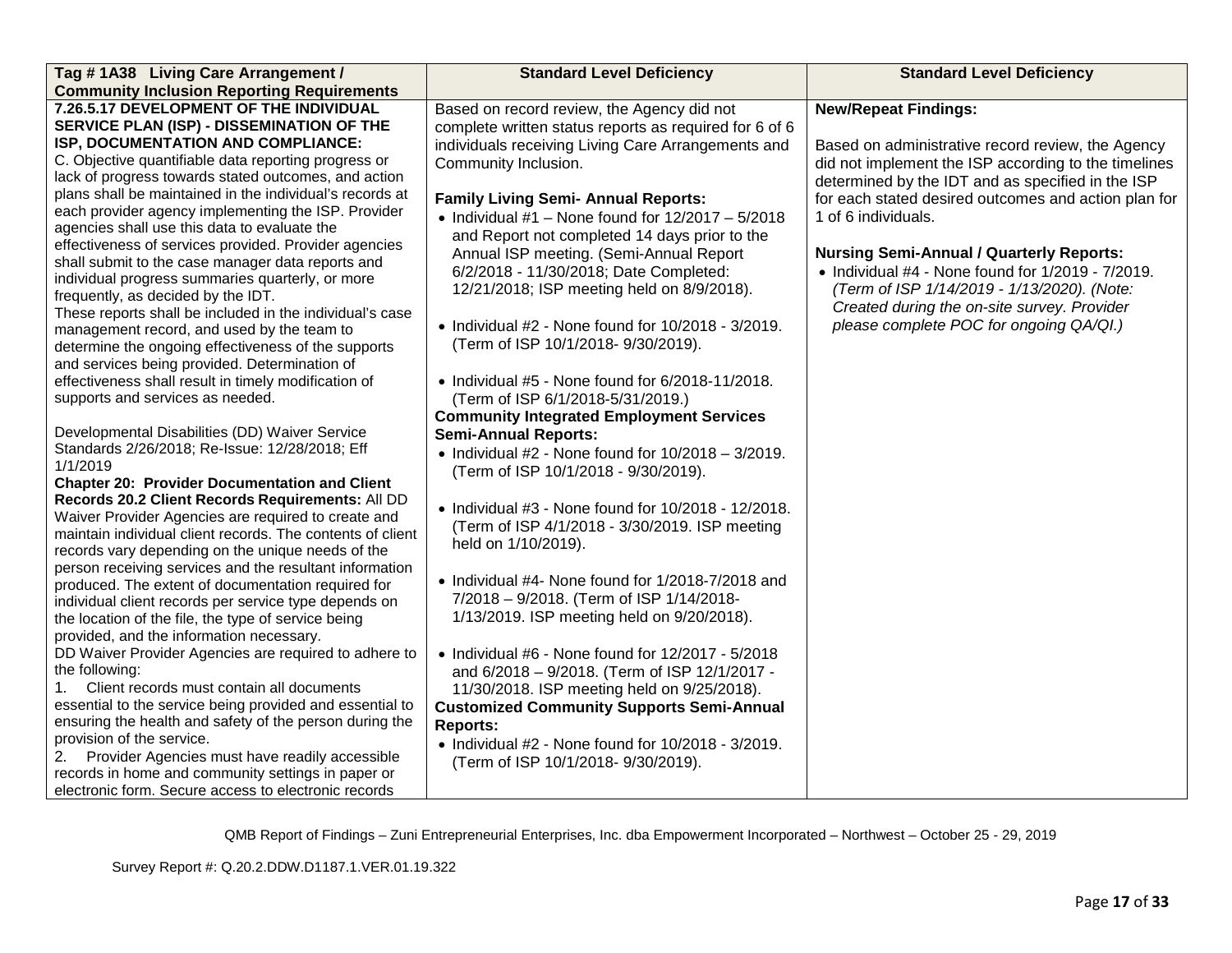| through the Therap web based system using<br>computers or mobile devices is acceptable.<br>Provider Agencies are responsible for ensuring<br>3.<br>that all plans created by nurses, RDs, therapists or                                   | • Individual #3 - None found for 10/2018 - 12/2018.<br>(Term of ISP 4/1/2018 - 3/30/2019. ISP meeting<br>held on 1/10/2019).                                                                   |  |
|-------------------------------------------------------------------------------------------------------------------------------------------------------------------------------------------------------------------------------------------|------------------------------------------------------------------------------------------------------------------------------------------------------------------------------------------------|--|
| BSCs are present in all needed settings.<br>Provider Agencies must maintain records of all<br>4.<br>documents produced by agency personnel or<br>contractors on behalf of each person, including any                                      | • Individual #4 - None found for 1/2018-7/2018 and<br>7/2018 - 9/2018. (Term of ISP 1/14/2018-<br>1/13/2019. ISP meeting held on 9/20/2018).                                                   |  |
| routine notes or data, annual assessments, semi-<br>annual reports, evidence of training provided/received,<br>progress notes, and any other interactions for which<br>billing is generated.                                              | • Individual #5 - None found for $12/2017 - 2/2018$<br>and 6/2018-11/2018. (Term of ISP 6/1/18-5/31/19.<br>ISP meeting held on 3/8/2018).                                                      |  |
| Each Provider Agency is responsible for<br>5.<br>maintaining the daily or other contact notes<br>documenting the nature and frequency of service<br>delivery, as well as data tracking only for the services<br>provided by their agency. | $\bullet$ Individual #6 - None found for 12/2017 - 5/2018<br>and 6/2018 - 9/2018. (Term of ISP 12/1/2017 -<br>11/30/2018. ISP meeting held on 9/25/2018.)                                      |  |
| 6. The current Client File Matrix found in Appendix A<br>Client File Matrix details the minimum requirements for                                                                                                                          | <b>Nursing Semi-Annual / Quarterly Reports:</b>                                                                                                                                                |  |
| records to be stored in agency office files, the delivery<br>site, or with DSP while providing services in the<br>community.<br>7. All records pertaining to JCMs must be retained<br>permanently and must be made available to DDSD      | • Individual #1 - Report not completed 14 days prior<br>to the Annual ISP meeting. (Semi-Annual Report<br>6/1/2018 - 11/20/2018; Date Completed:<br>12/26/2018; ISP meeting held on 8/9/2018). |  |
| upon request, upon the termination or expiration of a<br>provider agreement, or upon provider withdrawal from<br>services.                                                                                                                | • Individual #2 - Report not completed 14 days prior<br>to the Annual ISP meeting. (Semi-Annual Report<br>4/2018 - 5/2018; Date Completed: 5/6/2019; ISP                                       |  |
| <b>Chapter 19: Provider Reporting Requirements 19.5</b>                                                                                                                                                                                   | meeting held on 5/23/2018.                                                                                                                                                                     |  |
| Semi-Annual Reporting: The semi-annual report                                                                                                                                                                                             | • Individual #3 - None found for 10/2018 - 12/2018.                                                                                                                                            |  |
| provides status updates to life circumstances, health,                                                                                                                                                                                    | (Term of ISP 4/1/2018 - 3/30/2019. ISP meeting                                                                                                                                                 |  |
| and progress toward ISP goals and/or goals related to<br>professional and clinical services provided through the                                                                                                                          | held on 1/10/2019).                                                                                                                                                                            |  |
| DD Waiver. This report is submitted to the CM for                                                                                                                                                                                         |                                                                                                                                                                                                |  |
| review and may guide actions taken by the person's                                                                                                                                                                                        | • Individual #4 - Report not completed 14 days prior                                                                                                                                           |  |
| IDT if necessary. Semi-annual reports may be                                                                                                                                                                                              | to the Annual ISP meeting. (Semi-Annual Report                                                                                                                                                 |  |
| requested by DDSD for QA activities.<br>Semi-annual reports are required as follows:                                                                                                                                                      | 07/2018-09/2018; Date Completed: 05/07/2019.                                                                                                                                                   |  |
| DD Waiver Provider Agencies, except AT, EMSP,                                                                                                                                                                                             | ISP meeting held on 09/20/2018.                                                                                                                                                                |  |
| Supplemental Dental, PRSC, SSE and Crisis Supports,                                                                                                                                                                                       | Individual #5 - Report not completed 14 days prior                                                                                                                                             |  |
| must complete semi-annual reports.                                                                                                                                                                                                        | to the Annual ISP meeting. (Semi-Annual Report                                                                                                                                                 |  |
| 2. A Respite Provider Agency must submit a semi-                                                                                                                                                                                          |                                                                                                                                                                                                |  |
| annual progress report to the CM that describes                                                                                                                                                                                           |                                                                                                                                                                                                |  |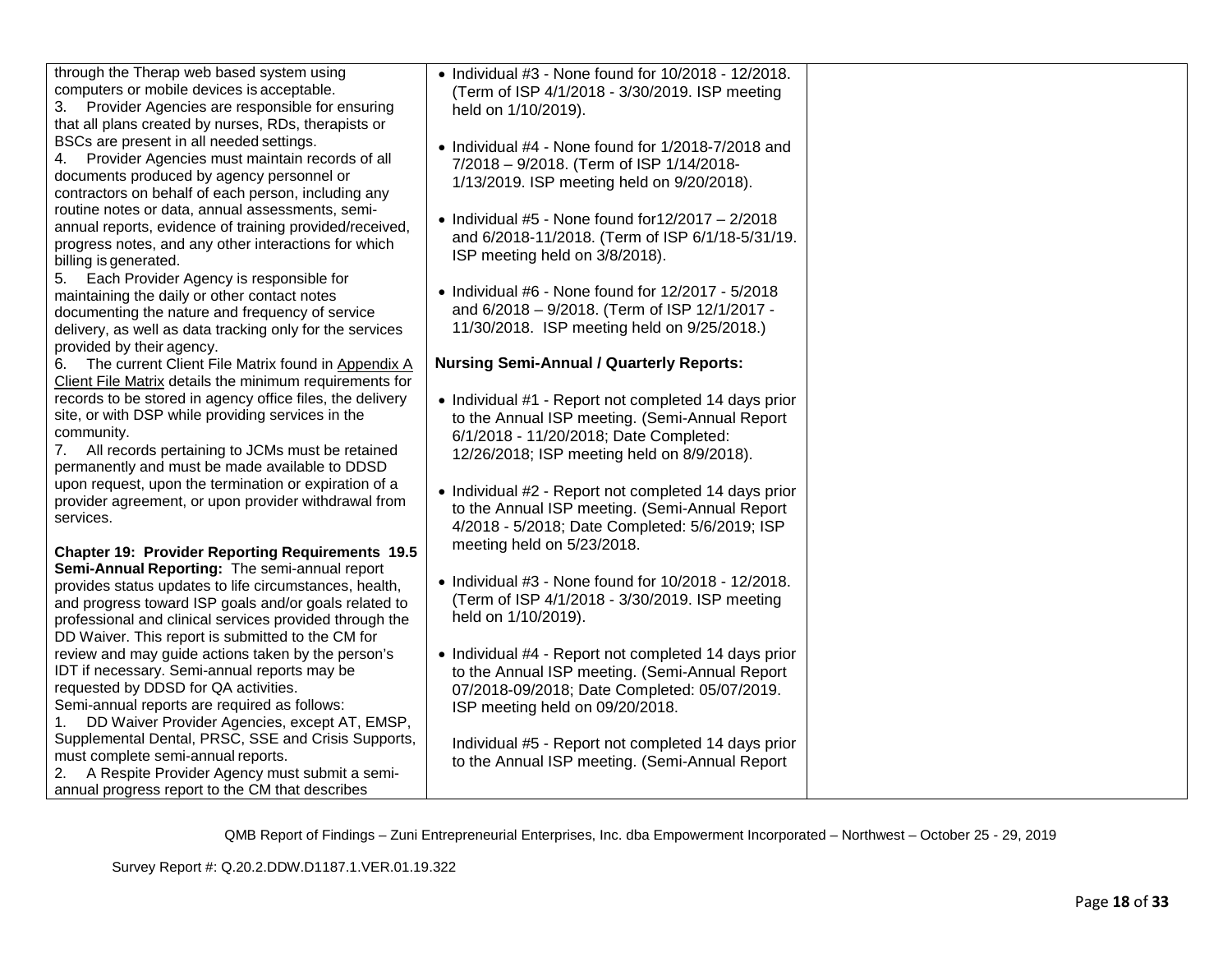| progress on the Action Plan(s) and Desired               | 12/2017-2/2018; Date Completed: 6/5/2018; ISP       |  |
|----------------------------------------------------------|-----------------------------------------------------|--|
| Outcome(s) when Respite is the only service included     | meeting held on 3/8/2018).                          |  |
| in the ISP other than Case Management, for an adult      |                                                     |  |
| age 21 or older.                                         |                                                     |  |
|                                                          | Individual #6 - None found for 12/2017 - 5/2018 and |  |
| The first semi-annual report will cover the time<br>3.   | 6/2018 - 9/2018. (Term of ISP 12/1/2017 -           |  |
| from the start of the person's ISP year until the end of | 11/30/2018. ISP meeting held 9/25/2018).            |  |
| the subsequent six-month period (180 calendar days)      |                                                     |  |
| and is due ten calendar days after the period ends (190  |                                                     |  |
| calendar days).                                          |                                                     |  |
| The second semi-annual report is integrated into<br>4.   |                                                     |  |
| the annual report or professional assessment/annual      |                                                     |  |
| re-evaluation when applicable and is due 14 calendar     |                                                     |  |
| days prior to the annual ISP meeting.                    |                                                     |  |
| Semi-annual reports must contain at a minimum<br>5.      |                                                     |  |
| written documentation of:                                |                                                     |  |
| a. the name of the person and date on each               |                                                     |  |
| page;                                                    |                                                     |  |
| b. the timeframe that the report covers;                 |                                                     |  |
| c. timely completion of relevant activities from ISP     |                                                     |  |
| Action Plans or clinical service goals during            |                                                     |  |
| timeframe the report is covering;                        |                                                     |  |
| d. a description of progress towards Desired             |                                                     |  |
| Outcomes in the ISP related to the service               |                                                     |  |
| provided;                                                |                                                     |  |
| e. a description of progress toward any service          |                                                     |  |
| specific or treatment goals when applicable              |                                                     |  |
| (e.g. health related goals for nursing);                 |                                                     |  |
| f. significant changes in routine or staffing if         |                                                     |  |
|                                                          |                                                     |  |
| applicable;                                              |                                                     |  |
| g. unusual or significant life events, including         |                                                     |  |
| significant change of health or behavioral               |                                                     |  |
| health condition;                                        |                                                     |  |
| h. the signature of the agency staff responsible         |                                                     |  |
| for preparing the report; and                            |                                                     |  |
| i. any other required elements by service type           |                                                     |  |
| that are detailed in these standards.                    |                                                     |  |
|                                                          |                                                     |  |
|                                                          |                                                     |  |
|                                                          |                                                     |  |
|                                                          |                                                     |  |
|                                                          |                                                     |  |
|                                                          |                                                     |  |
|                                                          |                                                     |  |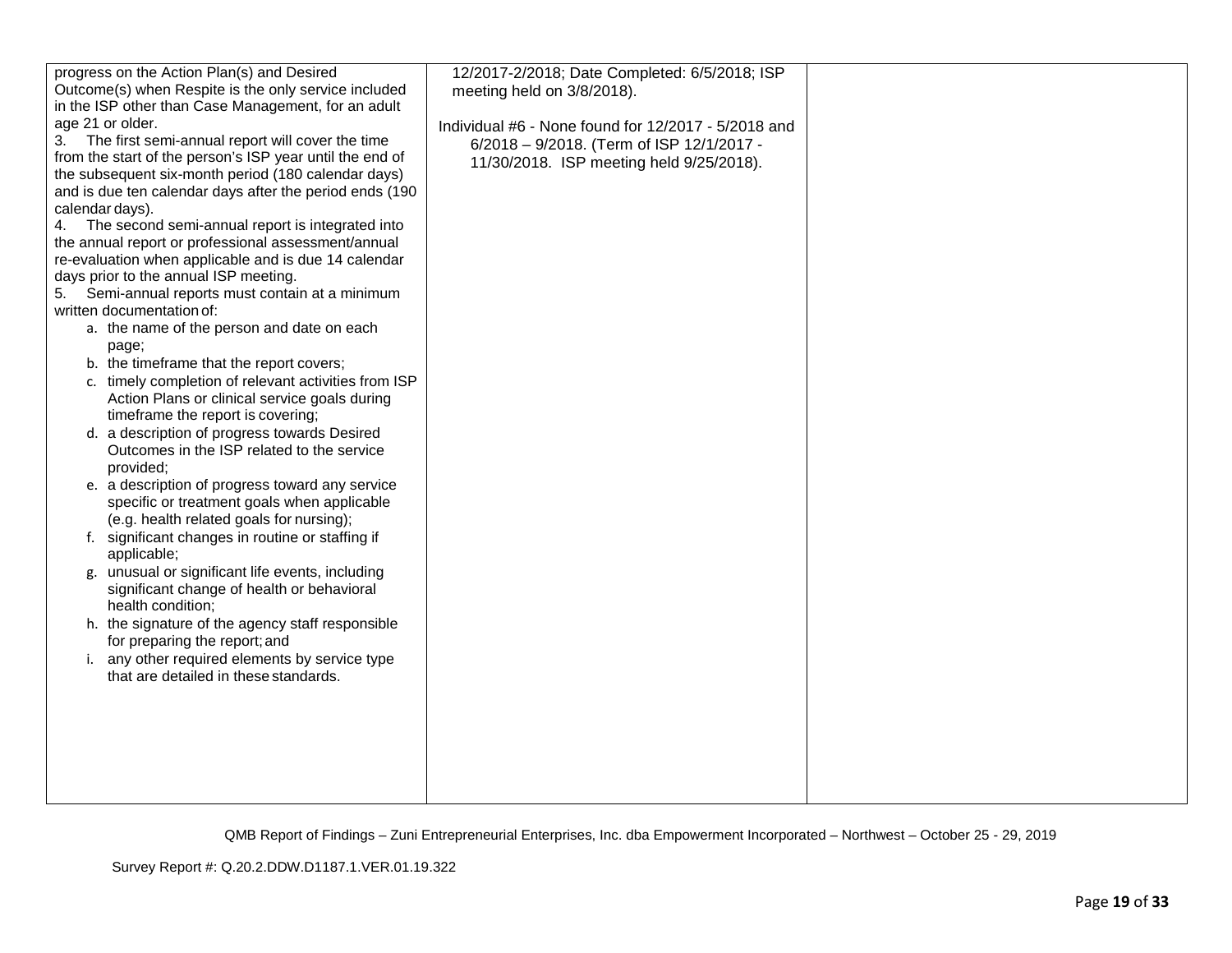| <b>Standard of Care</b>                                                                                                                                                                                                                                                                                                                                                                                                                                                                                                                                                                                                                                                                                                                                                                                                                                                                                                                                                                                                                                                                                                                                                                                                                                                                                                                                                                                                                                                                                                                                                                                                                                                                                                                                                                            | <b>Routine Survey Deficiencies</b><br>May 3-8, 2019                                                                                                                                                                                                                                                                                             | <b>Verification Survey New and Repeat Deficiencies</b><br>October 25 - 29, 2019                                                                                                                                                                                                                                                                                                                                                                                                        |
|----------------------------------------------------------------------------------------------------------------------------------------------------------------------------------------------------------------------------------------------------------------------------------------------------------------------------------------------------------------------------------------------------------------------------------------------------------------------------------------------------------------------------------------------------------------------------------------------------------------------------------------------------------------------------------------------------------------------------------------------------------------------------------------------------------------------------------------------------------------------------------------------------------------------------------------------------------------------------------------------------------------------------------------------------------------------------------------------------------------------------------------------------------------------------------------------------------------------------------------------------------------------------------------------------------------------------------------------------------------------------------------------------------------------------------------------------------------------------------------------------------------------------------------------------------------------------------------------------------------------------------------------------------------------------------------------------------------------------------------------------------------------------------------------------|-------------------------------------------------------------------------------------------------------------------------------------------------------------------------------------------------------------------------------------------------------------------------------------------------------------------------------------------------|----------------------------------------------------------------------------------------------------------------------------------------------------------------------------------------------------------------------------------------------------------------------------------------------------------------------------------------------------------------------------------------------------------------------------------------------------------------------------------------|
|                                                                                                                                                                                                                                                                                                                                                                                                                                                                                                                                                                                                                                                                                                                                                                                                                                                                                                                                                                                                                                                                                                                                                                                                                                                                                                                                                                                                                                                                                                                                                                                                                                                                                                                                                                                                    | Service Domain: Qualified Providers - The State monitors non-licensed/non-certified providers to assure adherence to waiver requirements. The State                                                                                                                                                                                             |                                                                                                                                                                                                                                                                                                                                                                                                                                                                                        |
|                                                                                                                                                                                                                                                                                                                                                                                                                                                                                                                                                                                                                                                                                                                                                                                                                                                                                                                                                                                                                                                                                                                                                                                                                                                                                                                                                                                                                                                                                                                                                                                                                                                                                                                                                                                                    | implements its policies and procedures for verifying that provider training is conducted in accordance with State requirements and the approved waiver.                                                                                                                                                                                         |                                                                                                                                                                                                                                                                                                                                                                                                                                                                                        |
| Tag #1A25.1 Caregiver Criminal History<br><b>Screening</b>                                                                                                                                                                                                                                                                                                                                                                                                                                                                                                                                                                                                                                                                                                                                                                                                                                                                                                                                                                                                                                                                                                                                                                                                                                                                                                                                                                                                                                                                                                                                                                                                                                                                                                                                         | <b>Condition of Participation Level Deficiency</b>                                                                                                                                                                                                                                                                                              | <b>Condition of Participation Level Deficiency</b>                                                                                                                                                                                                                                                                                                                                                                                                                                     |
| NMAC 7.1.9.8 CAREGIVER AND HOSPITAL<br><b>CAREGIVER EMPLOYMENT REQUIREMENTS:</b><br>A. General: The responsibility for compliance with<br>the requirements of the act applies to both the care<br>provider and to all applicants, caregivers and<br>hospital caregivers. All applicants for employment to<br>whom an offer of employment is made or caregivers<br>and hospital caregivers employed by or contracted<br>to a care provider must consent to a nationwide and<br>statewide criminal history screening, as described in<br>Subsections D, E and F of this section, upon offer of<br>employment or at the time of entering into a<br>contractual relationship with the care provider. Care<br>providers shall submit all fees and pertinent<br>application information for all applicants, caregivers<br>or hospital caregivers as described in Subsections<br>D, E and F of this section. Pursuant to Section 29-<br>17-5 NMSA 1978 (Amended) of the act, a care<br>provider's failure to comply is grounds for the state<br>agency having enforcement authority with respect to<br>the care provider] to impose appropriate<br>administrative sanctions and penalties.<br><b>B.</b> Exception: A caregiver or hospital caregiver<br>applying for employment or contracting services with<br>a care provider within twelve (12) months of the<br>caregiver's or hospital caregiver's most recent<br>nationwide criminal history screening which list no<br>disqualifying convictions shall only apply for a<br>statewide criminal history screening upon offer of<br>employment or at the time of entering into a<br>contractual relationship with the care provider. At<br>the discretion of the care provider a nationwide<br>criminal history screening, additional to the required | Based on record review, the Agency did not<br>maintain documentation indicating Caregiver<br>Criminal History Screening was completed as<br>required for 1 of 18 Agency Personnel.<br>The following Agency Personnel Files contained<br>no evidence of Caregiver Criminal History<br><b>Screenings:</b><br>• DSP #515 - Date of hire 6/14/2018. | <b>New/Repeat Findings:</b><br>Based on record review, the Agency did not<br>maintain documentation indicating Caregiver<br>Criminal History Screening was completed as<br>required for 1 of 16 Agency Personnel.<br>The following Agency Personnel Files contained<br>no evidence of Caregiver Criminal History<br><b>Screenings:</b><br>• DSP #519 - Date of hire 9/18/2019. (Note: CCHS<br>submitted during the on-site survey. Provider<br>please complete POC for ongoing QA/QI.) |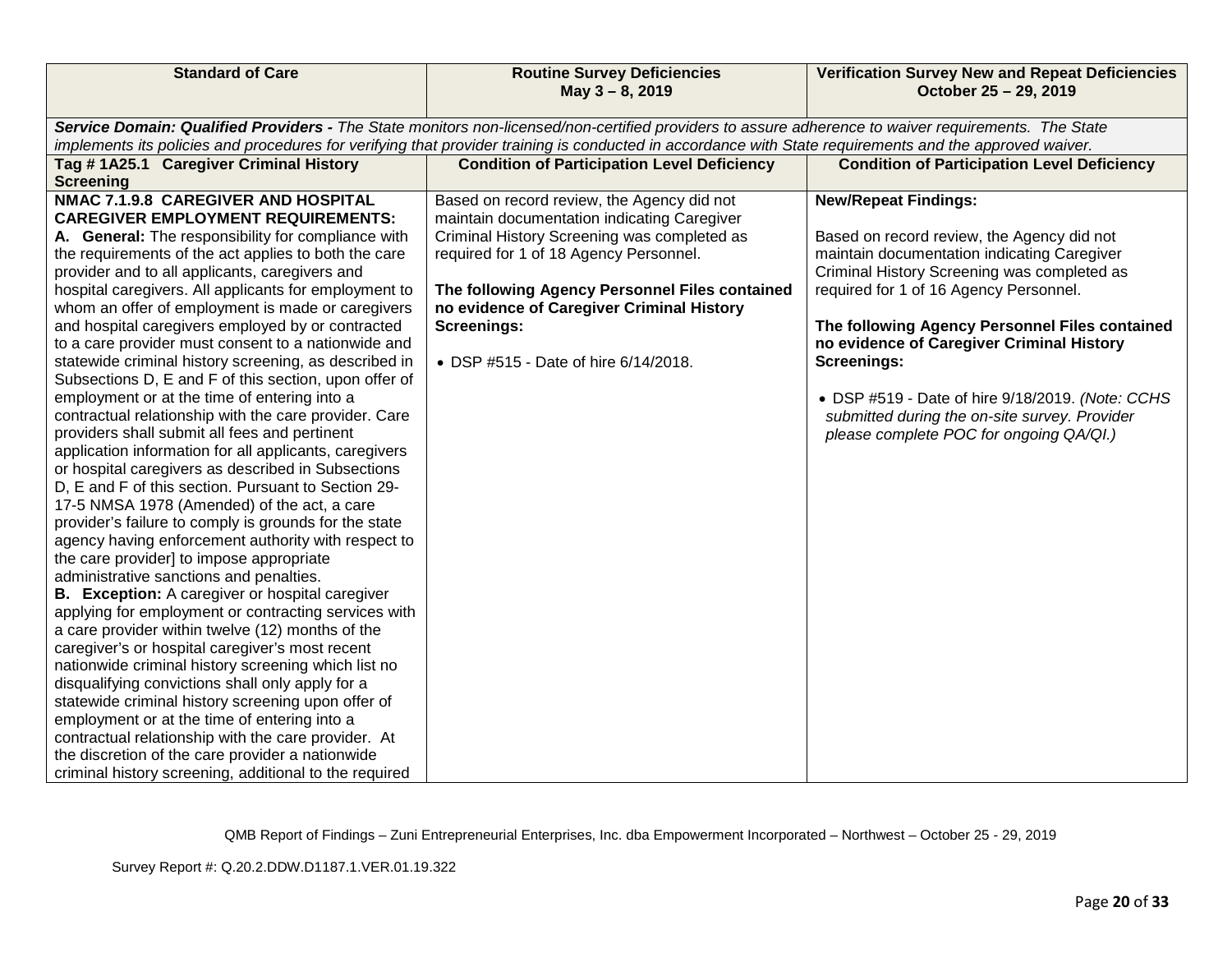| statewide criminal history screening, may be           |  |
|--------------------------------------------------------|--|
| requested.                                             |  |
| C. Conditional Employment: Applicants,                 |  |
| caregivers, and hospital caregivers who have           |  |
| submitted all completed documents and paid all         |  |
| applicable fees for a nationwide and statewide         |  |
| criminal history screening may be deemed to have       |  |
| conditional supervised employment pending receipt      |  |
| of written notice given by the department as to        |  |
| whether the applicant, caregiver or hospital           |  |
| caregiver has a disqualifying conviction.              |  |
| F. Timely Submission: Care providers shall submit      |  |
| all fees and pertinent application information for all |  |
| individuals who meet the definition of an applicant,   |  |
| caregiver or hospital caregiver as described in        |  |
| Subsections B, D and K of 7.1.9.7 NMAC, no later       |  |
| than twenty (20) calendar days from the first day of   |  |
| employment or effective date of a contractual          |  |
| relationship with the care provider.                   |  |
| G. Maintenance of Records: Care providers shall        |  |
| maintain documentation relating to all employees       |  |
| and contractors evidencing compliance with the act     |  |
| and these rules.                                       |  |
| (1) During the term of employment, care providers      |  |
| shall maintain evidence of each applicant, caregiver   |  |
| or hospital caregiver's clearance, pending             |  |
| reconsideration, or disqualification.                  |  |
| (2) Care providers shall maintain documented           |  |
| evidence showing the basis for any determination by    |  |
| the care provider that an employee or contractor       |  |
| performs job functions that do not fall within the     |  |
| scope of the requirement for nationwide or statewide   |  |
| criminal history screening. A memorandum in an         |  |
| employee's file stating "This employee does not        |  |
| provide direct care or have routine unsupervised       |  |
| physical or financial access to care recipients served |  |
| by [name of care provider]," together with the         |  |
| employee's job description, shall suffice for record   |  |
| keeping purposes.                                      |  |
|                                                        |  |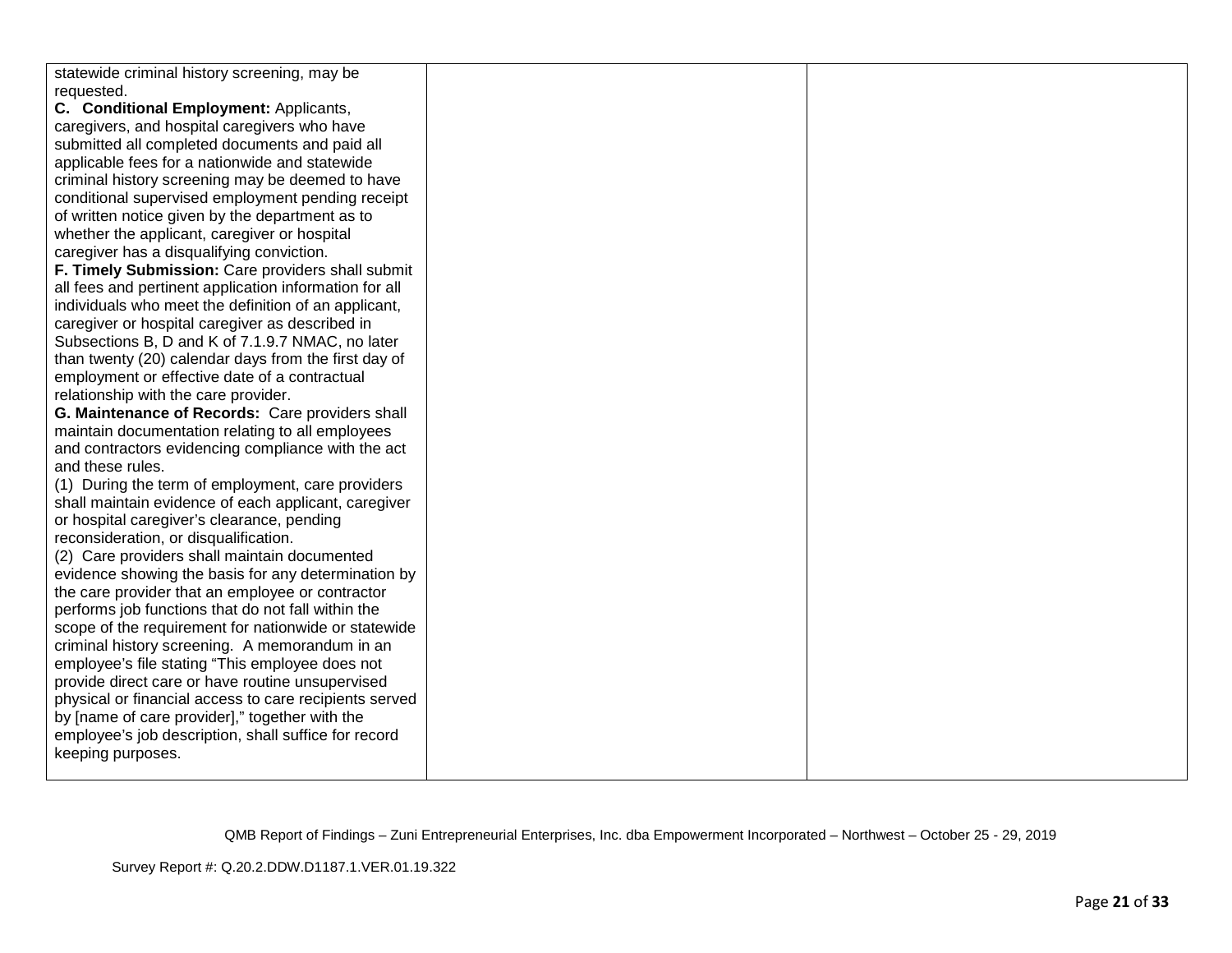| NMAC 7.1.9.9 CAREGIVERS OR HOSPITAL<br><b>CAREGIVERS AND APPLICANTS WITH</b><br><b>DISQUALIFYING CONVICTIONS:</b><br>A. Prohibition on Employment: A care provider<br>shall not hire or continue the employment or<br>contractual services of any applicant, caregiver or<br>hospital caregiver for whom the care provider has<br>received notice of a disqualifying conviction, except<br>as provided in Subsection B of this section.<br>NMAC 7.1.9.11 DISQUALIFYING CONVICTIONS.<br>The following felony convictions disqualify an<br>applicant, caregiver or hospital caregiver from<br>employment or contractual services with a care                                                                    |  |
|---------------------------------------------------------------------------------------------------------------------------------------------------------------------------------------------------------------------------------------------------------------------------------------------------------------------------------------------------------------------------------------------------------------------------------------------------------------------------------------------------------------------------------------------------------------------------------------------------------------------------------------------------------------------------------------------------------------|--|
| provider:<br>A. homicide;<br><b>B.</b> trafficking, or trafficking in controlled substances;<br>C. kidnapping, false imprisonment, aggravated<br>assault or aggravated battery;<br>D. rape, criminal sexual penetration, criminal sexual<br>contact, incest, indecent exposure, or other related<br>felony sexual offenses;<br>E. crimes involving adult abuse, neglect or financial<br>exploitation;<br>F. crimes involving child abuse or neglect;<br>G. crimes involving robbery, larceny, extortion,<br>burglary, fraud, forgery, embezzlement, credit card<br>fraud, or receiving stolen property; or<br>H. an attempt, solicitation, or conspiracy involving<br>any of the felonies in this subsection. |  |
|                                                                                                                                                                                                                                                                                                                                                                                                                                                                                                                                                                                                                                                                                                               |  |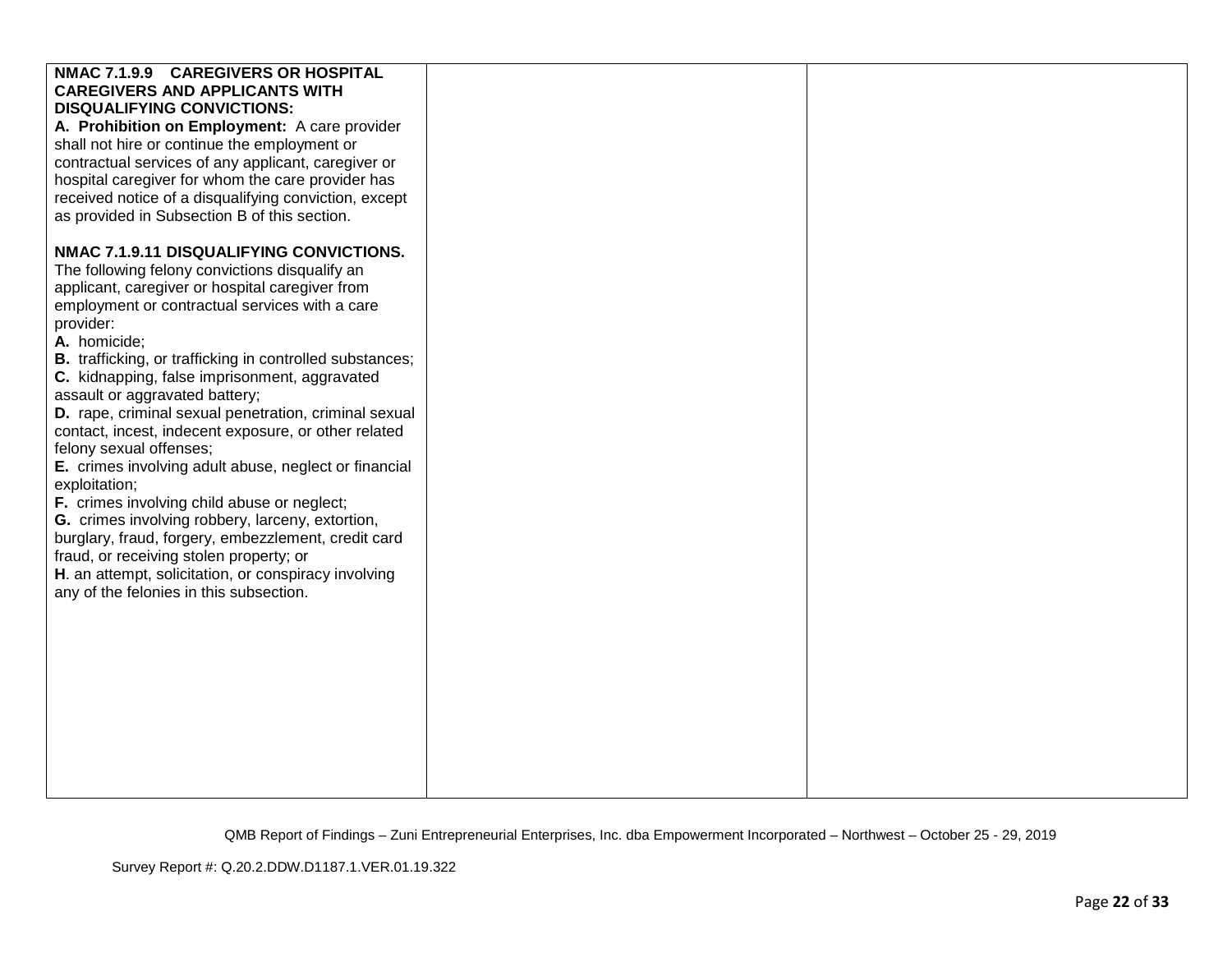| <b>Standard of Care</b>                                                                                  | <b>Routine Survey Deficiencies</b><br>May $3 - 8$ , 2019                                                                                                        | <b>Verification Survey New and Repeat Deficiencies</b><br>October 25 - 29, 2019 |
|----------------------------------------------------------------------------------------------------------|-----------------------------------------------------------------------------------------------------------------------------------------------------------------|---------------------------------------------------------------------------------|
|                                                                                                          | Service Domain: Health and Welfare - The state, on an ongoing basis, identifies, addresses and seeks to prevent occurrences of abuse, neglect and exploitation. |                                                                                 |
|                                                                                                          | Individuals shall be afforded their basic human rights. The provider supports individuals to access needed healthcare services in a timely manner.              |                                                                                 |
| Tag #1A08.2 Administrative Case File:                                                                    | <b>Condition of Participation Level Deficiency</b>                                                                                                              | <b>Condition of Participation Level Deficiency</b>                              |
| <b>Healthcare Requirements &amp; Follow-up</b>                                                           |                                                                                                                                                                 |                                                                                 |
| Developmental Disabilities (DD) Waiver Service                                                           | After an analysis of the evidence it has been                                                                                                                   | <b>New/Repeat Findings:</b>                                                     |
| Standards 2/26/2018; Re-Issue: 12/28/2018; Eff                                                           | determined there is a significant potential for a                                                                                                               |                                                                                 |
| 1/1/2019                                                                                                 | negative outcome to occur.                                                                                                                                      | After an analysis of the evidence it has been                                   |
| <b>Chapter 3 Safeguards: 3.1.1 Decision</b>                                                              |                                                                                                                                                                 | determined there is a significant potential for a                               |
| <b>Consultation Process (DCP):</b> Health decisions are                                                  | Based on record review and interview, the Agency                                                                                                                | negative outcome to occur.                                                      |
| the sole domain of waiver participants, their                                                            | did not provide documentation of annual physical                                                                                                                |                                                                                 |
| guardians or healthcare decision makers.                                                                 | examinations and/or other examinations as specified                                                                                                             | Based on record review and interview, the Agency                                |
| Participants and their healthcare decision makers                                                        | by a licensed physician for 2 of 6 individuals                                                                                                                  | did not provide documentation of annual physical                                |
| can confidently make decisions that are compatible                                                       | receiving Living Care Arrangements and Community                                                                                                                | examinations and/or other examinations as specified                             |
| with their personal and cultural values. Provider                                                        | Inclusion.                                                                                                                                                      | by a licensed physician for 2 of 6 individuals                                  |
| Agencies are required to support the informed                                                            | Review of the administrative individual case files                                                                                                              | receiving Living Care Arrangements and Community<br>Inclusion.                  |
| decision making of waiver participants by supporting<br>access to medical consultation, information, and | revealed the following items were not found,                                                                                                                    |                                                                                 |
| other available resources according to the following:                                                    | incomplete, and/or not current:                                                                                                                                 | Review of the administrative individual case files                              |
| The DCP is used when a person or his/her<br>$1_{\cdot}$                                                  |                                                                                                                                                                 | revealed the following items were not found,                                    |
| guardian/healthcare decision maker has concerns,                                                         | <b>Community Inclusion Services (Individuals</b>                                                                                                                | incomplete, and/or not current:                                                 |
| needs more information about health-related issues.                                                      | <b>Receiving Inclusion Services Only):</b>                                                                                                                      |                                                                                 |
| or has decided not to follow all or part of an order,                                                    |                                                                                                                                                                 | <b>Community Inclusion Services (Individuals</b>                                |
| recommendation, or suggestion. This includes, but                                                        | <b>Annual Physical:</b>                                                                                                                                         | <b>Receiving Inclusion Services Only):</b>                                      |
| is not limited to:                                                                                       | • Not Current $(#3, 6)$                                                                                                                                         |                                                                                 |
| a. medical orders or recommendations from the                                                            |                                                                                                                                                                 | <b>Annual Physical:</b>                                                         |
| Primary Care Practitioner, Specialists or other                                                          |                                                                                                                                                                 | • Not Linked / Attached in Therap (#3, 6)                                       |
| licensed medical or healthcare practitioners                                                             |                                                                                                                                                                 | (Note: Linked / attached in Therap during the on-                               |
| such as a Nurse Practitioner (NP or CNP),                                                                |                                                                                                                                                                 | site survey. Provider please complete POC for                                   |
| Physician Assistant (PA) or Dentist;                                                                     |                                                                                                                                                                 | ongoing QA/QI.)                                                                 |
| b. clinical recommendations made by                                                                      |                                                                                                                                                                 |                                                                                 |
| registered/licensed clinicians who are either                                                            |                                                                                                                                                                 |                                                                                 |
| members of the IDT or clinicians who have                                                                |                                                                                                                                                                 |                                                                                 |
| performed an evaluation such as a video-                                                                 |                                                                                                                                                                 |                                                                                 |
| fluoroscopy;                                                                                             |                                                                                                                                                                 |                                                                                 |
| c. health related recommendations or suggestions                                                         |                                                                                                                                                                 |                                                                                 |
| from oversight activities such as the Individual                                                         |                                                                                                                                                                 |                                                                                 |
| Quality Review (IQR) or other DOH review or                                                              |                                                                                                                                                                 |                                                                                 |
| oversight activities; and                                                                                |                                                                                                                                                                 |                                                                                 |
| d. recommendations made through a Healthcare                                                             |                                                                                                                                                                 |                                                                                 |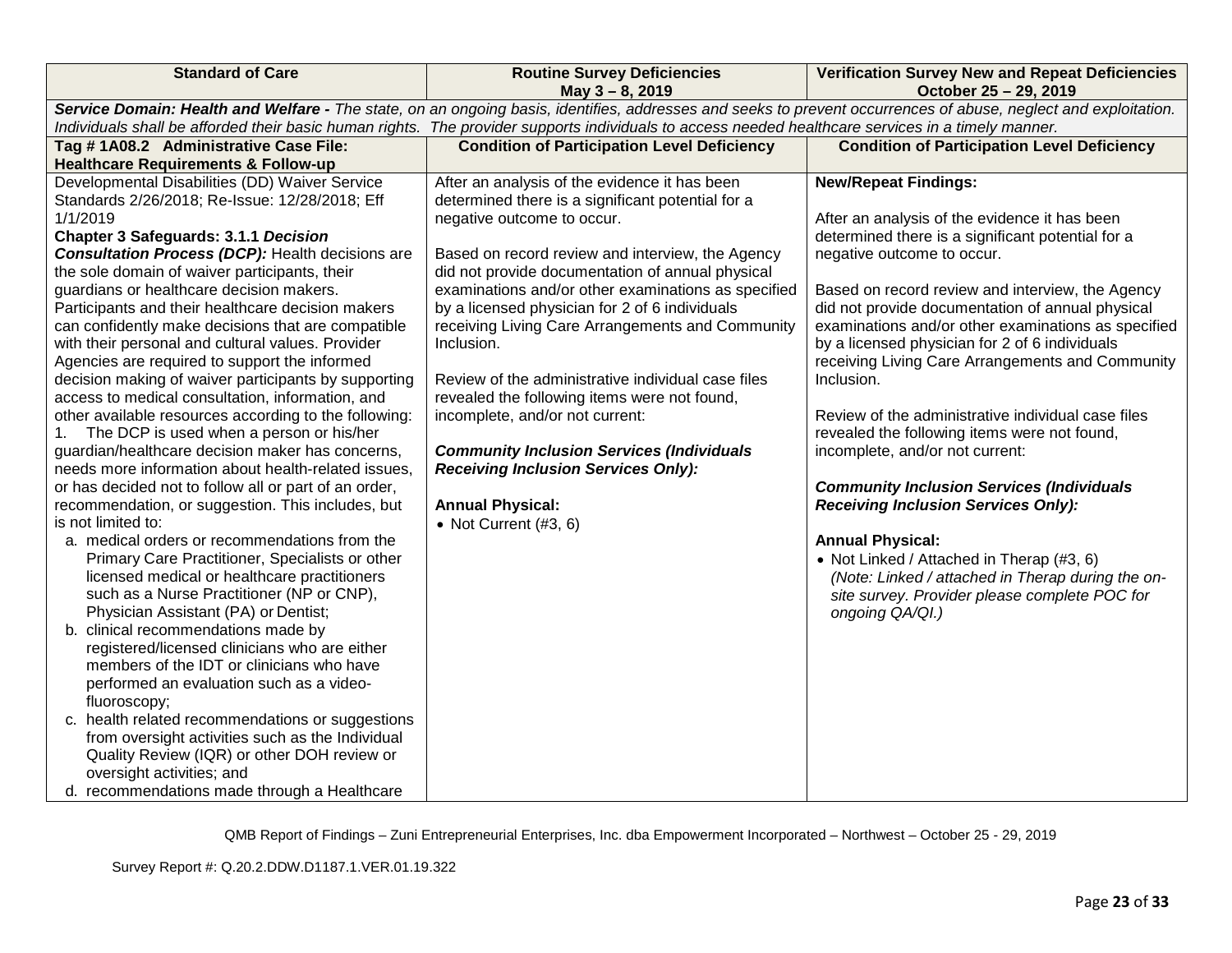| Plan (HCP), including a Comprehensive<br>Aspiration Risk Management Plan (CARMP), or<br>another plan.      |  |
|------------------------------------------------------------------------------------------------------------|--|
| 2. When the person/guardian disagrees with a                                                               |  |
| recommendation or does not agree with the                                                                  |  |
| implementation of that recommendation,                                                                     |  |
| Provider Agencies follow the DCP and attend                                                                |  |
| the meeting coordinated by the CM. During this                                                             |  |
| meeting:                                                                                                   |  |
| a. Providers inform the person/guardian of the                                                             |  |
| rationale for that recommendation, so that                                                                 |  |
| the benefit is made clear. This will be done in                                                            |  |
| layman's terms and will include basic sharing                                                              |  |
| of information designed to assist the                                                                      |  |
| person/guardian with understanding the risks                                                               |  |
| and benefits of the recommendation.                                                                        |  |
| The information will be focused on the specific<br>area of concern by the person/guardian.                 |  |
| Alternatives should be presented, when                                                                     |  |
| available, if the guardian is interested in                                                                |  |
| considering other options for implementation.                                                              |  |
| c. Providers support the person/guardian to make                                                           |  |
| an informed decision.                                                                                      |  |
| d. The decision made by the person/guardian                                                                |  |
| during the meeting is accepted; plans are                                                                  |  |
| modified; and the IDT honors this health                                                                   |  |
| decision in every setting.                                                                                 |  |
|                                                                                                            |  |
| <b>Chapter 20: Provider Documentation and Client</b>                                                       |  |
| Records: 20.2 Client Records Requirements: All                                                             |  |
| DD Waiver Provider Agencies are required to create<br>and maintain individual client records. The contents |  |
| of client records vary depending on the unique                                                             |  |
| needs of the person receiving services and the                                                             |  |
| resultant information produced. The extent of                                                              |  |
| documentation required for individual client records                                                       |  |
| per service type depends on the location of the file,                                                      |  |
| the type of service being provided, and the                                                                |  |
| information necessary.                                                                                     |  |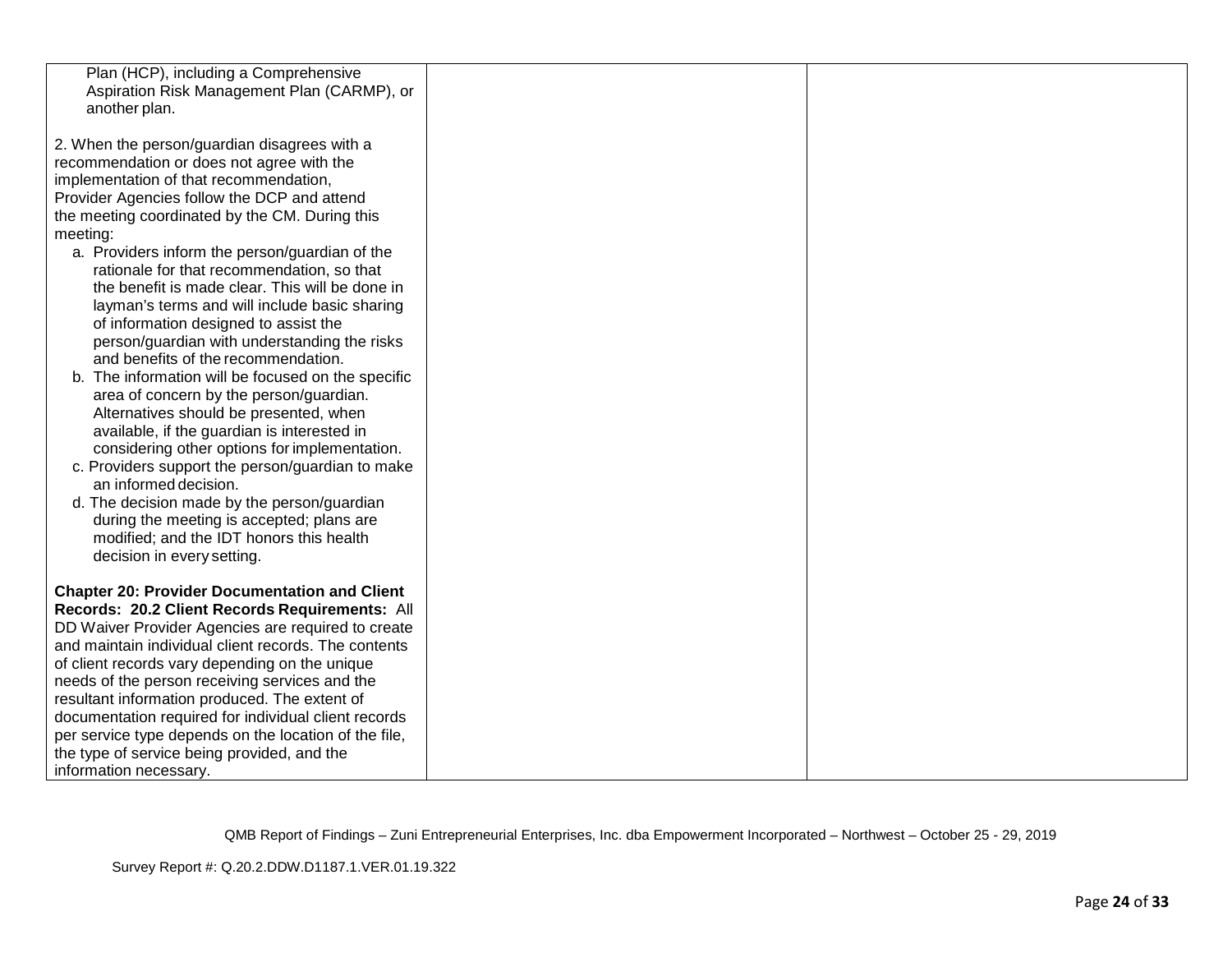| DD Waiver Provider Agencies are required to           |  |
|-------------------------------------------------------|--|
| adhere to the following:                              |  |
| Client records must contain all documents<br>1.       |  |
| essential to the service being provided and           |  |
| essential to ensuring the health and safety of the    |  |
| person during the provision of the service.           |  |
| Provider Agencies must have readily<br>2.             |  |
| accessible records in home and community settings     |  |
| in paper or electronic form. Secure access to         |  |
| electronic records through the Therap web based       |  |
| system using computers or mobile devices is           |  |
| acceptable.                                           |  |
| 3. Provider Agencies are responsible for ensuring     |  |
| that all plans created by nurses, RDs, therapists or  |  |
| BSCs are present in all needed settings.              |  |
| Provider Agencies must maintain records of all<br>4.  |  |
| documents produced by agency personnel or             |  |
| contractors on behalf of each person, including any   |  |
| routine notes or data, annual assessments, semi-      |  |
| annual reports, evidence of training                  |  |
| provided/received, progress notes, and any other      |  |
| interactions for which billing is generated.          |  |
| Each Provider Agency is responsible for<br>5.         |  |
| maintaining the daily or other contact notes          |  |
| documenting the nature and frequency of service       |  |
| delivery, as well as data tracking only for the       |  |
| services provided by their agency.                    |  |
| The current Client File Matrix found in<br>6.         |  |
| Appendix A Client File Matrix details the minimum     |  |
| requirements for records to be stored in agency       |  |
| office files, the delivery site, or with DSP while    |  |
| providing services in the community.                  |  |
| 7.<br>All records pertaining to JCMs must be retained |  |
| permanently and must be made available to DDSD        |  |
| upon request, upon the termination or expiration of   |  |
| a provider agreement, or upon provider withdrawal     |  |
| from services.                                        |  |
|                                                       |  |
| 20.5.3 Health Passport and Physician                  |  |
| <b>Consultation Form: All Primary and Secondary</b>   |  |
| Provider Agencies must use the Health Passport        |  |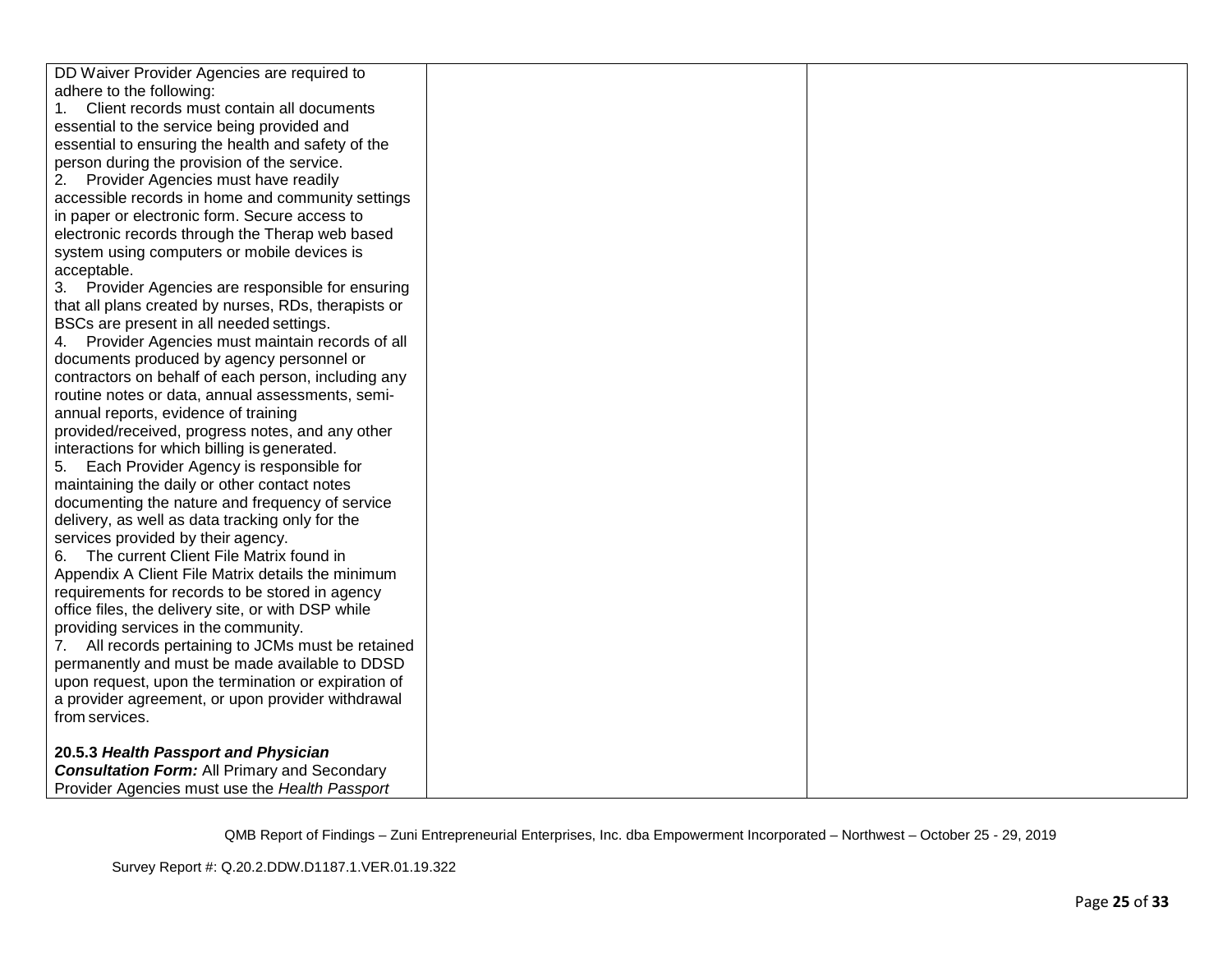| and Physician Consultation form from the Therap       |  |
|-------------------------------------------------------|--|
| system. This standardized document contains           |  |
| individual, physician and emergency contact           |  |
| information, a complete list of current medical       |  |
| diagnoses, health and safety risk factors, allergies, |  |
| and information regarding insurance, guardianship,    |  |
| and advance directives. The Health Passport also      |  |
| includes a standardized form to use at medical        |  |
|                                                       |  |
| appointments called the Physician Consultation        |  |
| form. The Physician Consultation form contains a list |  |
| of all current medications.                           |  |
|                                                       |  |
| <b>Chapter 10: Living Care Arrangements (LCA)</b>     |  |
| Living Supports-Supported Living: 10.3.9.6.1          |  |
| <b>Monitoring and Supervision</b>                     |  |
| 4. Ensure and document the following:                 |  |
| a. The person has a Primary Care Practitioner.        |  |
| b. The person receives an annual physical             |  |
| examination and other examinations as                 |  |
| recommended by a Primary Care                         |  |
| Practitioner or specialist.                           |  |
| c. The person receives annual                         |  |
| dental check-ups and other                            |  |
| check-ups as recommended by                           |  |
| a licensed dentist.                                   |  |
|                                                       |  |
| d. The person receives a hearing test as              |  |
| recommended by a licensed audiologist.                |  |
| e. The person receives eye                            |  |
| examinations as recommended                           |  |
| by a licensed optometrist or                          |  |
| ophthalmologist.                                      |  |
| 5. Agency activities occur as required for follow-up  |  |
| activities to medical appointments (e.g. treatment,   |  |
| visits to specialists, and changes in medication or   |  |
| daily routine).                                       |  |
|                                                       |  |
| 10.3.10.1 Living Care Arrangements (LCA)              |  |
| Living Supports-IMLS: 10.3.10.2 General               |  |
| Requirements: 9 . Medical services must be            |  |
| ensured (i.e., ensure each person has a licensed      |  |
| Primary Care Practitioner and receives an annual      |  |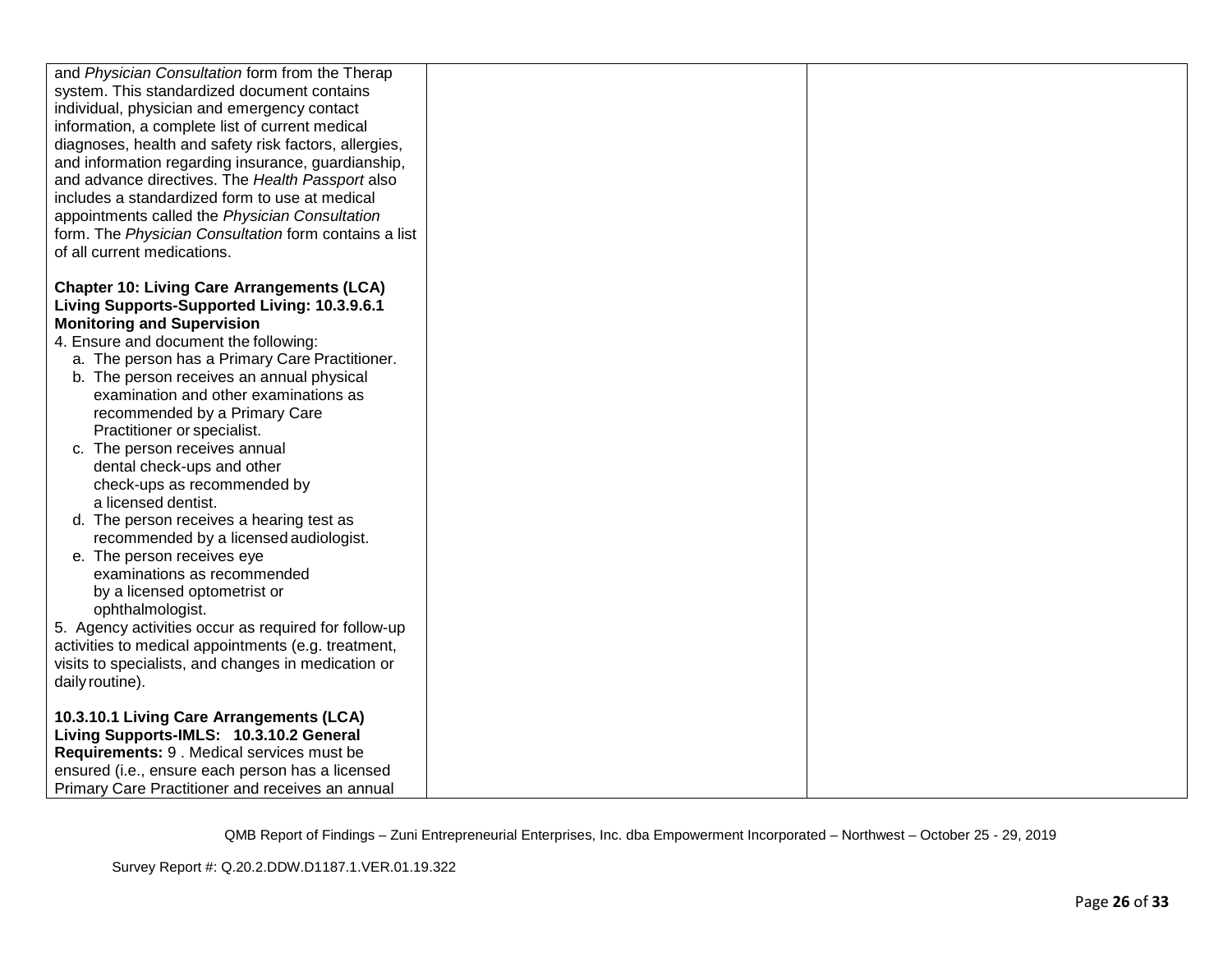| physical examination, specialty medical care as    |  |
|----------------------------------------------------|--|
| needed, and annual dental checkup by a licensed    |  |
| dentist).                                          |  |
|                                                    |  |
|                                                    |  |
| <b>Chapter 13 Nursing Services: 13.2.3 General</b> |  |
| <b>Requirements:</b>                               |  |
| Each person has a licensed primary care<br>1.      |  |
| practitioner and receives an annual physical       |  |
| examination and specialty medical/dental care      |  |
| as needed. Nurses communicate with these           |  |
| providers to share current health information.     |  |
|                                                    |  |
|                                                    |  |
|                                                    |  |
|                                                    |  |
|                                                    |  |
|                                                    |  |
|                                                    |  |
|                                                    |  |
|                                                    |  |
|                                                    |  |
|                                                    |  |
|                                                    |  |
|                                                    |  |
|                                                    |  |
|                                                    |  |
|                                                    |  |
|                                                    |  |
|                                                    |  |
|                                                    |  |
|                                                    |  |
|                                                    |  |
|                                                    |  |
|                                                    |  |
|                                                    |  |
|                                                    |  |
|                                                    |  |
|                                                    |  |
|                                                    |  |
|                                                    |  |
|                                                    |  |
|                                                    |  |
|                                                    |  |
|                                                    |  |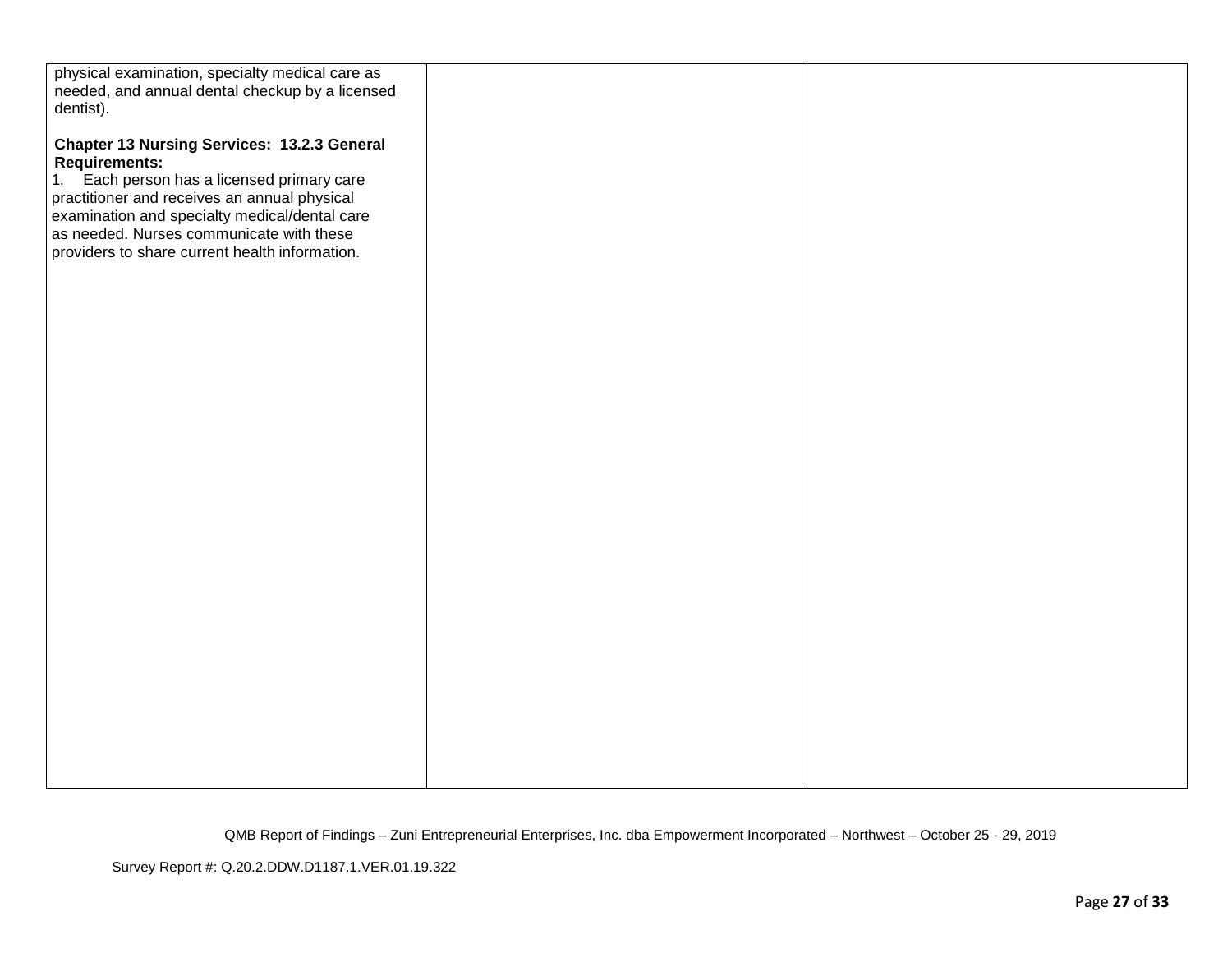| <b>Standard of Care</b>                                                             | <b>Routine Survey Deficiencies</b><br>May 3 - 8, 2018                                                                                                                                                                                                                                                          | <b>Verification Survey New and Repeat Deficiencies</b><br>October 25 - 29, 2019 |
|-------------------------------------------------------------------------------------|----------------------------------------------------------------------------------------------------------------------------------------------------------------------------------------------------------------------------------------------------------------------------------------------------------------|---------------------------------------------------------------------------------|
|                                                                                     | Service Domain: Service Plans: ISP Implementation - Services are delivered in accordance with the service plan, including type, scope, amount, duration and                                                                                                                                                    |                                                                                 |
| frequency specified in the service plan.                                            |                                                                                                                                                                                                                                                                                                                |                                                                                 |
| Tag #1A08 Administrative Case File (Other                                           | <b>Standard Level Deficiency</b>                                                                                                                                                                                                                                                                               | <b>COMPLETE</b>                                                                 |
| <b>Required Documents)</b>                                                          |                                                                                                                                                                                                                                                                                                                |                                                                                 |
| Tag #1A08.1 Administrative and Residential                                          | <b>Standard Level Deficiency</b>                                                                                                                                                                                                                                                                               | <b>COMPLETE</b>                                                                 |
| <b>Case File: Progress Notes</b>                                                    |                                                                                                                                                                                                                                                                                                                |                                                                                 |
| Tag # 1A08.3 Administrative Case File:                                              | <b>Condition of Participation Level Deficiency</b>                                                                                                                                                                                                                                                             | <b>COMPLETE</b>                                                                 |
| <b>Individual Service Plan/ISP Components</b>                                       |                                                                                                                                                                                                                                                                                                                |                                                                                 |
| Tag #1A32.2 Individual Service Plan                                                 | <b>Standard Level Deficiency</b>                                                                                                                                                                                                                                                                               | <b>COMPLETE</b>                                                                 |
| Implementation (Residential Implementation)<br>Tag # IS04 Community Life Engagement | <b>Standard Level Deficiency</b>                                                                                                                                                                                                                                                                               | <b>COMPLETE</b>                                                                 |
|                                                                                     |                                                                                                                                                                                                                                                                                                                |                                                                                 |
| Tag # IS12 Person Centered Assessment                                               | <b>Standard Level Deficiency</b>                                                                                                                                                                                                                                                                               | <b>COMPLETE</b>                                                                 |
| (Inclusion Services)                                                                |                                                                                                                                                                                                                                                                                                                |                                                                                 |
| Tag # IS12.1 Person Centered Assessment                                             | <b>Standard Level Deficiency</b>                                                                                                                                                                                                                                                                               | <b>COMPLETE</b>                                                                 |
| <b>Components</b>                                                                   |                                                                                                                                                                                                                                                                                                                |                                                                                 |
| Tag # LS14 Residential Service Delivery Site                                        | <b>Condition of Participation Level Deficiency</b>                                                                                                                                                                                                                                                             | <b>COMPLETE</b>                                                                 |
| <b>Case File (ISP and Healthcare requirements)</b>                                  |                                                                                                                                                                                                                                                                                                                |                                                                                 |
|                                                                                     | Service Domain: Qualified Providers - The State monitors non-licensed/non-certified providers to assure adherence to waiver requirements. The State<br>implements its policies and procedures for verifying that provider training is conducted in accordance with State requirements and the approved waiver. |                                                                                 |
| Tag #1A20 Direct Support Personnel Training                                         | <b>Condition of Participation Level Deficiency</b>                                                                                                                                                                                                                                                             | <b>COMPLETE</b>                                                                 |
|                                                                                     |                                                                                                                                                                                                                                                                                                                |                                                                                 |
| Tag #1A22 Agency Personnel Competency                                               | <b>Condition of Participation Level Deficiency</b>                                                                                                                                                                                                                                                             | <b>COMPLETE</b>                                                                 |
| Tag #1A26 Consolidated On-line                                                      | <b>Standard Level Deficiency</b>                                                                                                                                                                                                                                                                               | <b>COMPLETE</b>                                                                 |
| <b>Registry/Employee Abuse Registry</b>                                             |                                                                                                                                                                                                                                                                                                                |                                                                                 |
| Tag #1A37 Individual Specific Training                                              | <b>Condition of Participation Level Deficiency</b>                                                                                                                                                                                                                                                             | <b>COMPLETE</b>                                                                 |
|                                                                                     | Service Domain: Health and Welfare - The state, on an ongoing basis, identifies, addresses and seeks to prevent occurrences of abuse, neglect and                                                                                                                                                              |                                                                                 |
|                                                                                     | exploitation. Individuals shall be afforded their basic human rights. The provider supports individuals to access needed healthcare services in a timely manner.                                                                                                                                               |                                                                                 |
| Tag #1A03 Continuous Quality Improvement                                            | <b>Standard Level Deficiency</b>                                                                                                                                                                                                                                                                               | <b>COMPLETE</b>                                                                 |
| <b>System &amp; KPIs</b>                                                            |                                                                                                                                                                                                                                                                                                                |                                                                                 |
| Tag #1A05 General Provider                                                          | <b>Condition of Participation Level Deficiency</b>                                                                                                                                                                                                                                                             | <b>COMPLETE</b>                                                                 |
| <b>Requirements/Agency Policy and Procedures</b>                                    |                                                                                                                                                                                                                                                                                                                |                                                                                 |
| <b>Requirements</b>                                                                 |                                                                                                                                                                                                                                                                                                                |                                                                                 |
| Tag #1A09 Medication Delivery Routine                                               | <b>Condition of Participation Level Deficiency</b>                                                                                                                                                                                                                                                             | <b>COMPLETE</b>                                                                 |
| <b>Medication Administration</b>                                                    |                                                                                                                                                                                                                                                                                                                |                                                                                 |

Survey Report #: Q.20.2.DDW.D1187.1.VER.01.19.322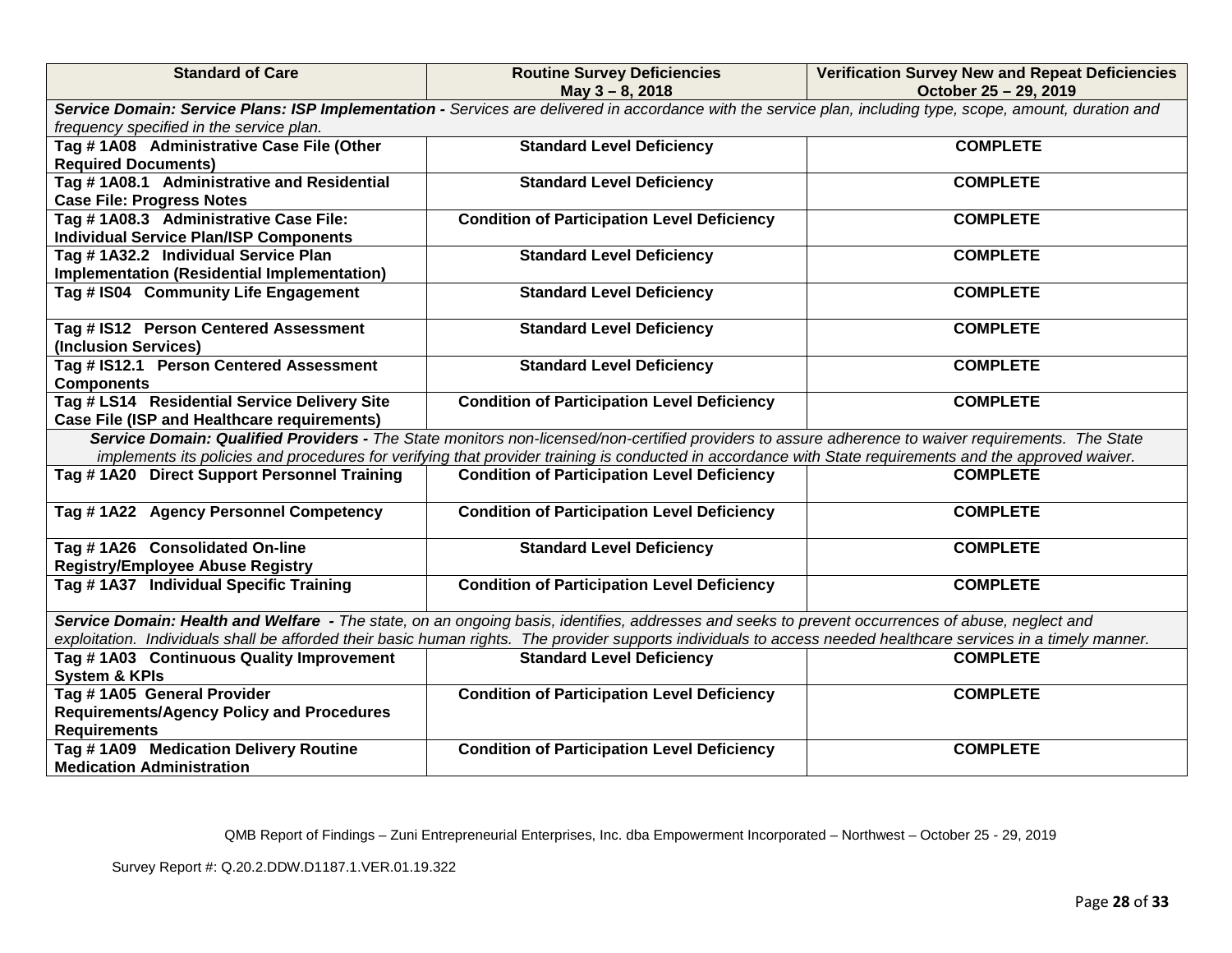| Tag #1A15.2 Administrative Case File:                       | <b>Condition of Participation Level Deficiency</b>                                                                                                    | <b>COMPLETE</b> |
|-------------------------------------------------------------|-------------------------------------------------------------------------------------------------------------------------------------------------------|-----------------|
| <b>Healthcare Documentation (Therap and Required</b>        |                                                                                                                                                       |                 |
| Plans)                                                      |                                                                                                                                                       |                 |
| Tag # LS06 Family Living Requirements                       | <b>Standard Level Deficiency</b>                                                                                                                      | <b>COMPLETE</b> |
|                                                             |                                                                                                                                                       |                 |
| Tag # LS25 Residential Health and Safety                    | <b>Standard Level Deficiency</b>                                                                                                                      | <b>COMPLETE</b> |
| (Supported Living & Family Living)                          |                                                                                                                                                       |                 |
|                                                             | Service Domain: Medicaid Billing/Reimbursement - State financial oversight exists to assure that claims are coded and paid for in accordance with the |                 |
| reimbursement methodology specified in the approved waiver. |                                                                                                                                                       |                 |
| Tag # LS27 Family Living Reimbursement                      | <b>Standard Level Deficiency</b>                                                                                                                      | <b>COMPLETE</b> |
|                                                             |                                                                                                                                                       |                 |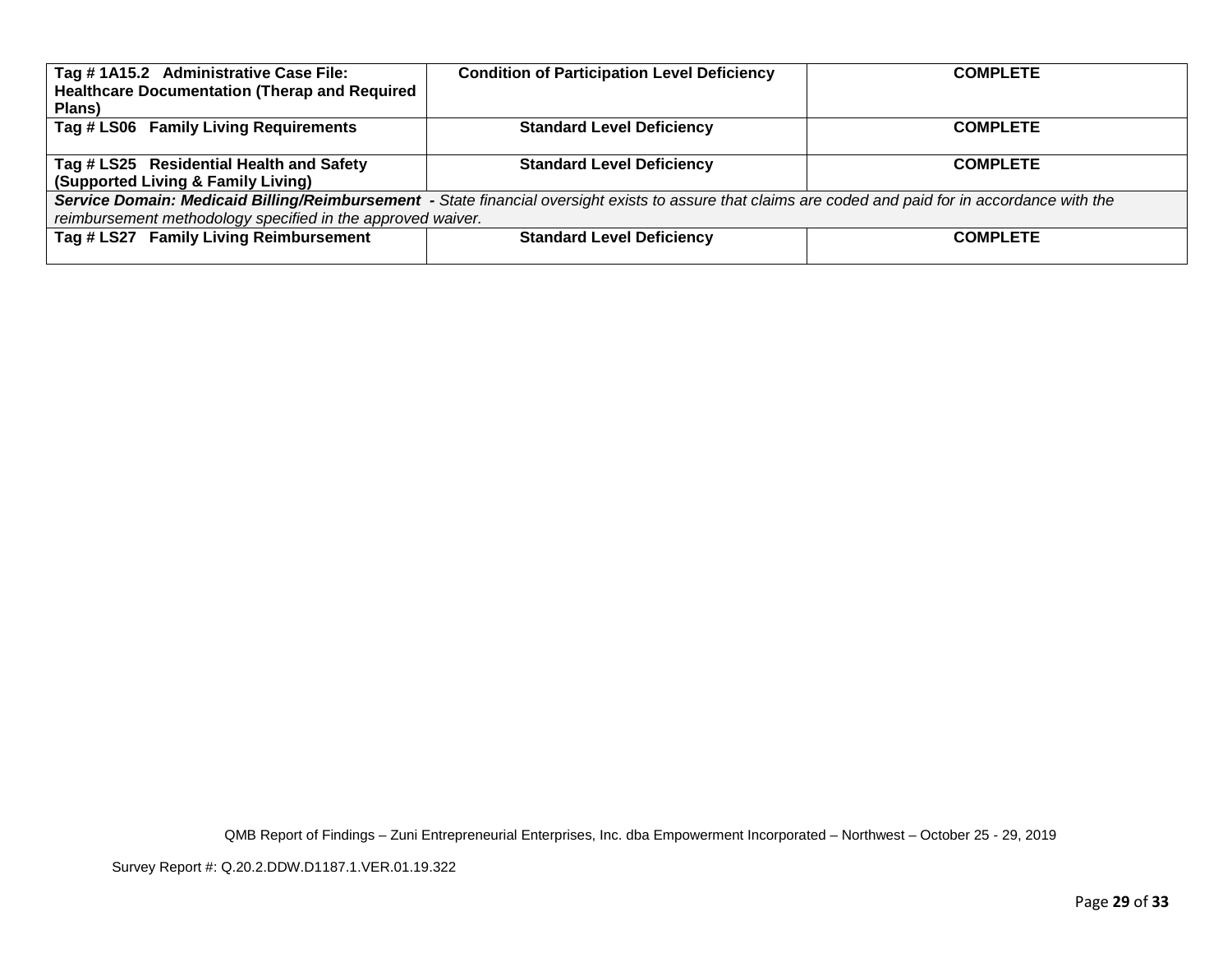|                                                                                                                                         | Verification Survey Plan of Correction, On-going QA/QI and Responsible Party                                                                                                                                                                                                                                                    | Date Due |
|-----------------------------------------------------------------------------------------------------------------------------------------|---------------------------------------------------------------------------------------------------------------------------------------------------------------------------------------------------------------------------------------------------------------------------------------------------------------------------------|----------|
| Tag #1A32 Administrative<br><b>Case File: Individual Service</b><br><b>Plan Implementation (Not</b><br><b>Completed at Frequency)</b>   | Provider:<br>State your Plan of Correction for the deficiencies cited in this tag here (How is the deficiency going to<br>be corrected? This can be specific to each deficiency cited or if possible an overall correction?): $\rightarrow$                                                                                     |          |
|                                                                                                                                         | <b>Provider:</b><br>Enter your ongoing Quality Assurance/Quality Improvement processes as it related to this tag<br>number here (What is going to be done? How many individuals is this going to affect? How often will this be<br>completed? Who is responsible? What steps will be taken if issues are found?): $\rightarrow$ |          |
| Tag #1A32.1 Administrative<br><b>Case File: Individual Service</b><br><b>Plan Implementation (Not</b><br><b>Completed at Frequency)</b> | Provider:<br>State your Plan of Correction for the deficiencies cited in this tag here (How is the deficiency going to<br>be corrected? This can be specific to each deficiency cited or if possible an overall correction?): $\rightarrow$                                                                                     |          |
|                                                                                                                                         | <b>Provider:</b><br>Enter your ongoing Quality Assurance/Quality Improvement processes as it related to this tag<br>number here (What is going to be done? How many individuals is this going to affect? How often will this be<br>completed? Who is responsible? What steps will be taken if issues are found?): →             |          |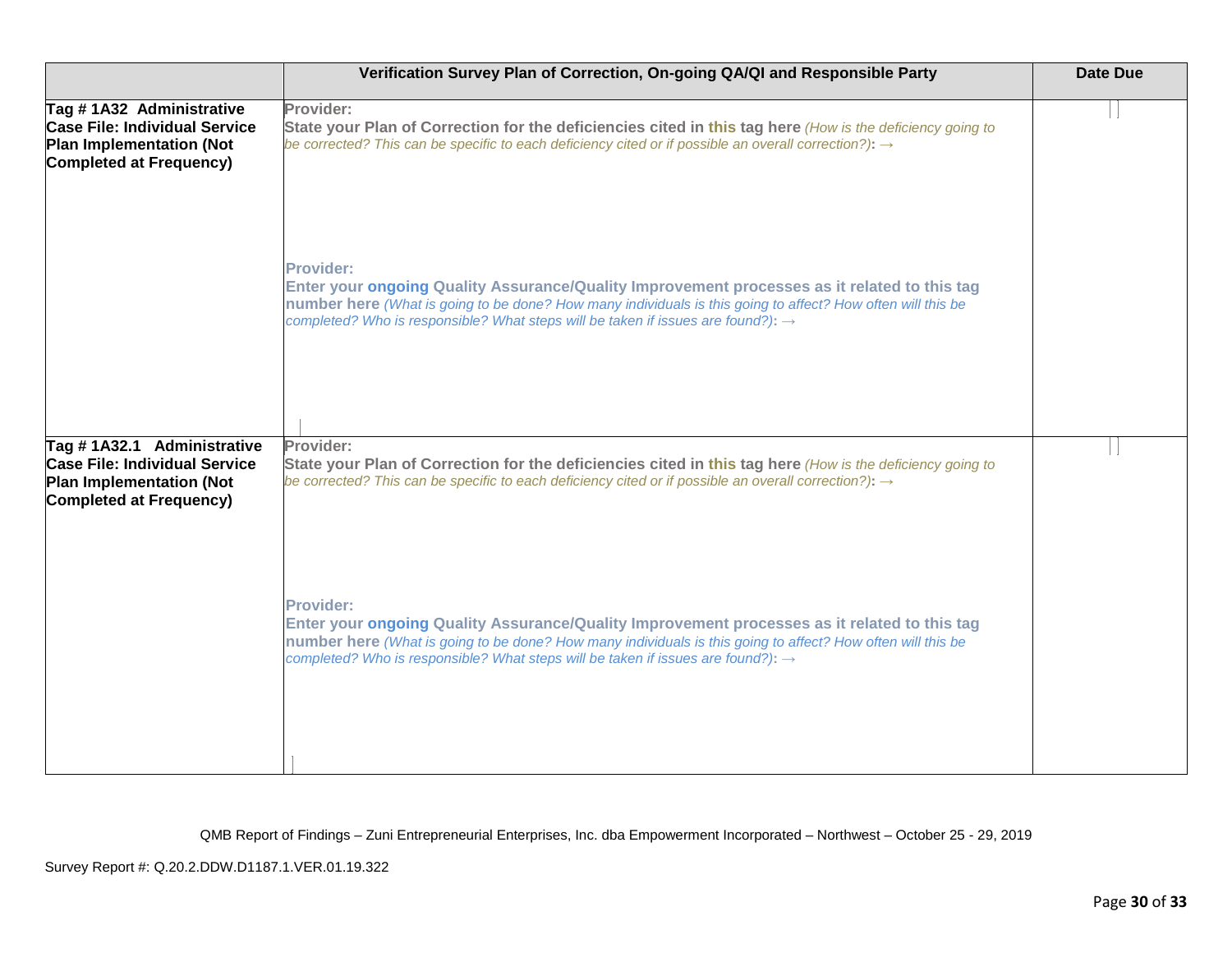| Tag #1A38 Living Care<br><b>Arrangement / Community</b><br><b>Inclusion Reporting</b><br><b>Requirements</b> | Provider:<br>State your Plan of Correction for the deficiencies cited in this tag here (How is the deficiency going to<br>be corrected? This can be specific to each deficiency cited or if possible an overall correction?): $\rightarrow$                                                                                     |  |
|--------------------------------------------------------------------------------------------------------------|---------------------------------------------------------------------------------------------------------------------------------------------------------------------------------------------------------------------------------------------------------------------------------------------------------------------------------|--|
|                                                                                                              | <b>Provider:</b><br>Enter your ongoing Quality Assurance/Quality Improvement processes as it related to this tag<br>number here (What is going to be done? How many individuals is this going to affect? How often will this be<br>completed? Who is responsible? What steps will be taken if issues are found?): $\rightarrow$ |  |
| Tag #1A25.1 Caregiver<br><b>Criminal History Screening</b>                                                   | Provider:<br>State your Plan of Correction for the deficiencies cited in this tag here (How is the deficiency going to<br>be corrected? This can be specific to each deficiency cited or if possible an overall correction?): $\rightarrow$                                                                                     |  |
|                                                                                                              | <b>Provider:</b><br>Enter your ongoing Quality Assurance/Quality Improvement processes as it related to this tag<br>number here (What is going to be done? How many individuals is this going to affect? How often will this be<br>completed? Who is responsible? What steps will be taken if issues are found?): →             |  |
| Tag #1A08.2 Administrative<br><b>Case File: Healthcare</b><br><b>Requirements &amp; Follow-up</b>            | Provider:<br>State your Plan of Correction for the deficiencies cited in this tag here (How is the deficiency going to<br>be corrected? This can be specific to each deficiency cited or if possible an overall correction?): $\rightarrow$                                                                                     |  |
|                                                                                                              | <b>Provider:</b><br>Enter your ongoing Quality Assurance/Quality Improvement processes as it related to this tag<br>number here (What is going to be done? How many individuals is this going to affect? How often will this be<br>completed? Who is responsible? What steps will be taken if issues are found?): →             |  |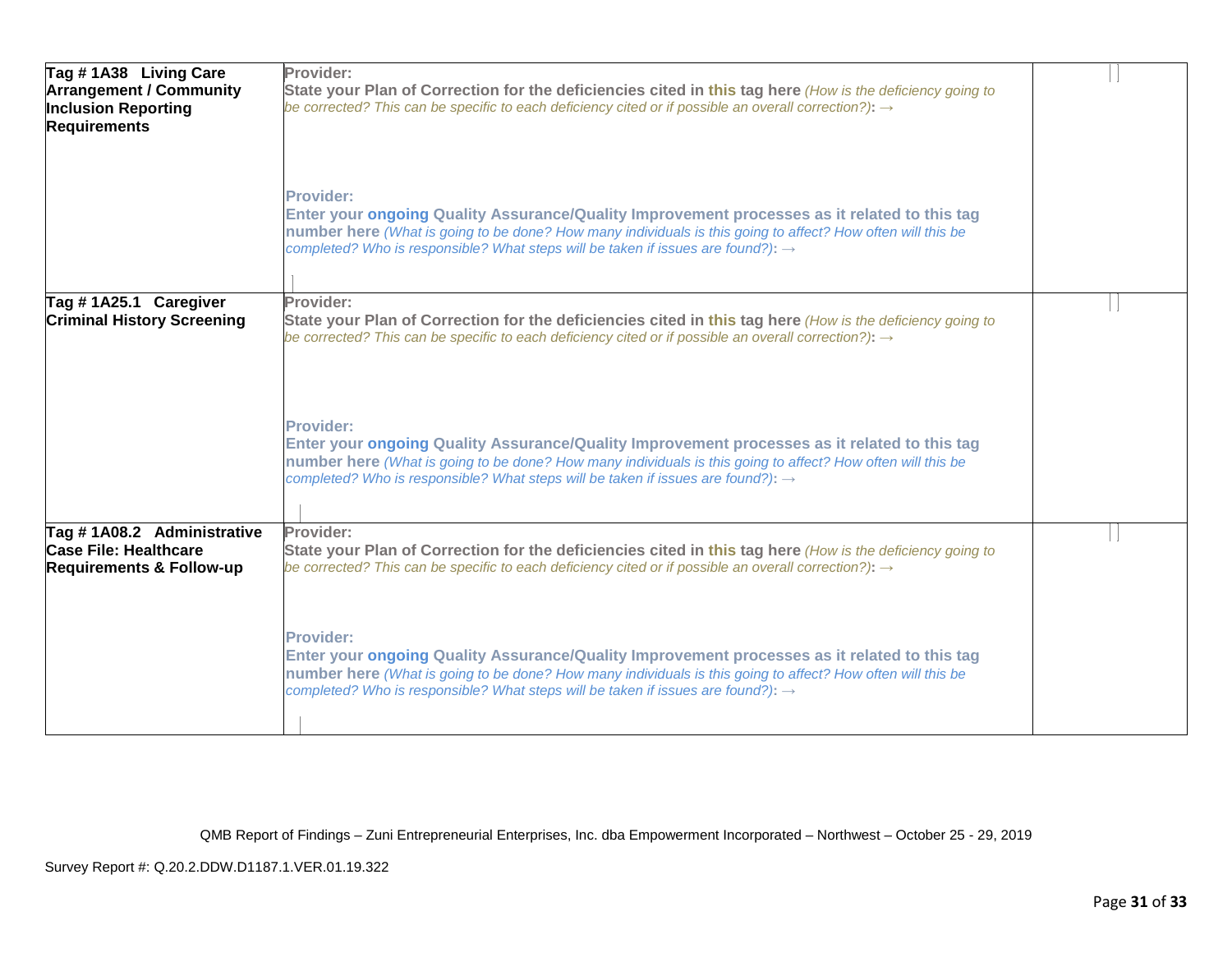MICHELLE LUJAN GRISHAM GOVERNOR



Date: December 13, 2019

| To:<br>Provider:<br>Address:<br>City, State, Zip:                                                                                  | Claudine M. Abeita, Executive Director<br>Zuni Entrepreneurial Enterprises, Inc. dba Empowerment Incorporated<br>604 E. Coal Avenue<br>Gallup, New Mexico 87301 |
|------------------------------------------------------------------------------------------------------------------------------------|-----------------------------------------------------------------------------------------------------------------------------------------------------------------|
| E-mail Address:                                                                                                                    | cabeita@zeeinc.org                                                                                                                                              |
| Region:<br><b>Routine Survey:</b>                                                                                                  | <b>Northwest</b><br>May 3 - 8, 2019                                                                                                                             |
| Verification Survey:                                                                                                               | October 25 - 29, 2019                                                                                                                                           |
| Program Surveyed:                                                                                                                  | Developmental Disabilities Waiver                                                                                                                               |
| <b>2018:</b> Family Living, Customized Community Supports, Community<br>Service Surveyed:<br><b>Integrated Employment Services</b> |                                                                                                                                                                 |

Survey Type: Verification

Dear Ms. Abeita:

The Division of Health Improvement/Quality Management Bureau has received, reviewed and approved the supporting documents you submitted for your Plan of Correction. The documents you provided verified that all previously cited survey Deficiencies have been corrected.

# **The Plan of Correction process is now complete.**

# **Furthermore, your agency is now determined to be in Compliance with all Conditions of Participation.**

To maintain ongoing compliance with standards and regulations, continue to use the Quality Assurance (self-auditing) processes you described in your Plan of Correction.

Consistent use of these Quality Assurance processes will enable you to identify and promptly respond to problems, enhance your service delivery, and result in fewer deficiencies cited in future QMB surveys.

Thank you for your cooperation with the Plan of Correction process, for striving to come into compliance with standards and regulations, and for helping to provide the health, safety and personal growth of the people you serve.